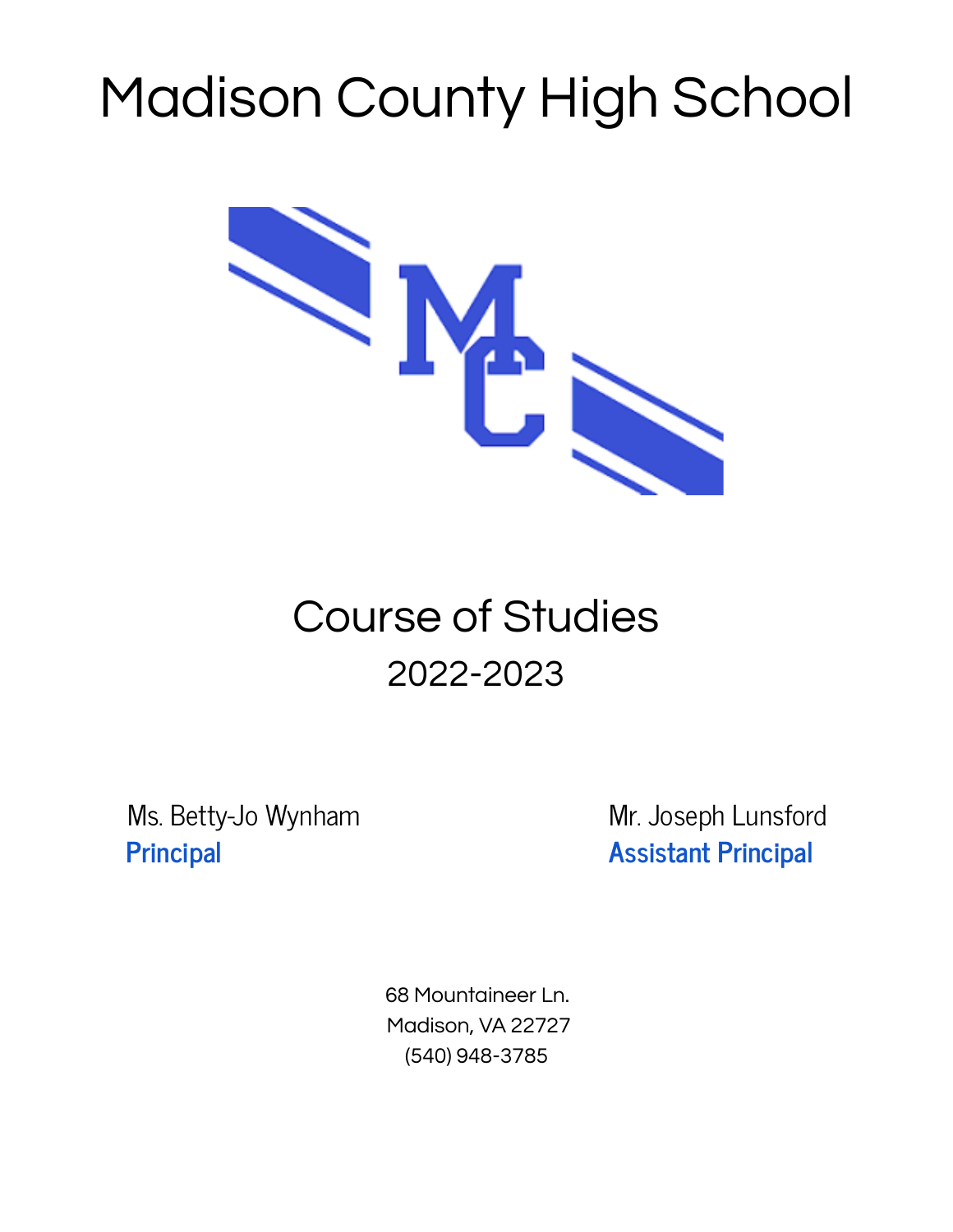# **TABLE OF CONTENTS**

| <b>COURSE REGISTRATION PROCESS</b>                                  | $\overline{c}$ |
|---------------------------------------------------------------------|----------------|
| <b>GRADUATION REQUIREMENTS</b>                                      | 3              |
| REPEATING A CLASS & AUDITING A CLASS                                | 5              |
| PROMOTION POLICY & GPA/RANK CALCULATION                             | 6              |
| VIRGINIA BOARD OF EDUCATION DIPLOMA SEALS                           | 7              |
| HIGH SCHOOL CREDIT EARNED IN MIDDLE SCHOOL                          | 8              |
| SCHEDULE CHANGE REQUESTS & EARLY GRADUATION                         | 8              |
| DUAL ENROLLMENT COURSE OFFERINGS - GERMANNA                         | 9              |
| ADVANCED PLACEMENT COURSES & VIRTUAL VIRGINIA ONLINE COURSES        | 11             |
| BLUE RIDGE VIRTUAL GOVERNOR'S SCHOOL                                | 12             |
| <b>NAVIANCE</b>                                                     | 12             |
| HIGH SCHOOL INDUSTRY CREDENTIALING & CAREER AND TECHNICAL EDUCATION | 13             |
| WORK BASED LEARNING WITH CAREER & TECHNICAL EDUCATION               | 16             |
| AGRICULTURAL EDUCATION                                              | 18             |
| <b>BUILDING TRADES</b>                                              | 19             |
| BUSINESS, INFORMATION TECHNOLOGY & MARKETING                        | 20             |
| <b>ENGINEERING COURSES</b>                                          | 23             |
| <b>FAMILY &amp; CONSUMER SCIENCE</b>                                | 24             |
| MOUNTAINEER TEACHER CADET ACADEMY                                   | 25             |
| <b>HEALTH SCIENCES</b>                                              | 26             |
| <b>ENGLISH</b>                                                      | 28             |
| <b>HEALTH &amp; PHYSICAL EDUCATION</b>                              | 31             |
| <b>MATHEMATICS</b>                                                  | 32             |
| <b>MUSIC</b>                                                        | 35             |
| <b>SCIENCE</b>                                                      | 36             |
| <b>SOCIAL STUDIES</b>                                               | 38             |
| <b>WORLD LANGUAGES</b>                                              | 40             |
| <b>VISUAL ARTS</b>                                                  | 42             |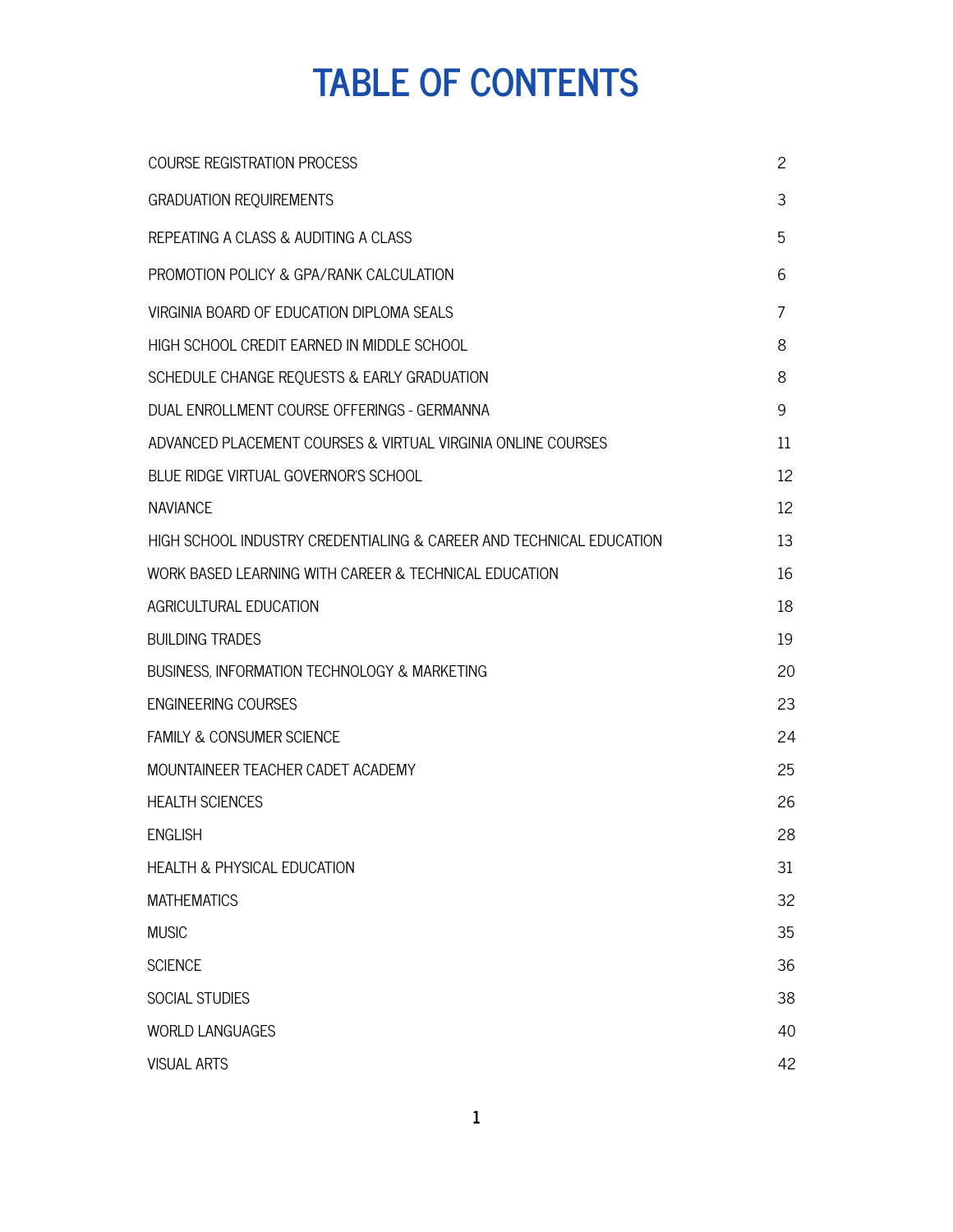# **GENERAL INFORMATION**

This handbook contains information that will assist you in planning your high school education and career direction. It includes graduation requirements, sample four-year plans, course descriptions, explanations of special academic programs, career clusters, and other academic policies. We strongly encourage you to study this guide prior to registration and to consult your parents, school counselor and teachers in planning your course of study.

# **COURSE REGISTRATION**

Teachers will place recommendations into PowerSchool for all students; parents and students are encouraged to use these recommendations to select courses for the following school year. Other courses are available to select; however, recommendations have been carefully and specifically determined for each student. We encourage conversations between teachers and families about the recommendations and for the course selection process. Students and parents are also encouraged to access the students' Academic Career Plan (ACP) in Naviance to see the plan that has been established with the school counselor. Parents should request classes and alternate classes using Parent Portal. If you are unable to access the Parent Portal please contact the MCHS School Counseling Office.

# **BLOCK SCHEDULING**

Madison County High School follows a 4X4 block schedule. The school year is divided into two semesters (fall and spring), each approximately eighteen weeks long. During each semester, students take four classes (courses) which meet daily and are worth one credit each. This is an accelerated curricular program that permits students to earn thirty-two credits during their high school years. There are no study halls.

# **COURSES TAKEN OFF-CAMPUS TO INCLUDE VIRTUAL COURSES**

In unique situations, students may have permission to enroll in community college courses through the joint enrollment program or online courses through an approved VDOE online provider. These courses are not considered dual enrollment courses and therefore are not weighted. Options for online and distance learning classes will be available to students through a request process, and will require evidence of previous success using an online and distant learning platform. Families requesting students to learn 100%

distantly, meaning not attending school in-person to earn academic credits for graduation should follow the procedures below. Students must have earned at least 6 credits the previous school year in order to be eligible to participate in off-campus virtual learning. Rising 9th graders should have passed their core classes through virtual learning to be eligible for participation.

The following procedures and permissions are required:

1. Meet with a high school counselor to discuss the intended course(s) and reasoning for requests. 2. Be on track for graduation with a minimum of 6 high school credits earned the previous school year, with at least one of those credits being an English course.

3. Receive administrative approval

4. Meet with Career Coach to understand the registration process (There is no tuition/fee assistance) 5. Student is responsible for turning in a copy of course registration

6. Student is responsible for turning in a transcript of final grades

7. Student daily attendance is tracked daily just as attendance is recorded daily for in-person learners. Students will be held to the same attendance standards, and will be directly supported by an Attendance Plan if necessary. 8. Students will be held accountable at the same level for keeping up with the pace of courses taught virtually. Extensions will not be granted for virtual learners that are not available to in person learners; therefore, final grades will be collected at the end of each nine weeks and at the end of each semester for all students.

9. Students who are approved to learn virtually off campus and are not showing adequate progress with their courses or with daily attendance may be required to return to in-person learning.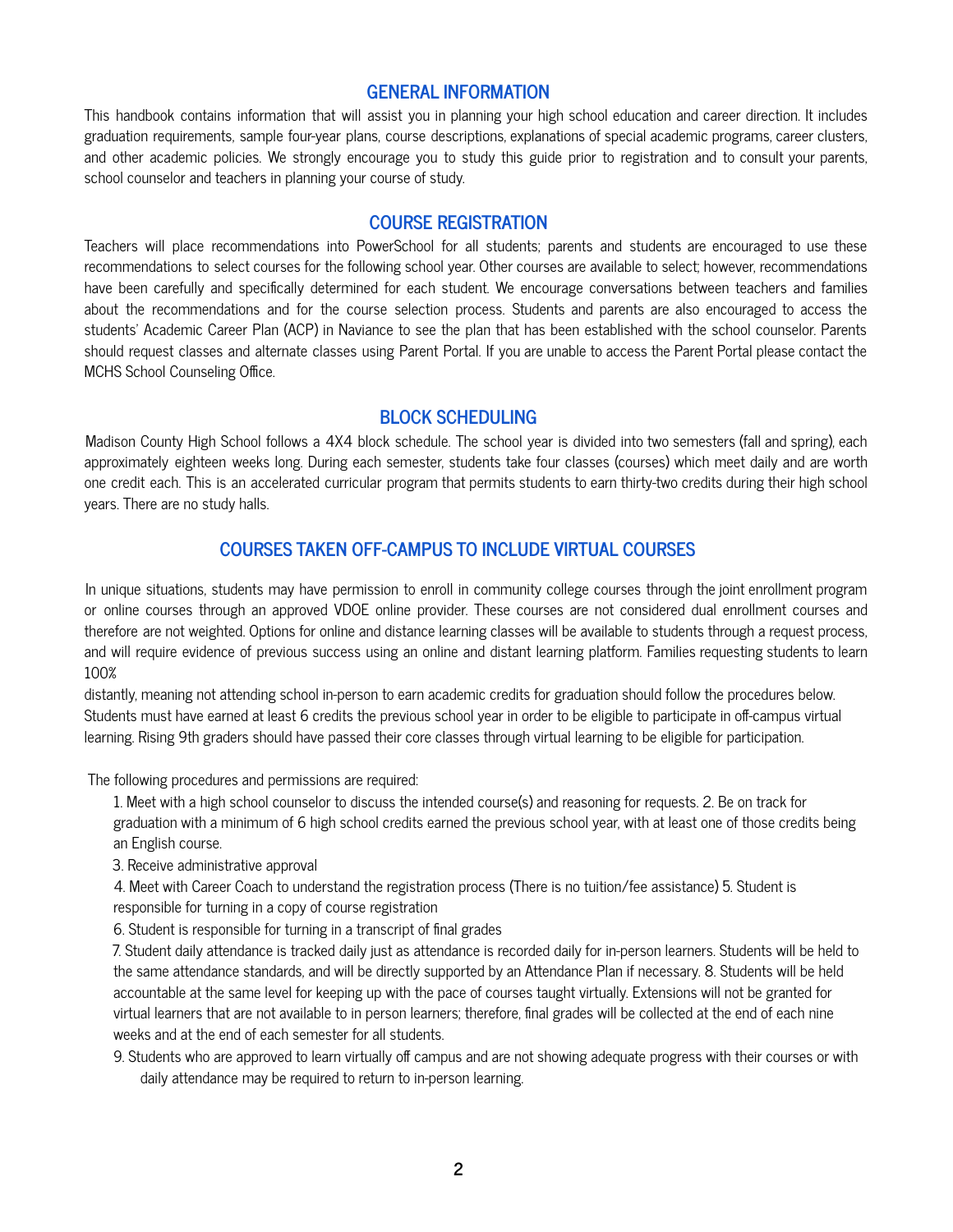Please note that these courses will not be taught by a teacher at Madison County High School, but will be provided through an online course provider which the student will work through independently using online learning modules and activities. School Counselors will assist families with identifying required courses to stay on track for graduation, and can provide advisement.

# **GRADUATION REQUIREMENTS**

The Virginia Board of Education has established criteria for graduation from high school. Regular education students can earn a Standard or Advanced Studies diploma. Students receiving services through Special Education have two additional options: a Standard Diploma with credit accommodations or an Applied Studies (formerly called an IEP diploma). Information about these diplomas is available from the student's case manager.

The Virginia State Board of Education establishes the credit requirements for graduation. A standard unit of credit for graduation is based on a minimum of 140 hours of instruction plus successful completion of the requirements of the course. A verified credit is based on a minimum of 140 clock hours of instruction, successful completion of the requirements of the course, and a passing score on the end-of-course Standards of Learning (SOL) test for that course. There are alternate assessments that can be used to earn certain verified credits. This information is available through the counseling office as well as on the Virginia Department of Education website: www.doe.virginia.gov. The MCPS School Board may award locally verified credits in Science, History, Math and English that may be used to fulfill the requirement of verified credits of the student's own selection. An administrative/faculty committee will review the student's testing history and other required criteria before awarding a verified credit. Please contact a building administrator and/or school counselor for more information on locally verified credits.

| <b>High School End-of-Course SOL Tests</b>                                      |                                                                                                           |  |  |  |  |
|---------------------------------------------------------------------------------|-----------------------------------------------------------------------------------------------------------|--|--|--|--|
|                                                                                 | Students will only take SOLS that are Required for Graduation                                             |  |  |  |  |
| English<br>Grade 11 Reading<br>Grade 11 Writing (Multiple Choice & Short Paper) |                                                                                                           |  |  |  |  |
| <b>Mathematics</b>                                                              | Algebra I<br>Algebra II<br>Geometry                                                                       |  |  |  |  |
| <b>History/Social Science</b>                                                   | World History & Geography to 1500<br>World History & Geography 1500 to Present<br>U.S. & Virginia History |  |  |  |  |
| <b>Science</b>                                                                  | <b>Farth Science</b><br>Biology<br>Chemistry                                                              |  |  |  |  |

# **MADISON COUNTY PUBLIC SCHOOLS' POLICY – GRADUATION REQUIREMENTS**

The Commonwealth of Virginia, through the Standards of Learning (SOL) and Standards of Accreditation, has set a goal for academic achievement for all students in public schools. Madison County High School aspires to reach these goals by encouraging each student to develop his or her full potential. A variety of elective courses and co-curricular activities are offered to students. Participation in these activities and courses enables students to have a balanced curriculum that assists them in creativity, critical thinking, communication, collaboration, and citizenship for lifelong learning. All students shall complete credits in core academic and elective courses to satisfy graduation requirements.

Twenty-two credits are required for the Standard Diploma and twenty-six credits are required for the Advanced Studies diploma. Students are expected to carry a full schedule of four courses in each semester. Students will be enrolled in only one required core course (English, Social Studies, Math, and Science course per year. However, accommodations may be made for students on a case-by-case basis.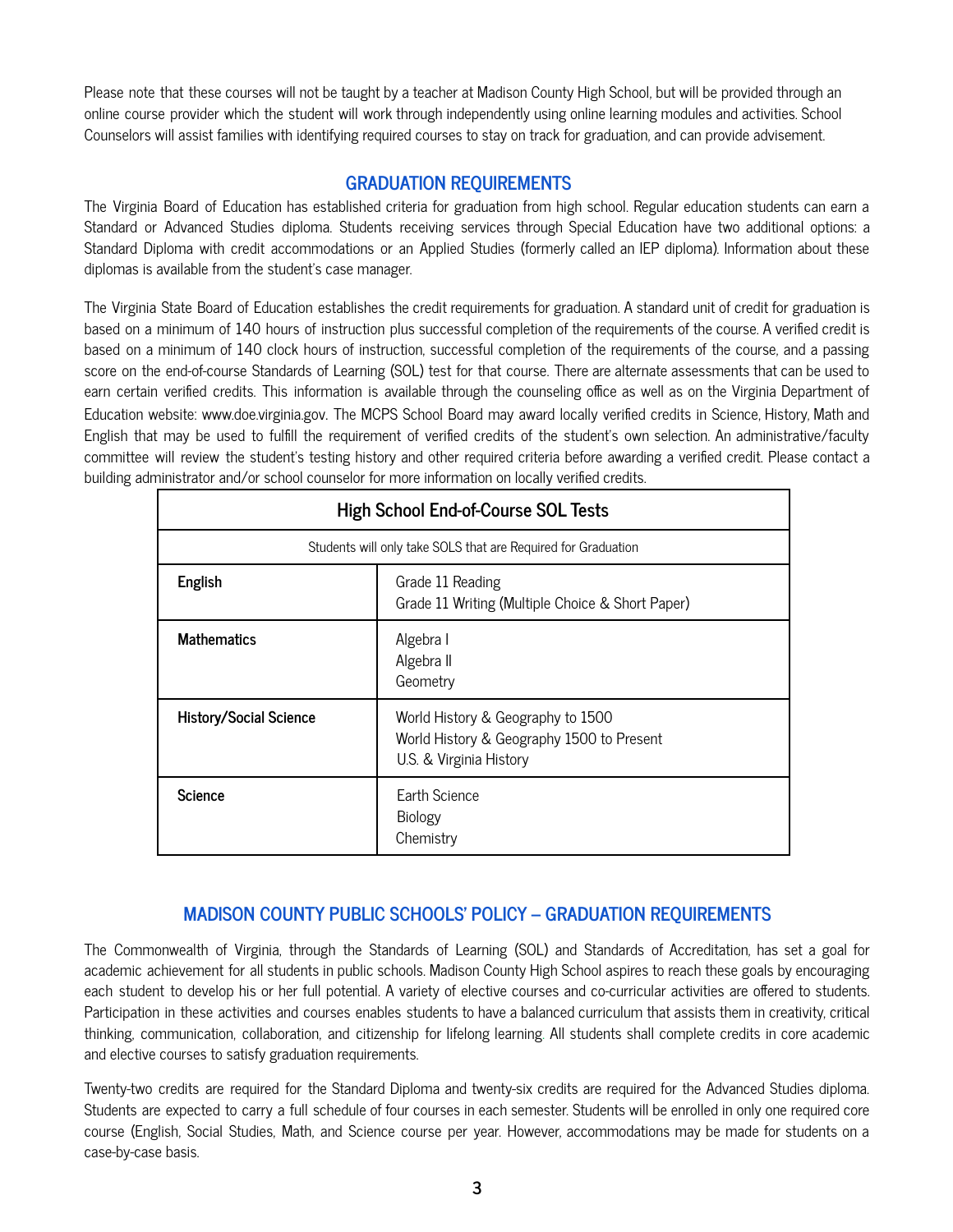# **CREDIT REQUIREMENTS FOR AWARDING OF A HIGH SCHOOL DIPLOMA**

|                                                                                                                                                                                                                                                                                                                                                                                                                                           | <b>Advanced Studies</b>               |                                       | <b>Standard</b>                                                                                                                      |                                       |  |
|-------------------------------------------------------------------------------------------------------------------------------------------------------------------------------------------------------------------------------------------------------------------------------------------------------------------------------------------------------------------------------------------------------------------------------------------|---------------------------------------|---------------------------------------|--------------------------------------------------------------------------------------------------------------------------------------|---------------------------------------|--|
| <b>Course Requirements</b>                                                                                                                                                                                                                                                                                                                                                                                                                | <b>Standard</b><br>units of<br>credit | <b>Verified</b><br>units of<br>credit | <b>Standard</b><br>units of<br>credit                                                                                                | <b>Verified</b><br>units of<br>credit |  |
| <b>English - 9, 10, 11, and 12</b>                                                                                                                                                                                                                                                                                                                                                                                                        | 4                                     | $\overline{c}$                        | 4                                                                                                                                    | 2                                     |  |
| Mathematics - Courses shall include at least two different course selections from among Algebra I;<br>Geometry; Algebra, Functions and Data Analysis; Algebra II; or other mathematics courses above the level<br>of Algebra II (Standard Diploma) or at least three different course selections from among Algebra I,<br>Geometry, Algebra II, or other mathematics courses above the level of Algebra II (Advanced Studies<br>Diploma). | 4                                     | $\mathbf{1}$                          | 3                                                                                                                                    | 1                                     |  |
| Laboratory Science - Courses shall include at least two different course selections from among Earth<br>Science, Biology, Chemistry, or Physics (Standard Diploma). The Advanced Studies Diploma requires at<br>least three different course selections from among Earth Science, Biology, Chemistry, or Physics.                                                                                                                         | 4                                     | 1                                     | 3                                                                                                                                    | $\mathbf{1}$                          |  |
| History and Social Sciences - Courses shall include U.S. and Virginia History, U.S. and Virginia<br>Government, and one (Standard Diploma) or both (Advanced Diploma) of the following: World History to<br>1500; World History from 1500; World Geography may be accepted as one of the<br>required courses for the Advanced Studies diploma for transfer students.                                                                      | 4                                     | 1                                     | 3                                                                                                                                    | 1                                     |  |
| World Language Courses - Courses shall include three years of one language or two years each of<br>two languages.                                                                                                                                                                                                                                                                                                                         | 3                                     |                                       |                                                                                                                                      |                                       |  |
| <b>Health/Physical Education</b>                                                                                                                                                                                                                                                                                                                                                                                                          | 2                                     |                                       | 2                                                                                                                                    |                                       |  |
| <b>Economics and Personal Finance</b>                                                                                                                                                                                                                                                                                                                                                                                                     | $\mathbf{1}$                          |                                       | $\mathbf{1}$                                                                                                                         |                                       |  |
| Fine Arts or Career and Technical Education                                                                                                                                                                                                                                                                                                                                                                                               | 1                                     |                                       |                                                                                                                                      |                                       |  |
| World Language or Fine Arts, or Career and Technical<br>Education - Credits earned shall include one credit in either fine and performing arts or career and<br>technical education.                                                                                                                                                                                                                                                      |                                       |                                       | 2                                                                                                                                    |                                       |  |
| Electives - Courses to satisfy this requirement shall include at least two sequential electives                                                                                                                                                                                                                                                                                                                                           | 3                                     |                                       | 4                                                                                                                                    |                                       |  |
| <b>TOTAL CREDITS REQUIRED</b>                                                                                                                                                                                                                                                                                                                                                                                                             | 26                                    | 5                                     | 22                                                                                                                                   | 5                                     |  |
| <b>ADDITIONAL REQUIREMENTS</b>                                                                                                                                                                                                                                                                                                                                                                                                            |                                       |                                       | * Virtual Course (Credit or Non-Credit)<br>* CTE Credential OR One Adv. Course OR WBL Experience<br>* CPR/First Aid and AED Training |                                       |  |

# **Other Diplomas & Certificates**

| <b>Applied Studies Diploma</b>                | For students with disabilities who meet the requirements of their IEP.                                                                                                                                                                                      |
|-----------------------------------------------|-------------------------------------------------------------------------------------------------------------------------------------------------------------------------------------------------------------------------------------------------------------|
| Individual Student Alternative Education Plan | For students who are between the ages of 16-18, who meet specific criteria and pass the high<br>school equivalency exam. Note: ISAEP completers do not walk at the MCHS high school<br>graduation program, an alternate ceremony is available upon request. |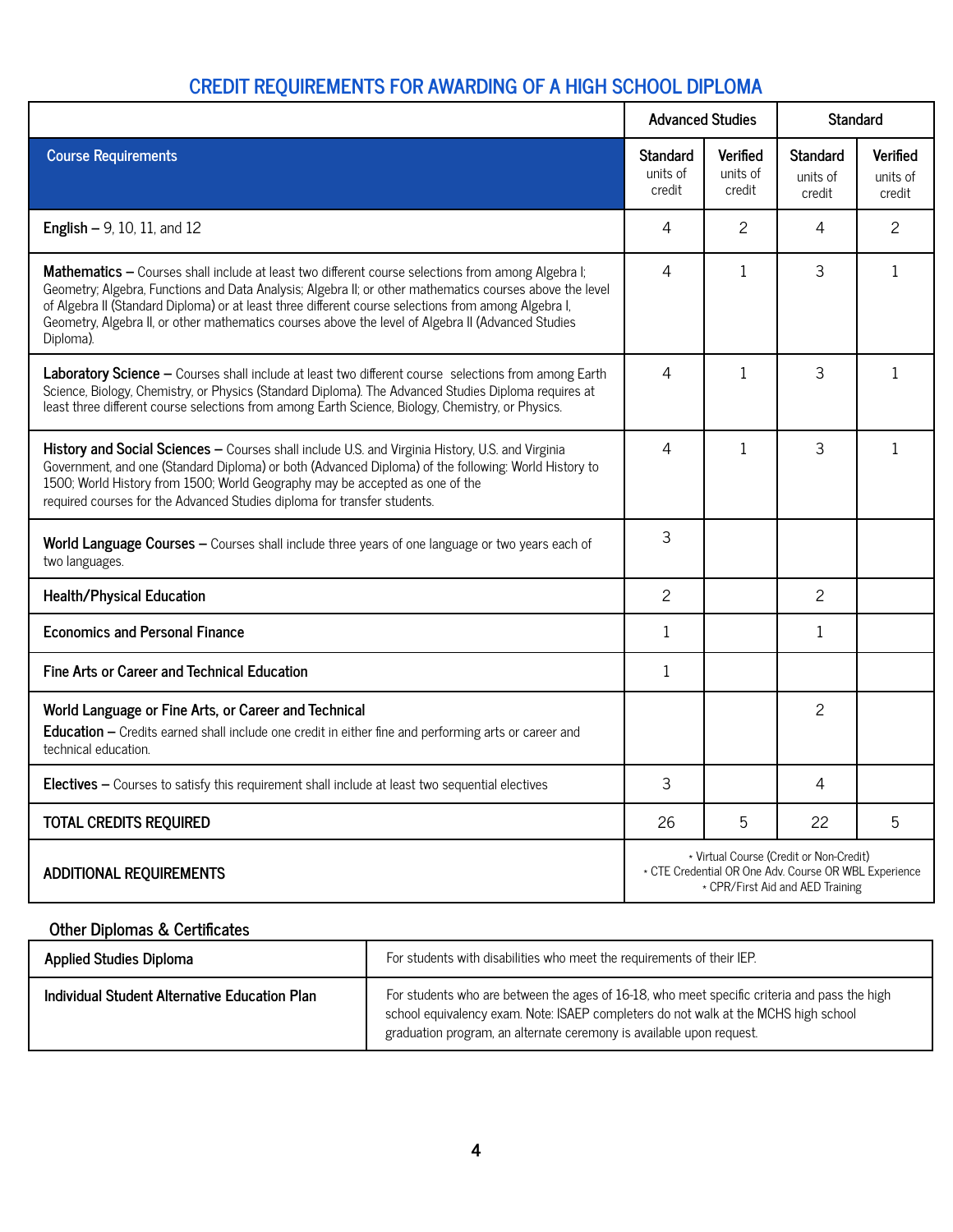# **COURSE LOAD**

All students are expected to carry the normal load of classes required to meet the minimum standards necessary for graduation. Exceptions may be made for some students whose program of study includes an off-site placement. Students may leave school early on a daily basis only if they have enrolled in:

- 1. A work based learning co-op program that awards high school credit through the MCHS Career and Technical Education department; or
- 2. A program for special needs students that includes job skills and work experience; or a post-secondary course/program not offered at MCHS.
- 3. An approved Release

# **REQUIREMENTS FOR GRADUATION**

The revised regulations reduce the number of SOL tests students must pass to earn a high school diploma — while maintaining high expectations for learning in English, math, science and history/social science — and implement the "Profile of a Virginia Graduate," a set of skills and attributes identified by employers and higher education as critical for success in the workplace and in college. The new graduation requirements place increased emphasis on the practical application of learned skills and content knowledge by expanding the use of performance-based assessments for the awarding of verified credits. In addition, the career-planning component of the new graduation requirements provides the opportunity for students to learn about employment options aligned with their interests in their own communities and elsewhere. While there is no specific activity that a student must experience to graduate, Madison County Public Schools will collaborate with local employers to create opportunities for students to learn about the workplace expectations, regardless of their plans after high school. Madison County High School will provide opportunities for students to understand and demonstrate civic responsibility and community engagement.

Key points for students and parents to remember about how Virginia's diploma standards are changing include the following:

- The new graduation requirements are effective with students entering the ninth grade in the fall of 2018 (Class of 2022).
- Under the new requirements, the number of required standard credits for a Standard Diploma remains the same (22) but the number of required verified credits is reduced from six to five (one each in English reading, English writing, mathematics, science and history/social science).
- Under the new requirements, the number of standard credits required for an Advanced Studies Diploma remains the same (26) but the number of required verified credits is reduced from nine to five (one each in English reading, English writing, mathematics, science and history/social science).
- School divisions, on a local-option basis, may offer an authentic performance-based assessment as an alternative to the English writing SOL test for the awarding of verified credit.

# **REPEATING A COURSE**

Students wishing to repeat a course previously passed should request such through their school counselor. While both attempts will appear on the transcript, the final grade (to be calculated in GPA and rank) associated with the credit earned will be an average of the two attempts. For the repeat of courses due to an initial failure, all attempts are included in GPA and class rank.

# **AUDIT POLICY**

Students seeking an audit for a class must meet with their counselor to discuss the request and the audit process. Audit requests will be reviewed on a case by case basis and are reserved for extenuating circumstance situations. For example, a student transferring in with enrollment at the prior school in courses not offered at MCHS would possibly require an approved audit. Courses audited do not receive final credit, nor a grade to be calculated in GPA or class rank..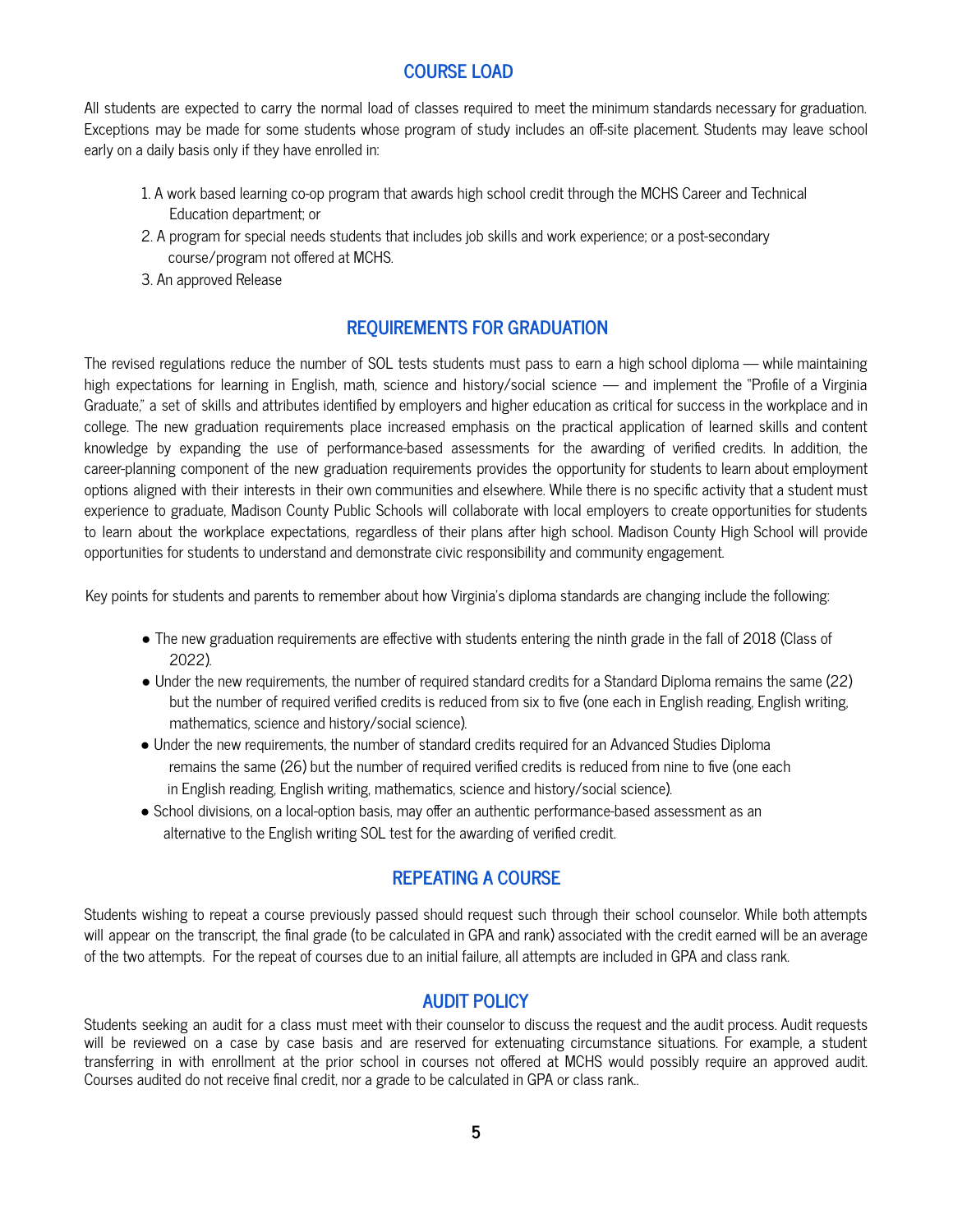# **PROMOTIONS**

Student promotions are made once a year in June, after final grades are received.

(With the exception of approved Early Graduates, who are promoted to senior status after the 1st semester of their 3<sup>rd</sup> year of high school).

To move from 9<sup>th</sup> grade to  $10^{\text{th}}$  grade, a student must have earned 5 credits including 3 core credits.

To move from  $10^{\text{th}}$  grade to  $11^{\text{th}}$  grade, a student must have earned  $11$  credits including 6 core credits.

To move from  $11^{\text{th}}$  grade to  $12^{\text{th}}$  grade a student must have earned enough credits to enable him or her to complete any remaining courses in time to graduate by May of the upcoming school year.

(Core classes are defined as English, math, science, social studies and health/PE)

# **WEIGHTED COURSE POLICY**

If a community college course replaces a graduation required course that is weighted, then the community college course will also be weighted in the student's MCHS GPA. Any community college course or off campus online course that is not listed in the MCHS Course of Studies as a weighted course will not be weighted.

# **GRADE POINT AVERAGE (GPA) CALCULATION**

The final grade for each course is a letter grade. This letter grade is assigned a point value that is used in computing a student's grade point average. The total number of points earned divided by the total number of courses taken determines the GPA. The grades of WP (withdraw-pass) and WF (withdraw-fail) are not used in calculating the GPA.

Additionally, courses that receive a P (pass) for a grade are not figured into the GPA. For any course that a student repeats, the better of the two grades will be used in calculating the GPA. Students receiving an incomplete grade for the nine weeks grading period and/or semester grade have one week to contact the teacher to arrange for make-up work.

#### **Marking System**

A+ = 100 - 99 B+ = 89 – 87 C+ = 79 – 77 D+ = 69 – 68 F = 64 – 0 A = 98 - 93 B = 86 – 83 C = 76 – 73 D = 67 – 66  $A = 92 - 90 B = 82 - 80 C = 72 - 70 D = 65$ 

Letter grades are converted to the following numerical values:

#### **GPA Computation**

 $A+ = 4.3$   $(5.3)* B+ = 3.3$   $(4.3)$   $C+ = 2.3$   $(3.3)$   $D+ = 1.3$   $F = 0$   $A = 4.0$   $(5.0)$   $B = 3.0$   $(4.0)$   $C = 2.0$   $(3.0)$   $D = 1.0$ A - = 3.7 (4.7) B - = 2.7 (3.7) C - = 1.7 (2.7) D - = 0.7

\*For **weighted classes**, letter grades of C – or higher are assigned either an additional point or half-point depending on the level of class. Honors, Dual Enrollment, Advanced Placement and upper level mathematics, sciences, and world languages are weighted courses. **Students taking AP Courses must take the AP exam to earn the weighted credit.** Students in DE courses must pass with at least a C to receive weighted credit. Courses receiving a full-point of weighting are designated with a superscript W following the course number. Courses receiving a half-point weighting are designated with a superscript HW.

**Class rank** is determined using the student's GPA and comparing it to the GPA's of all other students in that grade level. Class rank is only calculated senior year. Three times, in August, January and May.

**Progress Reports** are issued at the midpoint day of each nine (9) weeks to inform parents and students of their current academic status in each class. Parents are asked to review the report and contact the teacher with any concerns.

**Report Cards** are distributed to the student approximately five (5) school days after the end of the nine (9) weeks.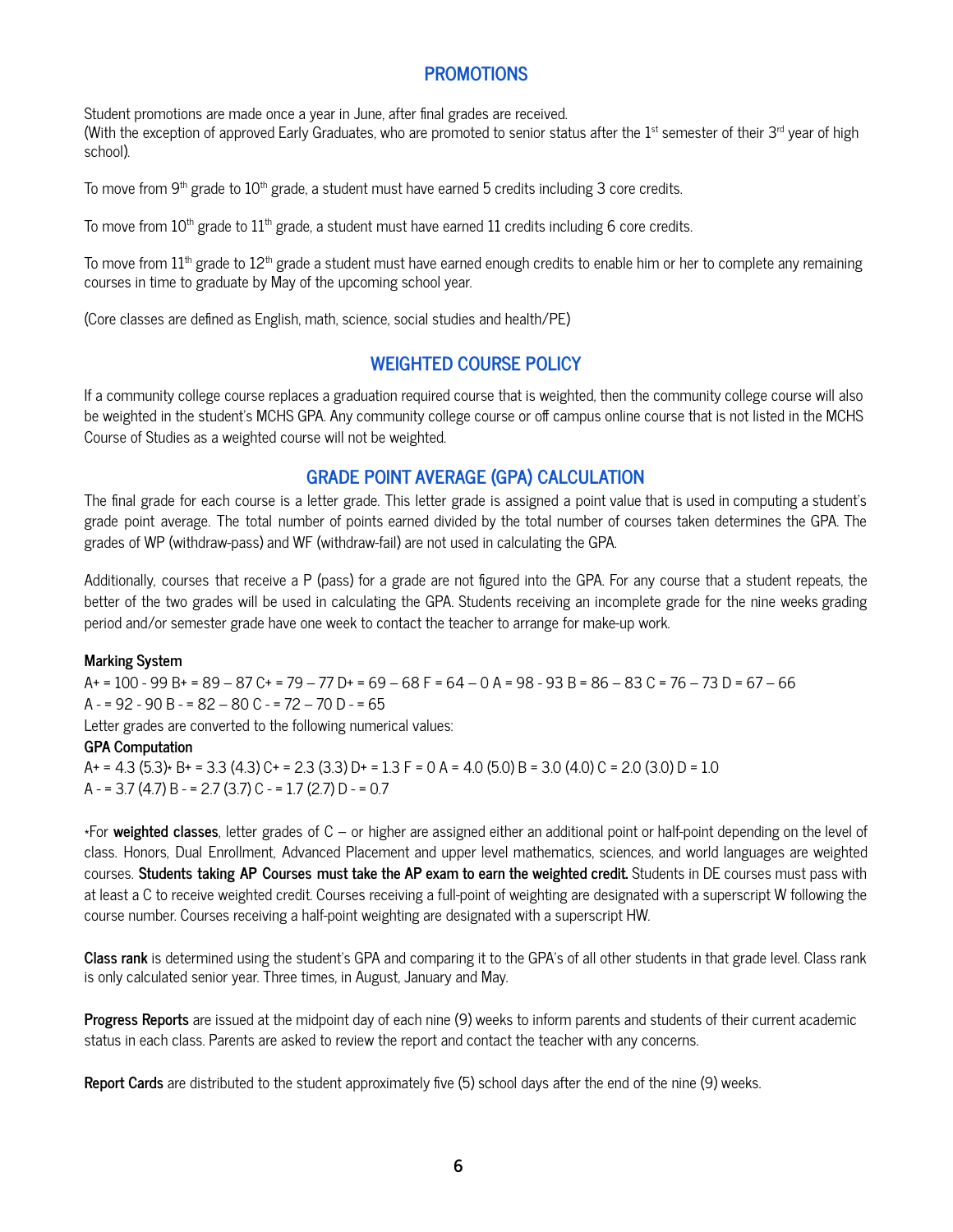# **VIRGINIA BOARD OF EDUCATION DIPLOMA SEALS**

Recognition of Outstanding Academic Performance

Students who demonstrate academic excellence and/or complete additional requirements may be eligible for one or more of the following awards:

The **Governor's Seal** is awarded to students who complete the requirements for an Advanced Studies Diploma with an average grade of "B" (GPA 3.0) or better, and successfully complete at least nine (9) transferable college credits in Advanced Placement courses and/or dual enrollment courses.

The **Board of Education Seal** is awarded to students who complete the requirements for a Standard or an Advanced Studies Diploma with an average grade of "A" (4.0).

The **Board of Education's Career and Technical Education Seal** will be awarded to students who earn a Standard or Advanced Studies Diploma and complete a prescribed sequence of courses in a career and technical education concentration or specialization that they choose and maintain a "B" (GPA 3.0) or better in those courses; **or**

- (i) Pass an examination or an occupational competency assessment in a career and technical education concentration or specialization that confers certification or occupational competency credential from a recognized industry, trade, or professional association; **or**
- (ii) Acquire a professional license in that career and technical education field from the Commonwealth of Virginia. The Board of Education must approve all professional licenses and examinations used to satisfy these requirements.

The **Board of Education's Seal of Advanced Mathematics and Technology** will be awarded to students who earn a Standard or Advanced Studies Diploma and satisfy all of the mathematics requirements for the Advanced Studies Diploma (four (4) units of credit including Algebra II; two verified units of credit with a "B" (GPA 3.0) or better; and accomplish one (1) of the following three options:

(i) Pass an examination in a career and technical education field that confers certification from a recognized industry, or trade or professional association; **or**

(ii) Acquire a professional license in a career and technical education field from the Commonwealth of Virginia **or** (iii) Pass an examination approved by the Board that confers college-level credit in a technology or computer science area. The Board of Education must approve all professional licenses and examinations used to satisfy these requirements.

The **Board of Education Seal for Excellence in Civics Education** will be awarded to students who meet the following criteria:

(i) Earn a Standard or an Advanced Studies diploma **and**

(ii) Complete VA/US History and VA/US Government courses with a grade of "B" or better **and** (iii) Have good attendance and no disciplinary infractions as determined by local school board policy **and** (iv) Complete 50 hours of voluntary participation in community service or extracurricular activities:

- (a) Volunteering for charitable or religious organizations that provide services to the poor, sick, or less fortunate;
- (b) Participating in Boy Scouts, Girl Scouts, 4-H or similar youth organizations;
- (c) Participating in political campaigns, government internships, Boys/Girls State, or Model General Assembly;
- (d) Participating in school-sponsored extracurricular activities that have a civic focus
	- (v) Any student who enlists in the United States military prior to graduation will be deemed to have met this community service requirement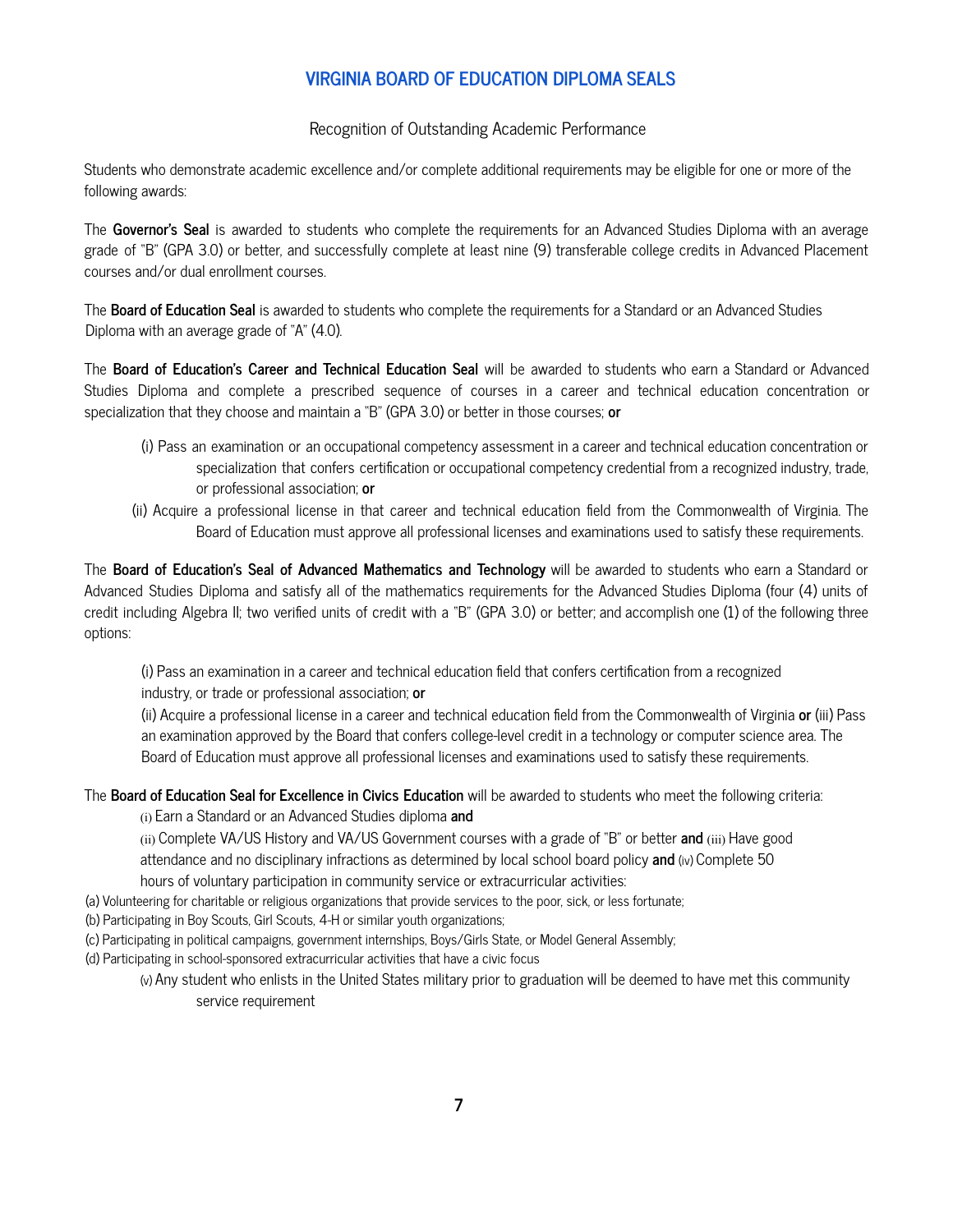The **Board of Education's Seal of Biliteracy** certifies attainment of a high level of proficiency by a graduating high school student in one or more languages in addition to English, and certifies that the graduate meets of the following criteria: The Board of Education's Seal of Biliteracy will be awarded to students who earn either a Board of Education-approved diploma and (i) Pass all required End-of-Course Assessments in English reading and writing at the proficient or higher level; (ii) Be proficient at the intermediate-mid level or higher in one or more languages other than English, as demonstrated through an assessment from a list to be approved by the Superintendent of Public Instruction.

[For purposes of this article, "foreign language" means a language other than English, and includes American Sign Language.]

The **Board of Education's Seal for Excellence in Science and the Environment** shall be awarded to students who earn either a Standard Diploma or Advanced Studies Diploma and

(i) complete at least three different first-level board-approved laboratory science courses and at least one rigorous advanced-level or postsecondary-level laboratory science course, each with a grade of "B" or higher; (ii) (ii) complete laboratory or field-science research and present that research in a formal, juried setting; and (iii) (iii) complete at least 50 hours of voluntary participation in community service or extracurricular activities that involve the application of science such as environmental monitoring, protection, management, or restoration.

# **HIGH SCHOOL CREDIT AWARDED AT MIDDLE SCHOOL**

Grades and credits earned in middle school for high school credit-bearing courses will count toward graduation credits. Credit and the grade will be calculated in the high school GPA unless the parent/guardian requests to have the grade expunged from the child's record. Written request must be submitted to the school counseling office by June 30th prior to 9th grade year. If a parent wishes, a student who took a high school credit class as a middle school student may re-enroll in the course for which the grade and credit were deleted to earn a higher grade. If the student's deleted final grade is a "C" or better with a passing score on the accompanying SOL test (if applicable), the student may proceed to the next level of the course without the grade or credit for the prerequisite course. Credits earned during middle school allow a student to pursue more rigorous courses in all core areas, foreign languages, and CTE and Fine Arts programs at MCHS.

# **SCHEDULE CHANGE REQUESTS**

Schedule change requests are accepted and reviewed twice a year. Once at the beginning of  $1^{\text{st}}$  semester and again at the beginning of 2<sup>nd</sup> semester. The counseling office has forms and further information on deadlines. Schedule change requests are not allowed past the deadline. Requests are reviewed in the order they are received by a committee consisting of administrators and counselors. Many variables are considered, including class sizes, recommendations, staffing requirements and course requests.

#### **EARLY GRADUATION**

Students/Parents/Guardians may request early graduation approval spring of their 10<sup>th</sup> grade year. Students approved to graduate early would start their 3<sup>rd</sup> year of high school as a junior, being promoted to senior status upon satisfactory completion of 1st semester courses. Please see your school counselor for more information.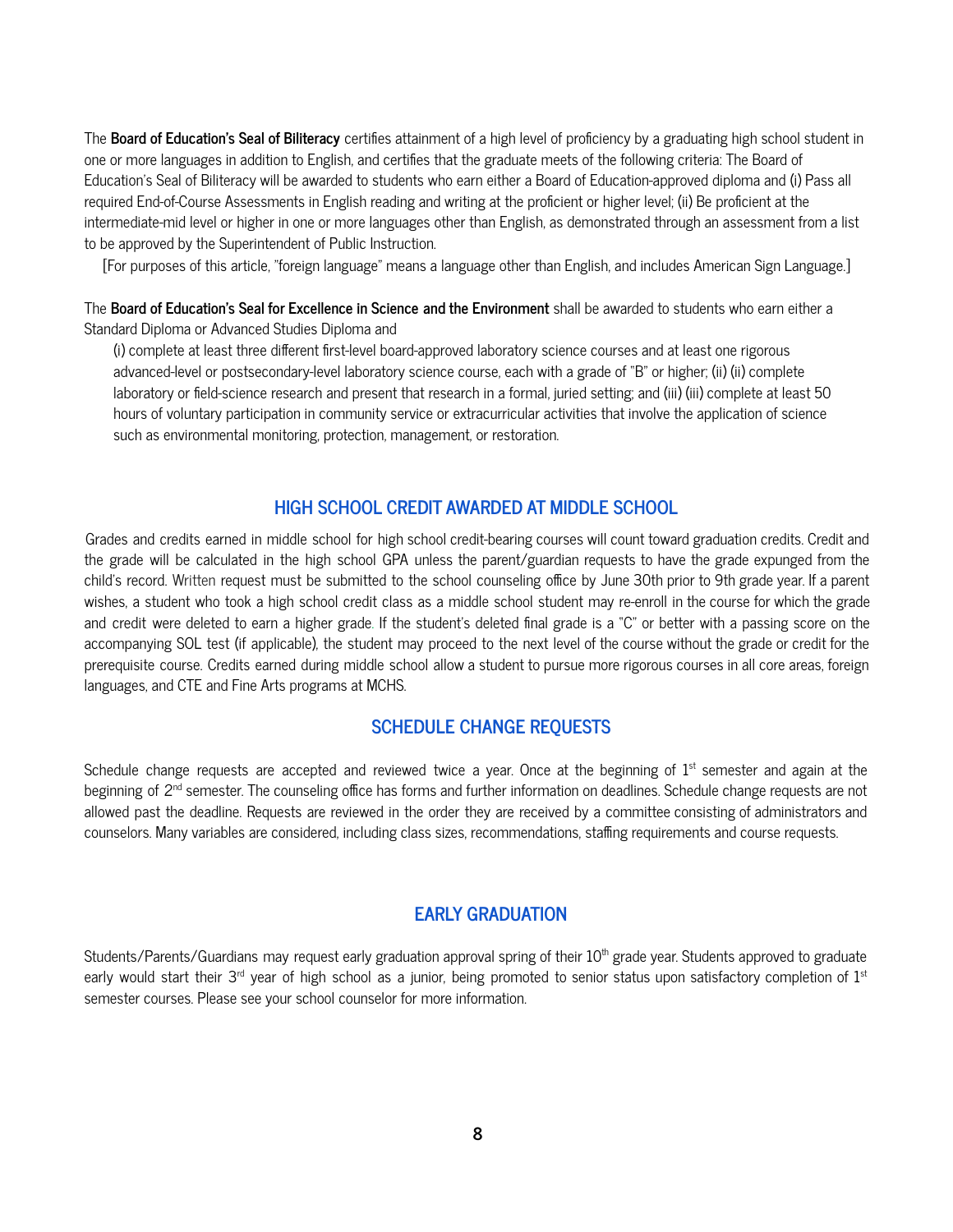

# **Dual Enrollment Classes**

# **Madison County High School** DE offerings in partnership with Germanna Community College

Dual Enrollment (DE) is a unique enrichment program in which high school junior and senior students are given the opportunity to take college courses in their own high school through Germanna Community College's program. DE courses hold the same rigor as any other college level course. Students are expected to perform at the same level as their college student counterparts participating in the same course. Credits generally transfer to all Virginia Community Colleges and most Virginia colleges and universities. Courses are taught by high school instructors who have the qualifications to teach at the college level.

| Course                          | <b>GCC Course</b> | <b>Grade Level</b> | <b>MCHS</b><br><b>Credit</b> | <b>GCC</b><br><b>Credit</b> | <b>MCHS Class Equivalent</b> |
|---------------------------------|-------------------|--------------------|------------------------------|-----------------------------|------------------------------|
| Chemistry                       | <b>CHEM 111</b>   | $11 - 12$          | 1                            | 4                           | Science Credit/Elective      |
| Geology                         | <b>GOL 105</b>    | $11 - 12$          | 1                            | 4                           | Science Credit/Elective      |
| VA/US History                   | HIS 121-122       | 11                 | 1                            | 6                           | VA/US History                |
| <b>College Composition</b>      | ENG 111-112       | $11 - 12$          | 1                            | 6                           | English 11 or English 12     |
| College Literature              | ENG 245-246       | 12                 | 1                            | 6                           | English 12                   |
| Pre-Calculus                    | MTH 161-162       | $11 - 12$          | 1                            | 6                           | Math Credit/Elective         |
| <b>Statistics</b>               | <b>MTH 245</b>    | $11 - 12$          | 1                            | 3                           | Math Credit/Elective         |
| Calculus I                      | MTH 263           | 12                 | 1                            | 4                           | Math Credit/Elective         |
| Intro to Business               | <b>BUS 100</b>    | $11 - 12$          | 1                            | 3                           | Elective                     |
| Principles of Supervision       | <b>BUS 111</b>    | $11 - 12$          | 1                            | 3                           | Elective                     |
| Teachers for Tomorrow I         | <b>EDU 200</b>    | $11 - 12$          | 1                            | 3                           | Elective                     |
| <b>Teachers for Tomorrow II</b> | <b>EDU 207</b>    | 12                 | 1                            | 3                           | Elective                     |

Tuition for Dual Enrollment is determined by Germanna Community college in August prior to the start of the school year. Once tuition has been determined the students will receive payment information at the start of the semester in which the class(es) are taken in. Tuition can be paid in full or with three monthly installments.

In cases where the Dual Enrollment tuition is considered a financial hardship, parents/guardians are asked to notify the School Counseling Department at MCHS directly, and the counselor will provide the parent with the request for a tuition assistance form to be submitted to the Assistant Superintendent. MCPS will pay all or part of Dual Enrollment tuition if support is deemed necessary.

# **For more information, please contact the MCHS School Counseling office at 540-948-3785.**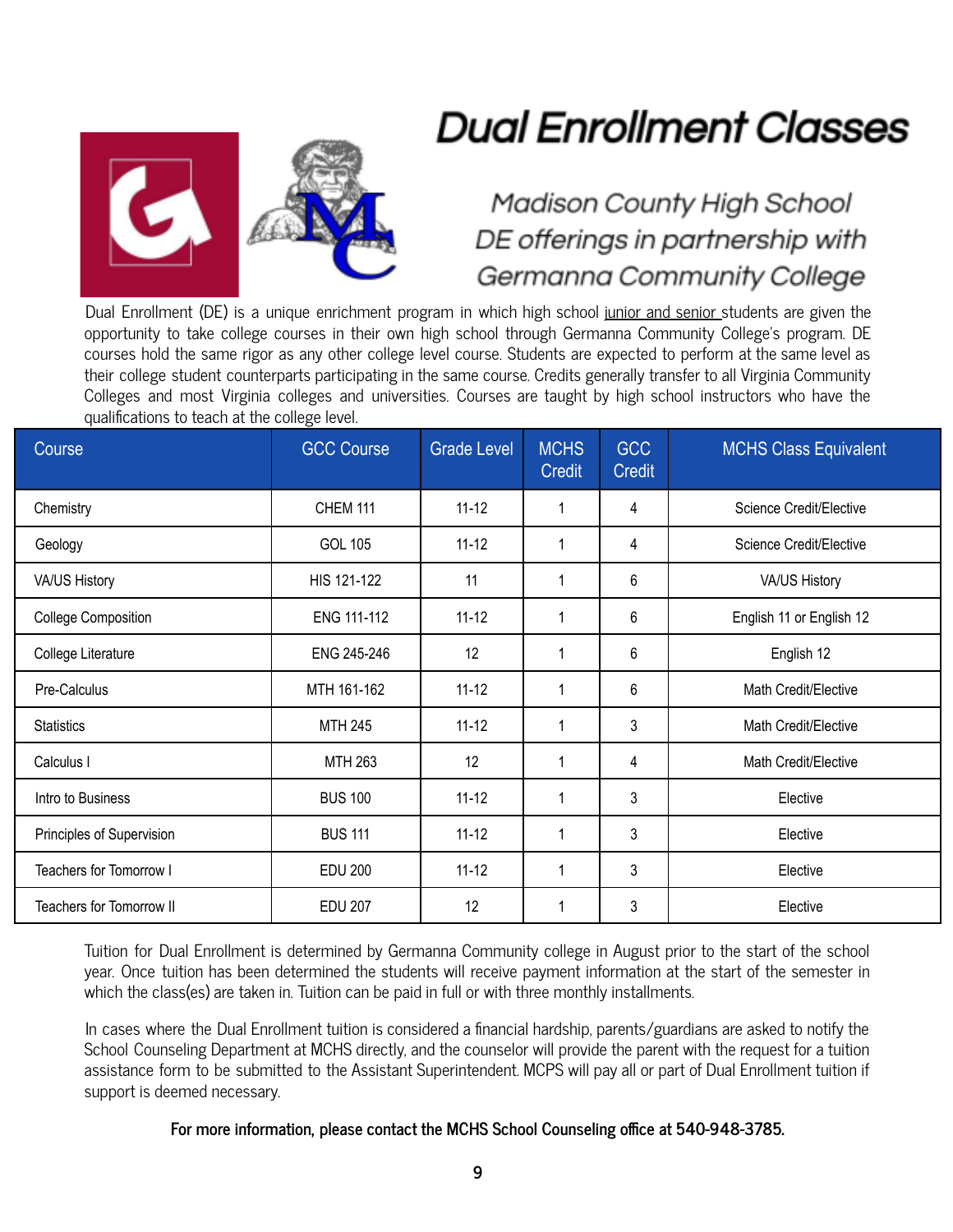# **DUAL ENROLLMENT COURSES**

https://www.germanna.edu/career-and-transfer/

Prospective students must:

1] Discuss Dual Enrollment options and intention with your school counselor

2] Complete the on-line GCC Application for Admissions at https://apply.vccs.edu/app/app.htm

3] Obtain your GCC student ID number and report it to MCHS counselor

4] Ensure DE qualification with your MCHS School Counselor or the MCHS Career Coach via GCC Multiple Measures Criteria or qualifying Virginia Placement Test scores

5] Sign up for the desired DE course during MCHS' course registration (via Parent Portal)

6] Electronically sign (student and parent) the enrollment agreement emailed to student and parent late spring/early summer

Once a student is enrolled in a dual enrollment class at MCHS:

- *●* Students will earn high school and Germanna Community College credit upon completion of the course with a passing grade of D- or higher. Students must earn a C or better in a DE course for it to be considered for college transfer credit. Please note that certain DE courses require a C or better to continue to the next level.
- **●** Students will pay tuition for the course (The Madison County School Board pays a portion of each student's fee and provides the textbook). Payment in full or the 1st payment of a 3 month billing plan is due at the end of the 1st month of <u>school in</u> which the student is taking the course. Failure to submit payment or develop an approved payment plan after the second week of the course will result in a drop and dual-enrollment credit will not be available. A student will not be denied the opportunity to participate in this program if able to provide documented financial need. Tuition will not be refunded if a student does not receive a passing grade for each course.
- **●** The student's tuition responsibility in the **2021-2022 school year for a three credit course was \$165.75.** 2022-2023 tuition will not be available until August 2022.
- Academic dual enrollment courses are weighted on the grading scale (if C- or higher) and are marked with a DE on the transcript.

| • Students who earn grades in dual enrollment courses will have a permanent transcript and GPA at GCC. Students must |
|----------------------------------------------------------------------------------------------------------------------|
| request from GCC to have their transcript sent to any colleges or other institutions.                                |

| <b>Course Type</b>                                                                                                                                | <b>High School Transcript</b><br>(weighted or unweighted)                                                                                     |    | <b>SAT</b>                                                             |            | <b>PSAT</b>                                                         |    | <b>ACT</b>                                                                |    | <b>VPT</b>                                                                      |
|---------------------------------------------------------------------------------------------------------------------------------------------------|-----------------------------------------------------------------------------------------------------------------------------------------------|----|------------------------------------------------------------------------|------------|---------------------------------------------------------------------|----|---------------------------------------------------------------------------|----|---------------------------------------------------------------------------------|
| Transfer<br>Courses<br>(except Math)                                                                                                              | Current cumulative high<br>school GPA of 3.0 or higher                                                                                        | or | ERW score of<br>480 or higher                                          | or         | ERW score of 390<br>or higher                                       | or | $18$ or<br>higher on both<br>English<br>and Writing subject<br>area tests | or | Placement into<br><b>FNG</b><br>111                                             |
| Career and<br><b>Technical Courses</b><br>(except<br>Math)                                                                                        | Current cumulative high<br>school GPA of 2.0 or higher                                                                                        | or | ERW score of<br>480 or higher                                          | or         | ERW score of 390<br>or higher                                       | or | $18$ or<br>higher on both<br>English and Writing<br>subject<br>area tests | or | Placement into<br>ENF 1 or higher                                               |
| MTH 101-133                                                                                                                                       | Current cumulative high<br>school GPA of 3.0 or higher<br>and a $2.0$<br>(C) grade or higher in<br>high school math course                    | or | ERW score of<br>480 or higher<br>Math score of<br>530 or higher        | or         | ERW score 390 or<br>higher and math<br>score of 500 or<br>higher    | or | $22$ or<br>higher on Math<br>subject<br>area test                         | or | Placement in MTH<br>111 or higher<br>(Satisfaction of MTE<br>$1-3)$             |
| MTH 154,155                                                                                                                                       | Current cumulative high<br>school GPA of 3.0 or higher<br>and a $2.0$ (C) grade or<br>higher in a high school math<br>course                  | or | ERW score of<br>480 or higher<br>and Math score<br>of 530 or higher    | $\alpha r$ | ERW score of 390<br>or higher and<br>math score of 500<br>or higher | or | 22 or higher on<br>Math subject area<br>test                              | or | Placement in MTH<br>154 or higher<br>(Satisfaction of MTE<br>$1-5)$             |
| MTH 161,167<br>Individual<br>colleges may<br>establish criteria<br>for direct<br>placement into<br>calculus or other<br>high level math<br>course | Current cumulative high<br>school GPA of 3.0 or higher<br>and a $2.0$ (C) grade or<br>higher in Algebra 2 or in a<br>higher level math course | or | ERW score of<br>480 or higher<br>and<br>Math score of<br>530 or higher | or         | N/A                                                                 | or | 22 or higher on<br>Math<br>subject area test                              | or | Placement into<br><b>MTH</b><br>161 or higher<br>(Satisfaction of MTE<br>$1-9)$ |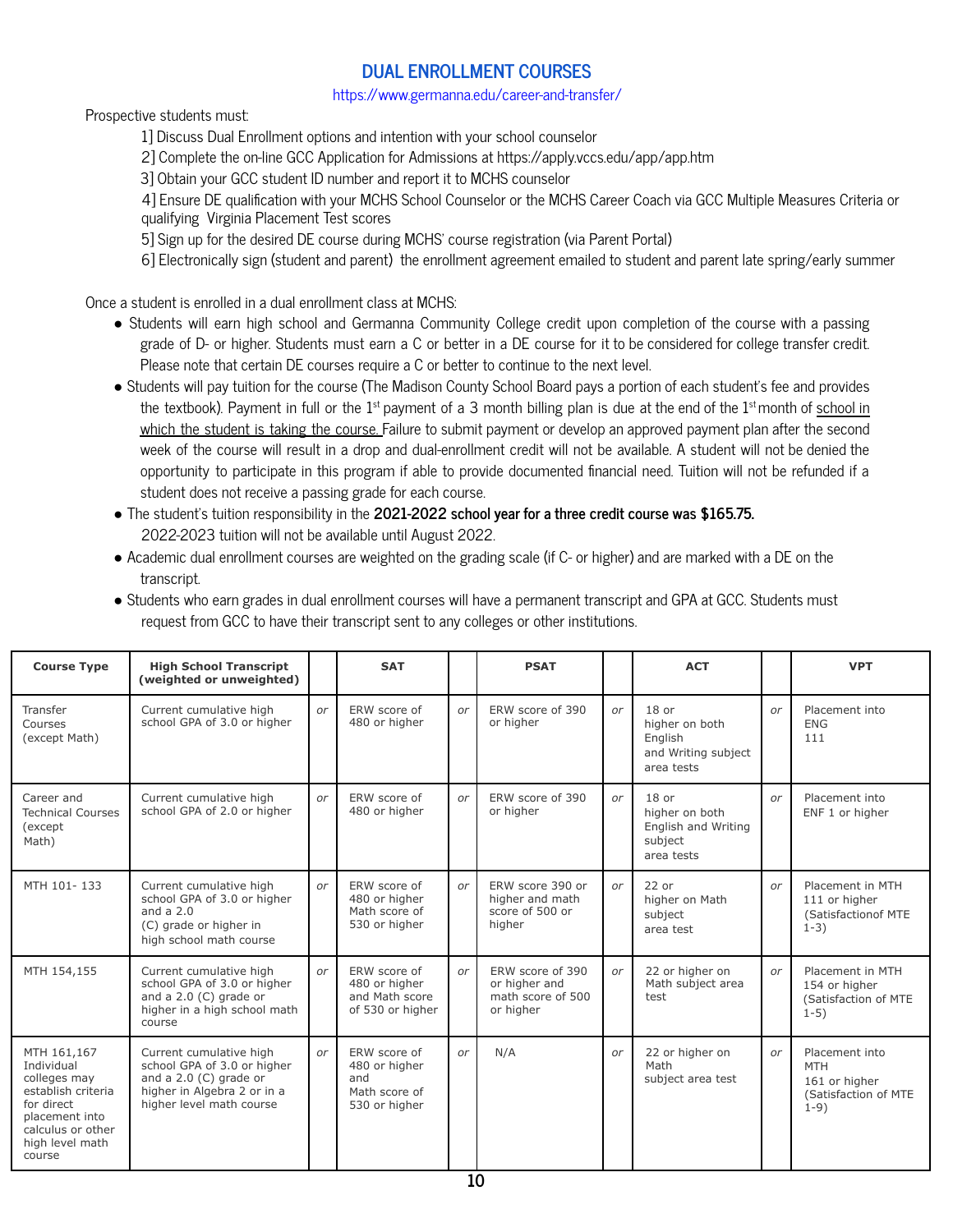# **ADVANCED PLACEMENT COURSES**

Advanced Placement (AP) Courses offer students an opportunity to do college-level work. AP courses are offered through an agreement with the Education Testing Service. These are courses with a standardized curriculum that generally matches the introductory level in the subject area at the college level. In order for a college to award credit, students must take the AP exam after successfully completing the course. Exams are scored on a scale of 1 - 5. Most colleges accept scores of a 3 or higher for college credit. \*Additional AP courses are offered through **Virginia's Virtual Advanced Placement School** (distance learning). Students may be responsible for the cost of the AP exam (pending annual funding)**.** See your school counselor for deadlines and further information regarding Virtual Virginia.

#### **ADVANCED PLACEMENT EXAMS**

Advanced Placement exams are given in May in accordance with the schedule established by the College Board. Students enrolled in AP courses must take the AP exam(s) in order to earn weighted credit. MCPS paid AP exam fees for the 2021-2022 school year, funding for future AP exam payments is pending future annual budgets. In addition, any student, who feels qualified, may take an AP exam without taking the course, but will pay the full exam fee. More information is available through the counseling office and the College Board website: https://apstudent.collegeboard.org

# **VIRTUAL VIRGINIA ADVANCED PLACEMENT SCHOOL -** VIRTUAL LEARNING

Virginia Virtual Advanced Placement School provides a variety of on-line college-level courses, enabling Virginia students to earn college credit. Each AP course is weighted provided that the student takes the AP exam. Course selections can be found at: **[www.virtualvirginia.org](http://www.virtualvirginia.org)** The courses utilize video segments, audio clips, whiteboard and online discussions, as well as text lessons. Teachers are available for telephone conversations with students during office hours. Courses can be scheduled flexibly throughout the day as courses do not have to be taken in "real" time.

These courses are designed for students who can work independently with minimum supervision, have good time management skills, and a desire to learn. A successful online student can stay on task and maintain a regular schedule of logging on and keeping up with the readings and course assignments. Additional time may be required beyond the time spent in the classroom. AP courses are college-level and require the ability to work at this level..

# **GOVERNOR'S EARLY COLLEGE SCHOLARS PROGRAM**

# **APPLICATION AND AGREEMENT LINK**

This program encourages juniors and seniors who are interested in accelerating their coursework to earn college credit while still in high school. To qualify, a student must:

- 1] Have a "B" average or better and
- 2] Be on track for an Advanced Studies Diploma and
- 3] Have potential to earn at least fifteen transferable college credits through Advanced Placement courses and/or Dual Enrollment Courses
- 4] Complete a signed contract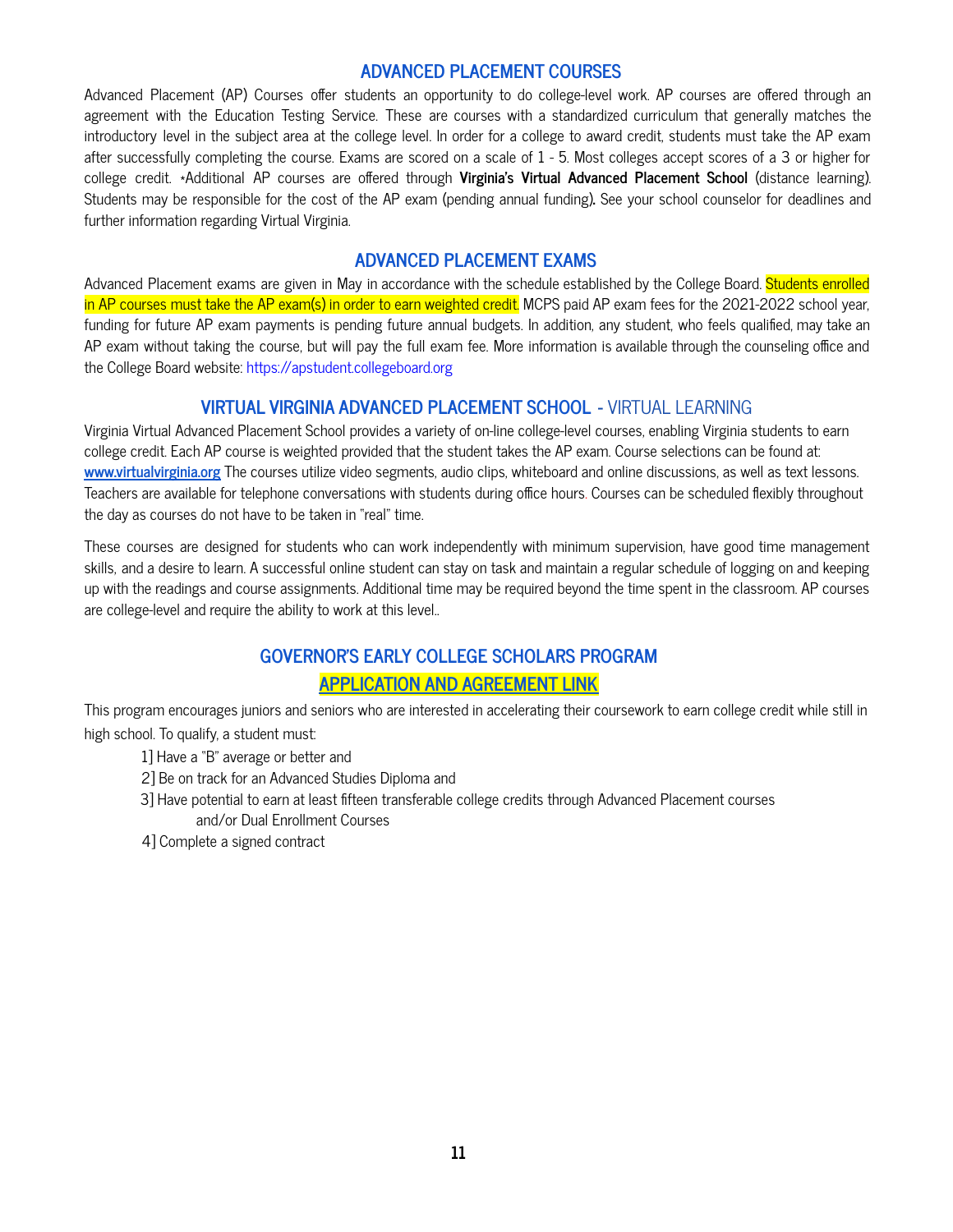# **BLUE RIDGE VIRTUAL GOVERNOR'S SCHOOL**

The Blue Ridge Virtual Governor's School (BRVGS) is an academic year governor's school that provides a challenging and differentiated program of studies in core academic subjects, emphasizing mathematics, science, and technology. The program utilizes interactive technology, field trips, student collaboration and team teaching to create a regional community of learners from the counties of Fluvanna, Goochland, Greene, Louisa, Madison, Nelson, and Orange. The aim of the program is to provide students with instruction in those skills necessary for success beyond high school, and to give individual students both responsibility and freedom in their learning endeavors.

The admissions process for BRVGS is handled at William Wetsel Middle School and the MCPS district office. Students and parents of rising 8<sup>th</sup> graders are notified of the application process in the fall, and information meetings are held at WWMS. Each year, applications will go out in October and are due back in mid-December. Applicants take standardized tests of ability and achievement, write a timed essay and participate in an interview process.

As part of the application process, students must provide the following:

- Recommendations from current or past teachers of Math and Science
- A recommendation from one other adult who is not related to the student

In addition, applicants to BRVGS take standardized tests of ability and achievement, write a timed essay, and participate in an interview process. Each applicant is scored on the basis of all of these components. Each BRVGS school is limited to 18 acceptances per year for incoming freshmen. Ninth graders may apply to be accepted into the program in  $10^{\text{th}}$ grade providing their school has an open slot.

Course offerings for BRVGS students can be found at: https://sites.google.com/brvgs.k12.va.us/brvgs-program-of-studies/home. This site lists all of the BRVGS Board-approved courses by grade levels and subject areas, the BRVGS Skills curriculum, and BRVGS Graduation Requirements. BRVGS students may request a paper copy from the MCHS School Counseling Office.



MCHS uses a web-based post-secondary planning tool for students. The Naviance Succeed program guides students through career and college preparation. Students will identify career choices based on four career assessments and see exactly which skills, abilities, and knowledge areas are required to succeed in their chosen field. Students will explore careers and career clusters based on the Holland code to identify careers that match their strengths and areas of interest. High school students will continue developing their Academic Career Plans which were started in middle school.

#### College Planning & Application Process

College searches, applications, recommendations, scholarships and enrichment programs are managed from one location. Naviance provides our students and families with access to comprehensive information about thousands of colleges as well as a College Match service. A student's Academic Career Plan (ACP), which is reviewed/updated annually, can be found in Naviance. The school counseling office manages, prepares, and sends recommendations and transcripts electronically which allows for documents to arrive in a timely manner. Seniors are responsible for using Naviance to request transcripts for college applications.

The login page for Naviance can be found at: http://connection.naviance.com/madisonch Please see the counseling secretary for assistance logging in.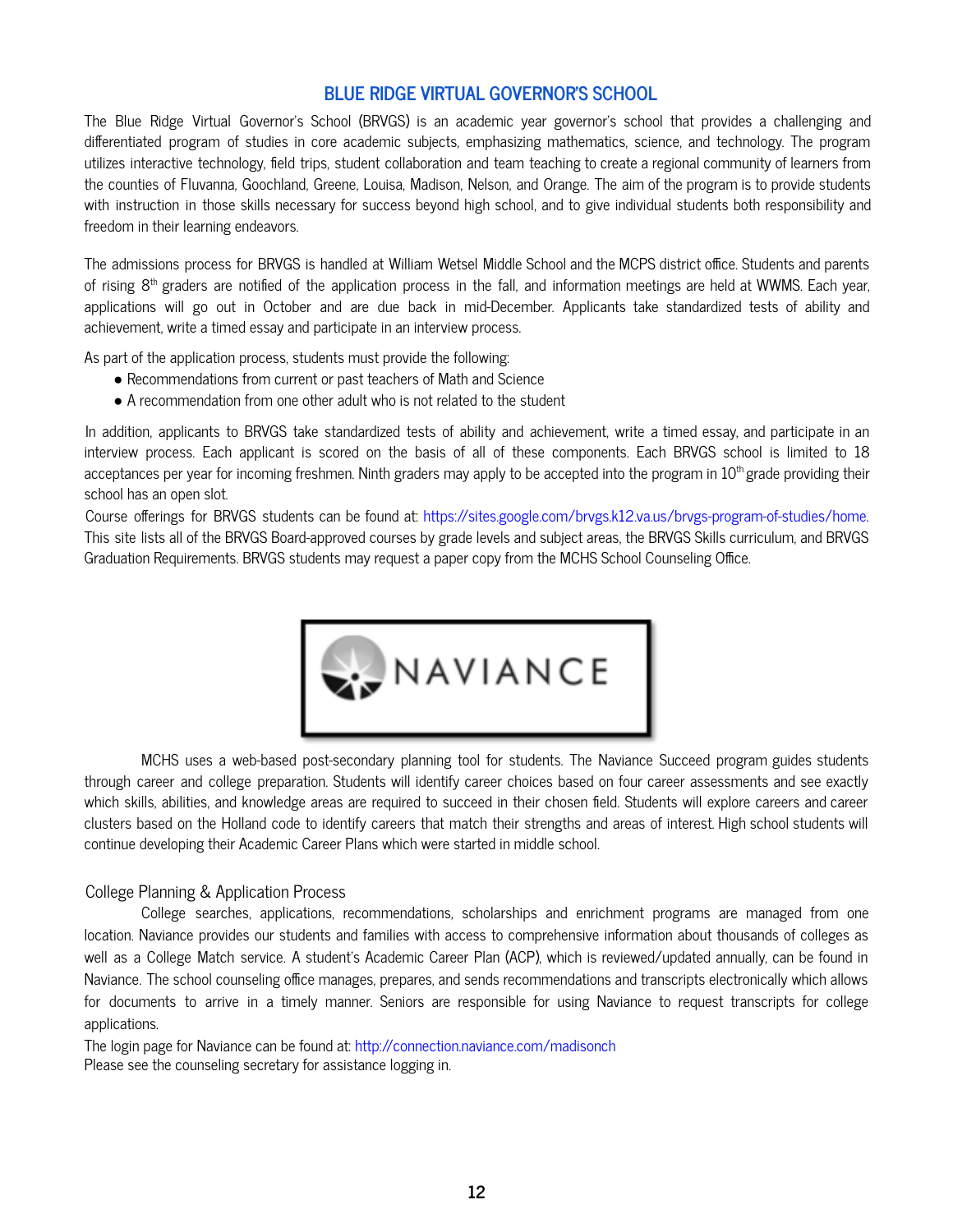# **The Path to Industry Certification: High School Industry Credentialing**

# **How Credentials Work for Student-Selected Verified Credit**

The board annually reviews and approves industry, professional or trade association certification examinations and occupational competency assessments that will meet the student-selected verified credit requirements as well as to earn the board's Career and Technical Education seal and Advanced Mathematics and Technology seal. Students who earn a credential by passing a certification or licensure examination may earn up to two student-selected verified credits to meet graduation requirements.

**Criteria for Awarding Student-Selected Verified Credit:** Student-selected verified credit will be awarded for certification or licensure examinations that meet all of the following criteria:

- Industry certification or licensure examinations that are approved to satisfy the requirements for the Board of Education's Career and Technical Education Seal or the Board of Education's Seal of Advanced Mathematics and Technology will satisfy requirements for student-selected verified credits.
- The teacher and/or the career and technical education program must be certified by the issuing organization relative to the industry certification or license.
- A standard credit may not be verified more than once.

**Earning Student-Selected Verified Credit:** One student-selected verified credit may be awarded for passing each certification or licensure examination that meets all of the above criteria and the student earns one standard unit of credit only in the career and technical education concentration or specialization.

Two student-selected verified credits may be awarded for passing each certification or licensure examination that meets all of the above criteria; and

- The student meets the career and technical education concentration or specialization course requirements for program completer.
- The student earns at least two standard units of credit in the career and technical education concentration or specialization.

● The student may substitute one of these verified credits for a verified credit in either science or history/social science. In addition to providing student-selected verified credit(s) and adding value to a student's résumé for obtaining entry-level positions in today's technical job market, credentials provide the following benefits to students:

- added value to a transcript for higher education purposes or obtaining an entry-level position in the technical job market; evidence that the student has completed advanced educational preparation by verifying competency in career and technical education skill areas in demand by business and industry;
- increased job opportunities for advancement in a chosen career path; and
- enhanced self-esteem for students through achieving national occupational competency standards recognized by business and industry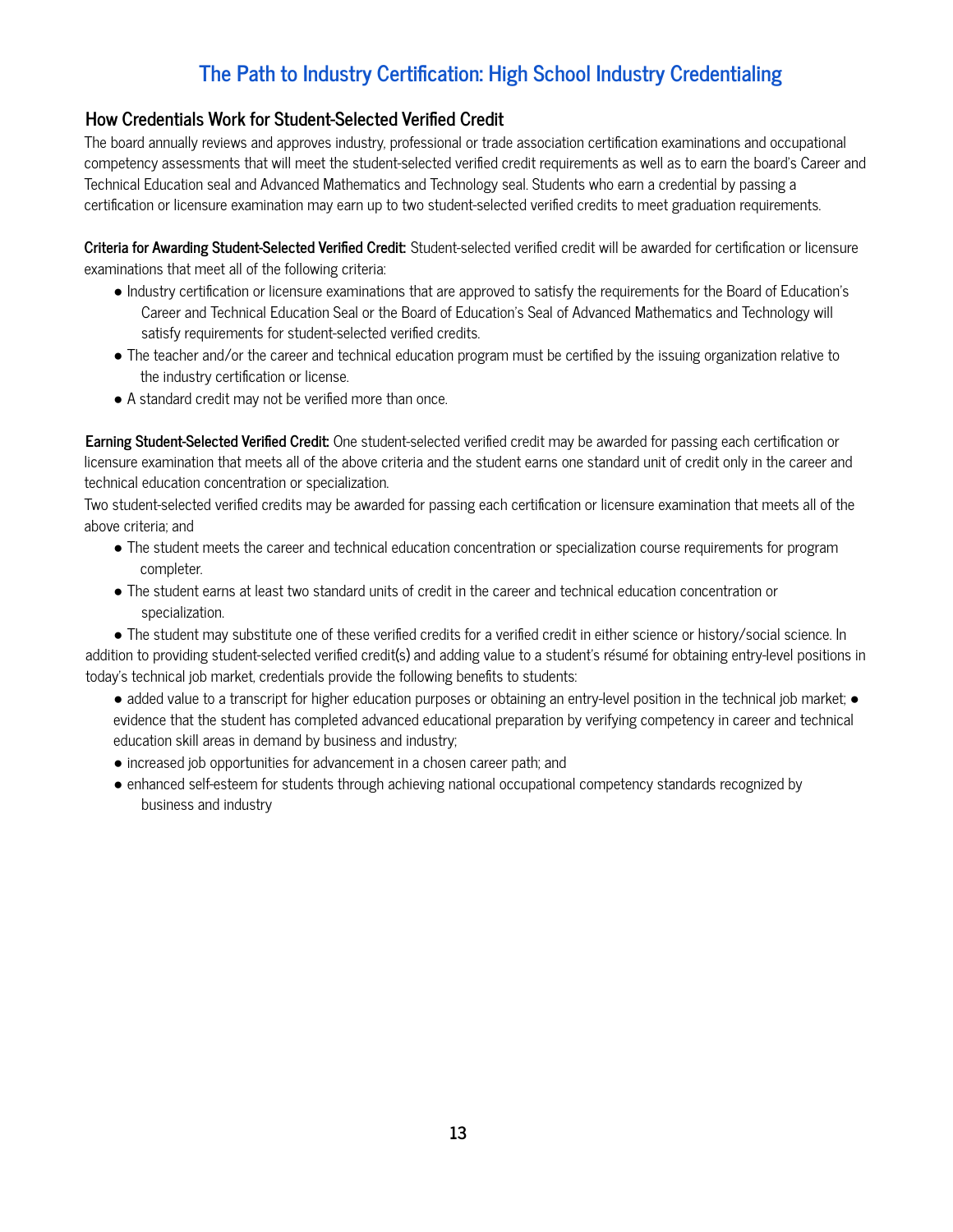# **CAREER & TECHNICAL EDUCATION PROGRAM OF STUDIES**

This section covers the career areas representing workplace fields that are offered at the high school. These areas offer challenging academic preparation and workplace readiness. Students are able to move among areas as interests and goals change. Entering ninth graders are especially encouraged to think about a career path and high school courses that are relevant in preparing for his or her chosen career pathway

Т

Τ

**A**cademic & **C**areer **P**lanning (ACP) begins in the seventh grade and continues throughout high school.

# **Components of the ACP are:**

- Selecting postsecondary career pathway based on the student's academic and career interests,
- Aligning student's study for high school graduation with a post-secondary career pathway, and/or college entrance,
- Annual review ACP with student (9th-11th grades)

| Agriculture &                                                                                                                                                                                                                                                                                                                                                                                                                                                                       | <b>Business &amp;</b>                                                                                                                                                                                                                                                                                                                                                                                                                                    | Communications,                                                                                                                                                                                                                                                                                                                                                                                                                    | <b>Engineering,</b>                                                                                                                                                                                                                                                                                                                                                                                                                                                              | Health &                                                                                                                                                                                                                                                                                                                                                                                                                                                                     |  |  |
|-------------------------------------------------------------------------------------------------------------------------------------------------------------------------------------------------------------------------------------------------------------------------------------------------------------------------------------------------------------------------------------------------------------------------------------------------------------------------------------|----------------------------------------------------------------------------------------------------------------------------------------------------------------------------------------------------------------------------------------------------------------------------------------------------------------------------------------------------------------------------------------------------------------------------------------------------------|------------------------------------------------------------------------------------------------------------------------------------------------------------------------------------------------------------------------------------------------------------------------------------------------------------------------------------------------------------------------------------------------------------------------------------|----------------------------------------------------------------------------------------------------------------------------------------------------------------------------------------------------------------------------------------------------------------------------------------------------------------------------------------------------------------------------------------------------------------------------------------------------------------------------------|------------------------------------------------------------------------------------------------------------------------------------------------------------------------------------------------------------------------------------------------------------------------------------------------------------------------------------------------------------------------------------------------------------------------------------------------------------------------------|--|--|
| <b>Natural Resources</b>                                                                                                                                                                                                                                                                                                                                                                                                                                                            | <b>Marketing</b>                                                                                                                                                                                                                                                                                                                                                                                                                                         | Arts, & Media                                                                                                                                                                                                                                                                                                                                                                                                                      | Trade, & Technical                                                                                                                                                                                                                                                                                                                                                                                                                                                               | <b>Human Services</b>                                                                                                                                                                                                                                                                                                                                                                                                                                                        |  |  |
| Agriculture, Food Science &<br>Preparation, Natural Resource<br>Management, Environmental<br>Services                                                                                                                                                                                                                                                                                                                                                                               | Management, Business<br>Administration, Finance,<br>Marketing, Sales & Services,<br><b>Information Technology</b>                                                                                                                                                                                                                                                                                                                                        | Visual Arts, Performing Arts,<br>Information Technology,<br>Publishing & Broadcasting                                                                                                                                                                                                                                                                                                                                              | Architecture & Construction,<br>Science-Technology-<br>Engineering - Math,<br>Manufacturing, Design,<br>Planning, Building                                                                                                                                                                                                                                                                                                                                                       | Education & Training,<br>Health Science, Human<br>Services, Hospitality &<br>Tourism                                                                                                                                                                                                                                                                                                                                                                                         |  |  |
| Agronomist<br>Animal Breeder<br>Animal Caretaker<br>Animal Scientist<br><b>Botanist</b><br><b>Butcher/Meat Cutter</b><br>Conservation<br>Scientist County Ag<br>Agent<br>Crop Farmer<br>Dairy Farmer<br>Environmental<br><b>Engineer Extension</b><br>Service<br>Farm Manager<br>Forester<br>Horticulturist<br>Landscaper<br>Livestock Farmer<br>Marine Biologist<br>Nursery Worker<br>Pest Controller<br>Poultry Farmer<br>Rancher<br>Sanitation Inspector Soil<br>Conservationist | Accountant<br><b>Bank Teller</b><br>Bookkeeper<br>Buyer<br>Computer Programmer<br>Data Processing<br>Economist<br>Manager<br><b>Financial Manager</b><br>Insurance Claims Examiner<br>Legal Assistant<br>Loan Officer<br><b>Medical Records</b><br>Network Technician<br>Office Manager<br>Paralegal<br>Purchasing Agent<br>Real Estate Agent<br>Sales Associate<br>Shipping & Receiving Clerk<br><b>Trade Analyst</b><br>Travel & Tourism<br>Web Master | Actor/Actress<br><b>Advertising Executive</b><br>Architect<br>Artist<br>Commercial Artist<br>Costume Designer<br>Curator<br>Decorator<br>Designer<br>Editor<br><b>Fashion Designer</b><br>Film Developer<br>Graphic Artist<br>Illustrator<br>Musician<br>Newscaster<br>Producer<br><b>Public Relations Specialist</b><br>Publisher<br>Reporter<br>Radio/TV Announcer<br>Researcher<br>Teacher<br><b>Technical Writer</b><br>Writer | Air Traffic Controller<br>Aerospace Engineer<br>Automotive Repair<br><b>Biomedical Engineer</b><br>Builder<br>Carpenter<br>Chemical Engineer<br>Computer Repairer<br>Computer Engineer<br>Diagnostic Technician<br>Drafter<br><b>Electrical Engineer</b><br>Farm Equipment<br>Geologist<br><b>HVAC</b> Mechanics<br>Locksmith<br>Manager<br>Machinist<br>Mathematician<br>Mechanic<br>Mechanical Engineer<br>Millwright<br>Safety Inspector<br>Small Engine Mechanic<br>Surveyor | <b>Barber</b><br><b>Biomedical Technician</b><br>Chef<br>Child-care Provider<br>Correctional Officer<br>Cosmetologist<br>Dietician<br><b>Emergency Medical</b><br>Flight Attendant<br>Food Service<br>Hygienist<br>Technician<br>Health Service Worker<br>Home Health Aide<br>Medical Assistant<br>Medical Records Tech<br>Nurse<br>Physician<br>Physical Therapist<br>Psychologist<br>Radiologic Technician<br>Social Worker<br>Speech Therapist<br>Teacher<br>Veterinarian |  |  |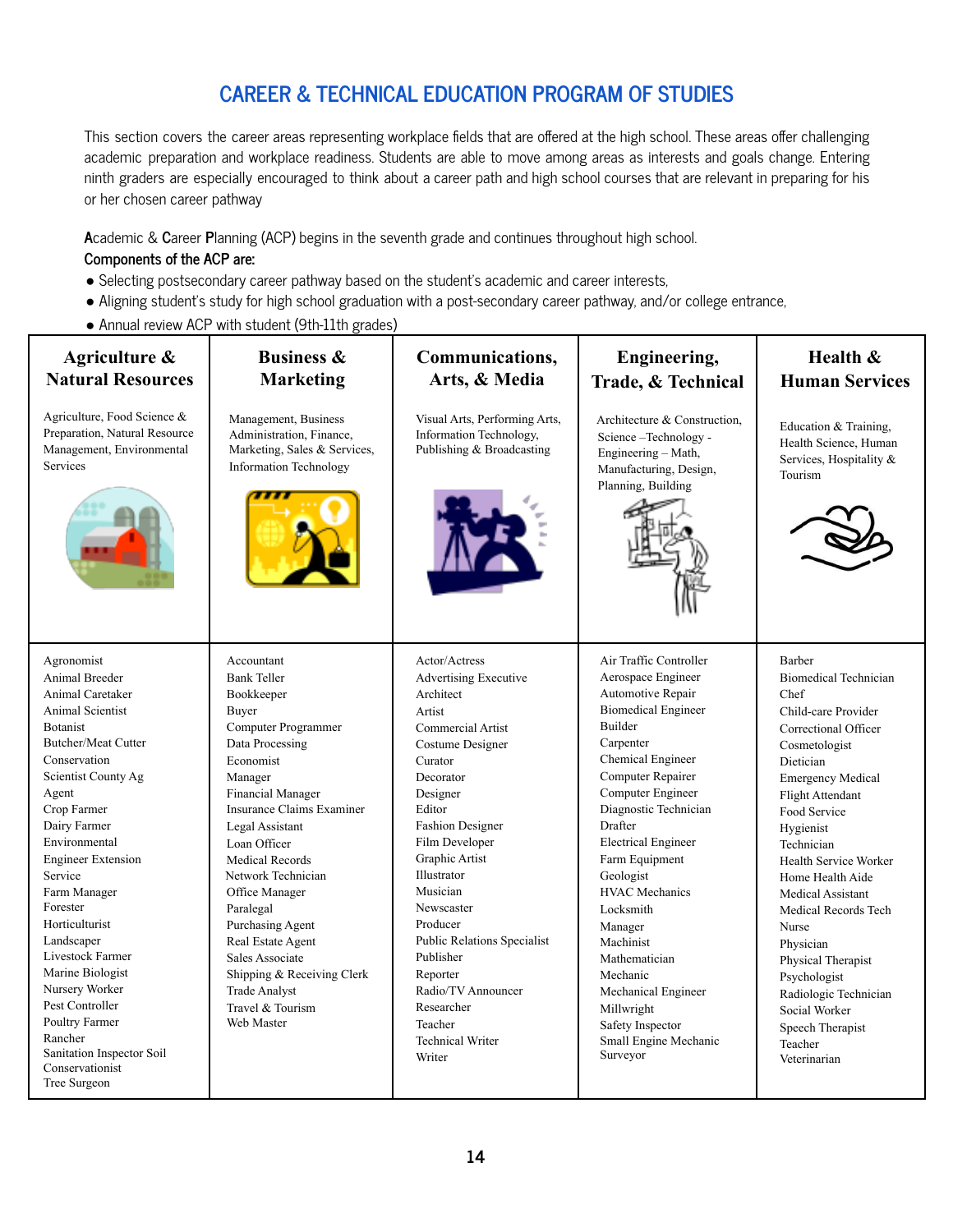| <b>Agriculture &amp; Natural</b><br><b>Resources</b>                                                                                                                                                                                                            | <b>Business &amp; Marketing</b>                                                                                                                                                                                                                                                                                                                     | Communications, Arts, &<br><b>Media</b>                                                                                                                                                                       | Engineering, Trade, &<br><b>Technical</b>                                                                                                                                                                                                                                     | <b>Health &amp; Human</b><br><b>Services</b>                                                                                                                                                                                                                                  |
|-----------------------------------------------------------------------------------------------------------------------------------------------------------------------------------------------------------------------------------------------------------------|-----------------------------------------------------------------------------------------------------------------------------------------------------------------------------------------------------------------------------------------------------------------------------------------------------------------------------------------------------|---------------------------------------------------------------------------------------------------------------------------------------------------------------------------------------------------------------|-------------------------------------------------------------------------------------------------------------------------------------------------------------------------------------------------------------------------------------------------------------------------------|-------------------------------------------------------------------------------------------------------------------------------------------------------------------------------------------------------------------------------------------------------------------------------|
| $\Box$ Ag Plants<br>$\Box$ Ag Livestock<br>Small Engine Repair<br>Agriculture-Prod<br>$\Box$ Horticulture<br>$\Box$ WBL                                                                                                                                         | $\Box$ IT Fundamentals<br>$\Box$ Principles of Bus &<br>Marketing<br>$\Box$ Marketing<br><b>J</b> Sports & Entertainment<br><b>Marketing</b><br><b>T</b> Econ & Personal Finance<br>$\Box$ Computer Info<br>Systems<br>Advanced CIS<br>Adv. Desktop<br>Multimedia<br>$\Box$ Business Law<br>DE Business 100<br><b>DE Business 111</b><br>$\Box$ WBL | □ Creative Writing<br>$\Box$ Spanish I - VI<br>$\Box$ French I - VI<br>Adv. Desktop<br>$\Box$ Band<br>$\Box$ Choir<br>$\Box$ Art I – IV<br><b>O</b> Computer Info Systems<br>Adv. Computer Info<br>$\Box$ WBL | <b>Building Trades I</b><br><b>Building Trades IIA</b><br><b>Building Trades IIB</b><br>$\Box$ Electricity<br>Technical Drawing<br>& Design<br>$\Box$ Architecture &<br>Civil Eng.<br>$\Box$ Engineering<br>Drawing<br>& Design<br>Advanced Drawing<br>& Design<br>$\Box$ WBL | □ Nutrition & Wellness<br>$\Box$ Teachers for<br>Tomorrow<br>Service Learning<br>$\Box$ Intro to Health &<br><b>Medical Science</b><br>□ Nursing   & II<br><b>D</b> Patient Care<br>Technician<br>$\Box$ Integrated<br>Leadership   & II<br>Sports Medicine 1 &<br>$\Box$ WBL |
|                                                                                                                                                                                                                                                                 |                                                                                                                                                                                                                                                                                                                                                     | Suggested additional courses that complement the career cluster                                                                                                                                               |                                                                                                                                                                                                                                                                               |                                                                                                                                                                                                                                                                               |
| □ Algebra II<br>$\Box$ Chemistry<br>□ Anatomy & Physiology<br>$\Box$ Environmental<br>Geosystems<br><b>D</b> Econ & Personal Finance<br>$\Box$ Principles of<br><b>Bus &amp; Marketing</b><br>$\Box$ Business Law<br>□ Nutrition & Wellness<br>□ World Language | □ Algebra II<br>$\Box$ Chemistry<br><b>O</b> Computer Math<br>$\Box$ Physics<br>□ World Language<br>Psychology<br>$\Box$ Programming<br>$\Box$ Statistics                                                                                                                                                                                           | Algebra II and higher<br>$\Box$ Chemistry<br>$\Box$ Biology II<br>$\Box$ Environmental<br>Science<br><b>T</b> Econ & Personal<br>Finance<br>□ Psychology                                                      | □ Algebra II<br>$\Box$ Physics<br>$\Box$ Chemistry<br><b>IDEnvironmental</b><br>Geosystems<br><b>ID</b> Econ & Personal<br>Finance<br>□ Principles of Bus &<br>Marketing<br><b>O</b> Computer Info<br>Systems<br>□ World Language                                             | □ Algebra II<br>$\Box$ Chemistry,<br>$\Box$ Biology II<br><b>T</b> Econ & Personal<br>Finance<br>□ World Language<br>Adv. Physical Ed.<br>Principles of Bus &<br>Marketing                                                                                                    |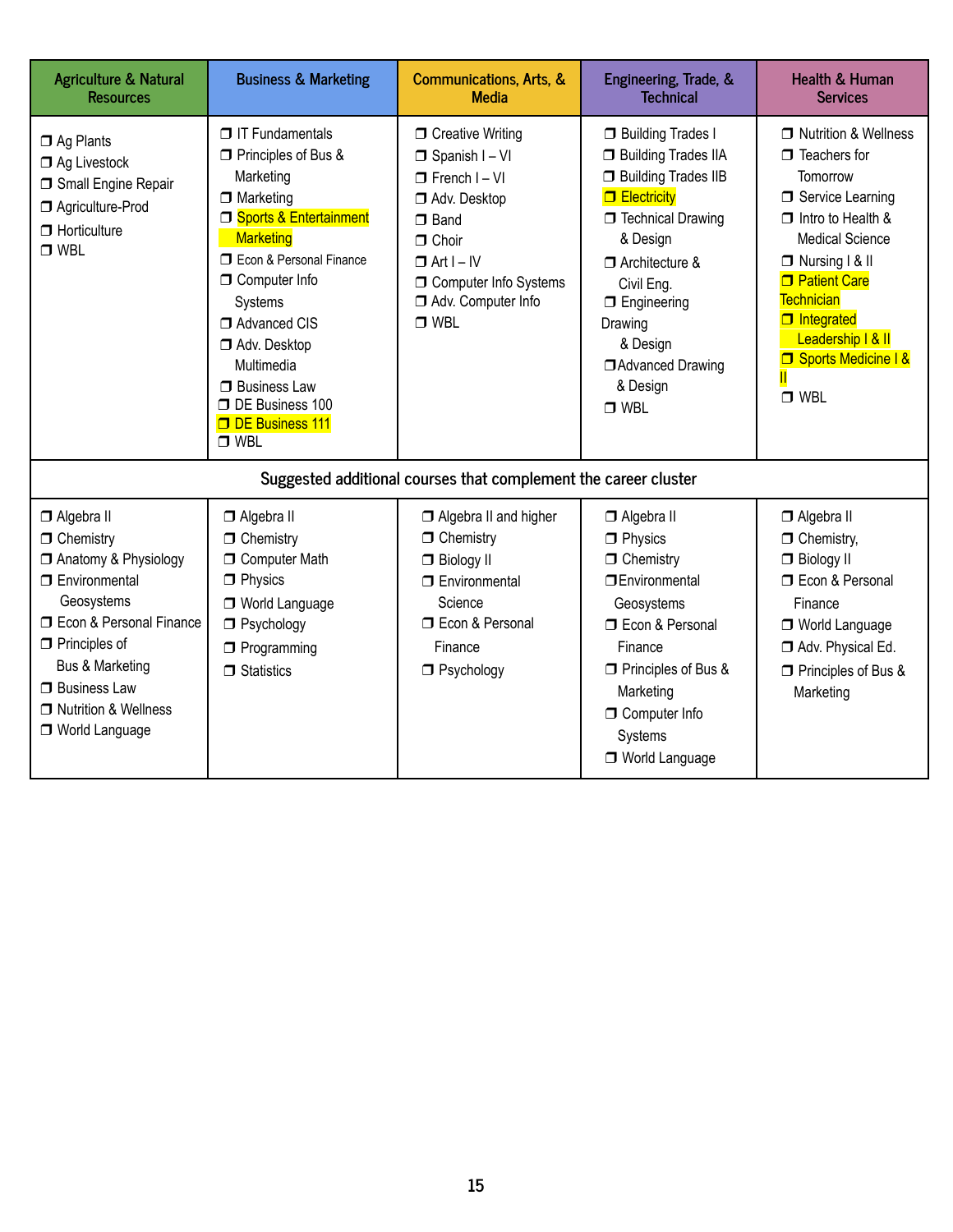# **WORK BASED LEARNING WITH CAREER AND TECHNICAL EDUCATION**

MCHS offers various career and technical education (CTE) programs. CTE programs include agriculture education, business and marketing, health sciences, engineering, and family and consumer sciences. Students have the opportunity to pursue work based learning (WBL) experiences through cooperative education and student apprenticeships.

Work-based learning (WBL) is a school-coordinated sequence of on-the-job experiences that are related to students' career goals and/ or interests. These job experiences are based on instructional preparation and are performed in partnership with local businesses, industries, or other organizations in the community.

#### **Work-Based Learning Program offered at MCHS**

**Cooperative education** is a career-preparation WBL method that combines CTE classroom instruction with paid employment that is directly related to the student's plan of study. The school and the employer plan, coordinate, and supervise the instruction and employment so that each contributes directly to the student's career objectives and employability. Virginia students qualify for credit toward graduation for cooperative education experiences, and they normally work between 11 and 15 hours per week to achieve a minimum of 396 hours.

#### **Criteria for Student Selection**

- 1. The student must be enrolled in a CTE course during the current school year.
- 2. The Junior year student applicant must have passed 2 SOL's and the Senior year applicant must have passed 4 SOL's.
- 3. The student must have the consent of a parent or guardian before participating in a WBL experience.
- 4. The student should have a satisfactory attendance record; it is recommended that the student not have been absent more than 7 days in the previous semester.
- 5. The student must have their own transportation to and from the job placement.
- 6. The student must submit a completed application to the MCHS WBL coordinator which will then be reviewed by the CTE department and school administration for meeting the above criteria and the proof of employment.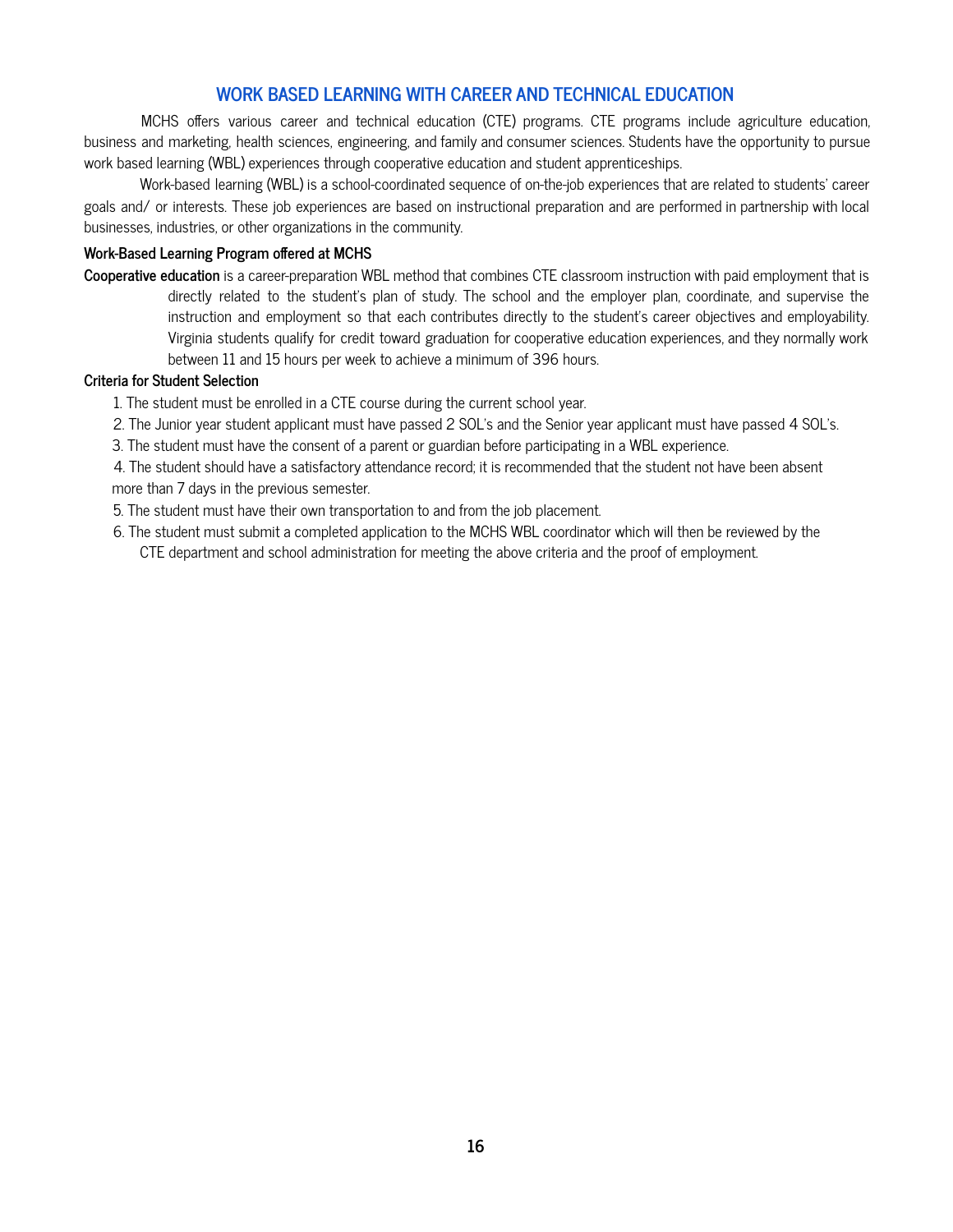# **HOW TO READ A COURSE DESCRIPTION**

**Course Number & Title:** The course number is the state assigned number. This is followed by the title of the course. A superscript **W or HW** designates that the course is weighted.

**Grade Level:** The grade level indicates the most appropriate grade level for taking the course.

**Credits:** This shows the number of credits earned for the course. A credit is based on a minimum of 140 clock hours of instruction and successful completion of the requirements of the course.

**Recommended Background**: While not a required prerequisite the recommended background establishes prior knowledge/performance level to lay solid foundation for success moving forward with the next level of coursework.

**Course Prerequisite:** Prerequisites have been established to increase the student's probability of success in a course. Some courses require a prerequisite, co-requisite, or pre-approval, which may include but is not limited to:

- successful completion of a previous sequential course
- specified grade point average (GPA)
- teacher recommendation, auditions or other specific requirements.

**Instructional Grouping:** All students should choose challenging classes that maximize their learning opportunities. Rigorous high school courses prepare students well for further education and successful careers. Considerations for placement include student grades, teacher recommendations, standardized assessments, and post-secondary and career goals.

Academic-These are traditional high school level courses.

Honors (H)-Honors courses are considered pre-AP courses and as such require additional reading and writing at a more rigorous level.

Advanced Placement (AP)-These courses are college preparatory classes. Students have the opportunity to receive college credit based on their AP exam score.

Dual Enrollment (DE)-These courses are college level courses in which students receive high school and college credit.

**Core Courses:** English, Mathematics, Science and Social Studies

**Electives:** Core departments offer some electives. The majority of electives are found in non-core departments. All courses are not offered every year. Courses are offered based on sufficient number of student requests to justify offering the course.

**Multiple Credit Courses:** Students may take specified courses more than once for multiple credits over a period of years. For example: Band may be taken up to eight times for credit. Students are reminded that courses required for graduation take precedent over elective courses taken for multiple credits. The school division is required to ensure that student achievement expectations are raised as a student progresses through subsequent enrollments in the course.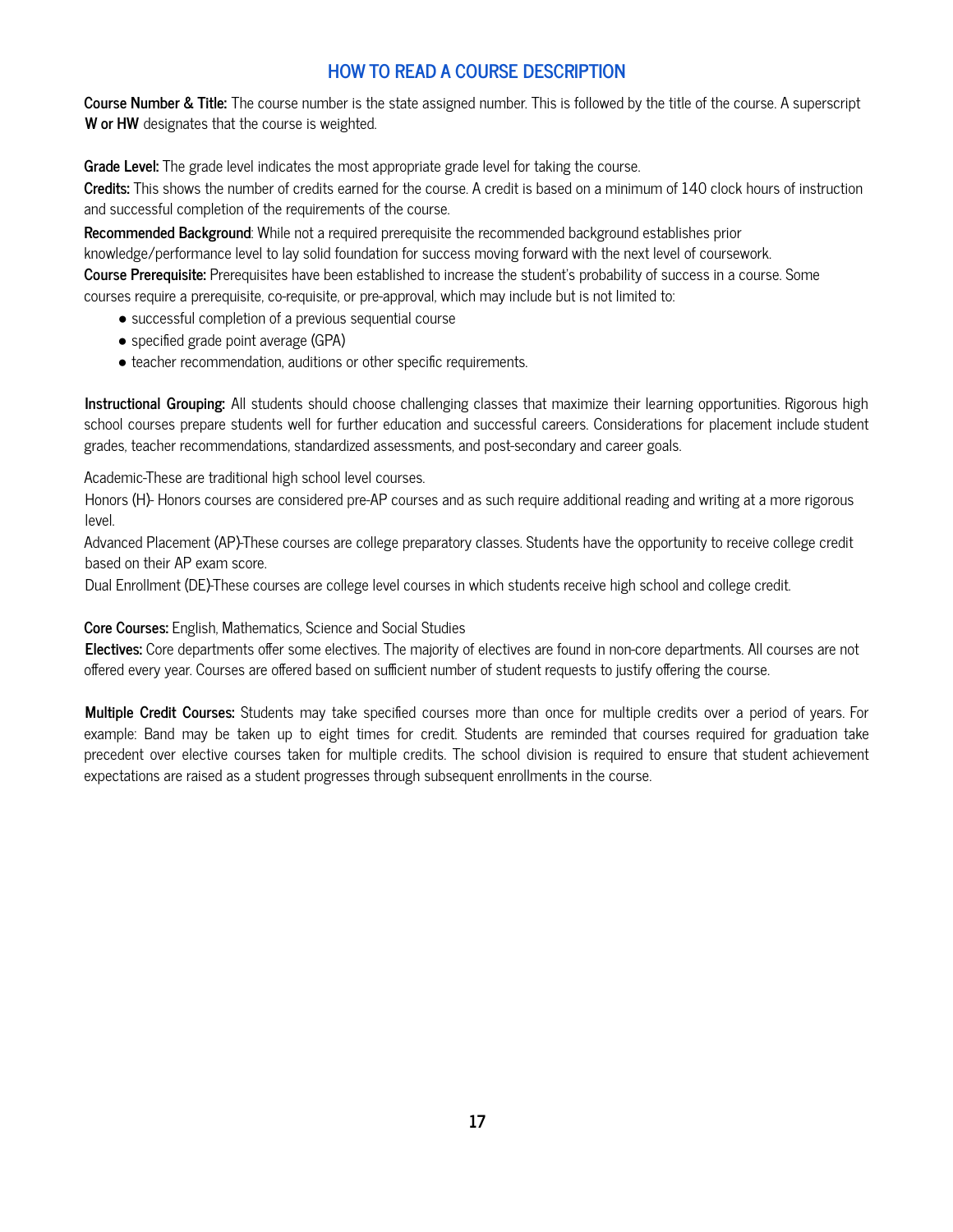# **AGRICULTURAL EDUCATION**

#### **8007 INTRODUCTION TO PLANT SYSTEMS**

#### **Grades:** 9-12 **1 Credit**

This course is designed to develop competencies in each of the major areas of the Plant Systems career pathway including applied botany, plant propagation, and plant care and selection. Students are also introduced to various divisions of the plant systems industry. Students learn agricultural mechanics applicable to plant systems. As with all agriculture courses, students will be exposed to the principles of leadership and opportunities within student organizations, along with Supervised Agricultural Experience opportunities. **Associated CTE Credential: BASF Plant Science [Certification](https://agriculture.basf.us/community-relations/educational-resources/plant-science-certification.html)**

#### **8008 INTRODUCTION TO ANIMAL SYSTEMS**

#### **Grades:** 9-12 **1 Credit**

Students develop competencies in each of the major areas of the Animal Systems career pathway including animal nutrition, reproduction, breeding, care, and management. Students learn agricultural mechanics applicable to animal systems. As with all agriculture courses, students will be exposed to principles of leadership and opportunities within student organizations along with Supervised Agricultural Experience opportunities. **Associated CTE Credential: Beef Quality [Assurance](https://www.bqa.org/beef-quality-assurance-certification)**

#### **8010 AG PRODUCTION TECHNOLOGY (Previously titled Ag Tech III)**

**Grades** 10-12 **1 Credit**

#### **PREREQUISITE:** 8008 or 8007

This course emphasizes areas of plant science, animal science, soil science, agriculture business management, and agricultural mechanization. Beef cattle farm establishment will be the livestock enterprise highlighted. Supervised occupational experience programs and leadership training are important parts of the course. Emphasis is placed on individualized instruction and supervised occupational experience programs. **Associated CTE Credential: Livestock Selection Evaluation [Certification](https://www.icevonline.com/industry-certifications/nclca-principles-livestock-selection-evaluation)**

#### **8034 HORTICULTURE SCIENCES AND PRACTICES**

**Grades:** 10-12 **1 Credit**

#### **PREREQUISITE**: 8007

Students develop the necessary knowledge, skills, habits, and attitudes for entry-level employment and advancement in areas such as floriculture, landscape design, greenhouse operation, nursery plant production, and turf management. They receive instruction in using soil and other plant-growing media and in identifying, propagating, and growing horticultural plants in the green house and land laboratory. Instruction is provided in safety practices and leadership development. Small Engine Repair and Horticulture yearly offerings are based on the student requests and the total number of sections in the Agriculture program. **Associated CTE Credential: BASF Plant Science [Certification](https://agriculture.basf.us/community-relations/educational-resources/plant-science-certification.html)** and/or **Horticulture [Landscaping](https://www.nocti.org/wp-content/uploads/2020/09/JRHortLand4149.pdf) Assessment**

#### **8082 SMALL ENGINE REPAIR**

#### **Grades:** 10-12 **1 Credit**

This course offers an intensive study of the operation, maintenance, and repair of small gasoline and diesel engines. Instructional topics include principles of operation of gasoline and diesel engines, tune-up and maintenance procedures, and disassembly, overhaul, and reassembly. Instruction may also include the operation of two cycle and four-cycle engines commonly found on lawn mowers, garden tractors, snow blowers, rotary tillers, chainsaws, and other equipment. The course emphasizes leadership activities and opportunities to participate in FFA functions. Completion of this course may prepare students for Outdoor Power Equipment Certification exams. If this exam is taken and passed, the student may be granted a student selected verified credit. Small Engine Repair and Horticulture yearly offerings are based on the student requests and the total number of sections in the Agriculture program. **Associated CTE Credential:**. **Small Engine Technology [Assessment](https://www.nocti.org/wp-content/uploads/2020/10/TeacherSmEngTech5277.pdf)**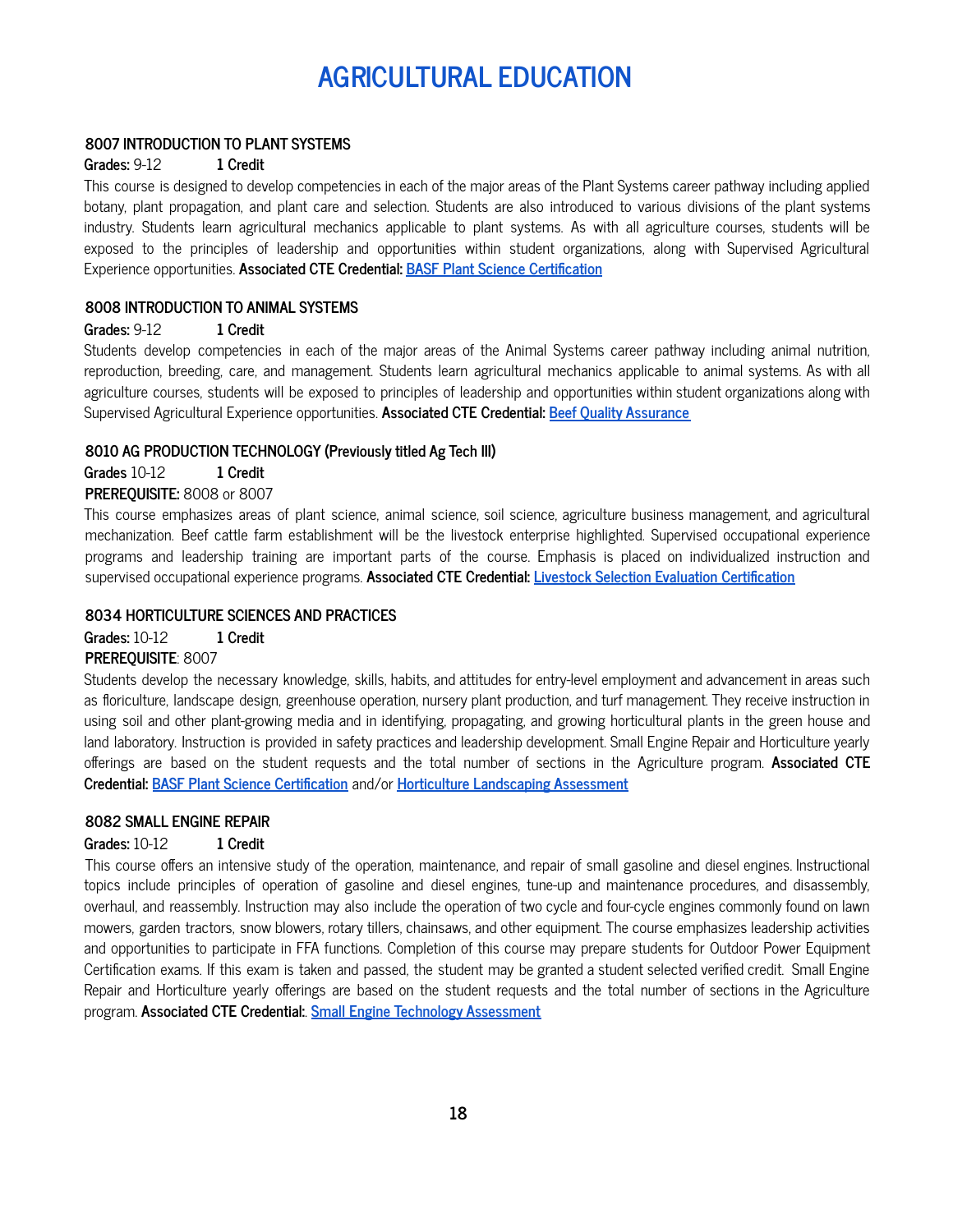# **BUILDING TRADES**

#### **8515 BUILDING TRADES I**

**Grades:** 9-11 **1 Credit**

Building Trades I introduces students to four core areas of residential construction: masonry, carpentry, electricity, and plumbing. Students emphasize safety by preparing them to earn the OSHA 10 certification and potentially the Core Craft Skills certification. **Associated CTE Credential: NCCER Core Craft [Certification](https://www.nccer.org/)**

#### **8516A BUILDING TRADES II-A**

**Grades** 10-12 **1 Credit**

#### **PREREQUISITE:** 8515

Building Trades II-A prepares students with a Core Craft licensure opportunity that will help them begin an apprenticeship training through Germanna College. To achieve a license each student has to pass a 9 module test with a score of 80% or higher. The module topics include: Basic Safety, Intro. to construction Math, Intro. to Hand Tools, Intro. to Power Tools, Intro. to Construction Drawings, Intro. to Basic Rigging, Basic Communication Skills, Basic Employability Skills, and Intro. to Material Handling. Passing the class within Madison County High School standards does NOT guarantee a license. **Associated CTE Credential: [NCCER](https://www.nccer.org/) Core Craft [Certification](https://www.nccer.org/)**

#### **8516B BUILDING TRADES II-B**

**Grades** 10-12 **1 Credit**

### **PREREQUISITE**: 8516A

Building Trades II teaches students advanced skills in masonry, carpentry, electricity, and plumbing. The class prepares students to synthesize these valuable skills to build or repair complete residential structures, using a variety of materials and tools. **Associated CTE Credential: NCCER Core Craft [Certification](https://www.nccer.org/)**

#### **861010 ELECTRICITY**

#### **Grades:** 10-11

Develop fundamental electrical skills to help them prepare for a career in the installation, operation, maintenance, and repair of residential, commercial, and industrial systems. Students will engage in hands-on activities in a lab setting. They will be introduced to residential wiring of houses and apartments; commercial wiring of retailers, schools, businesses, and hospitals; and industrial wiring of factories. **Associated CTE Credential: NCCER Core Craft [Certification](https://www.nccer.org/)**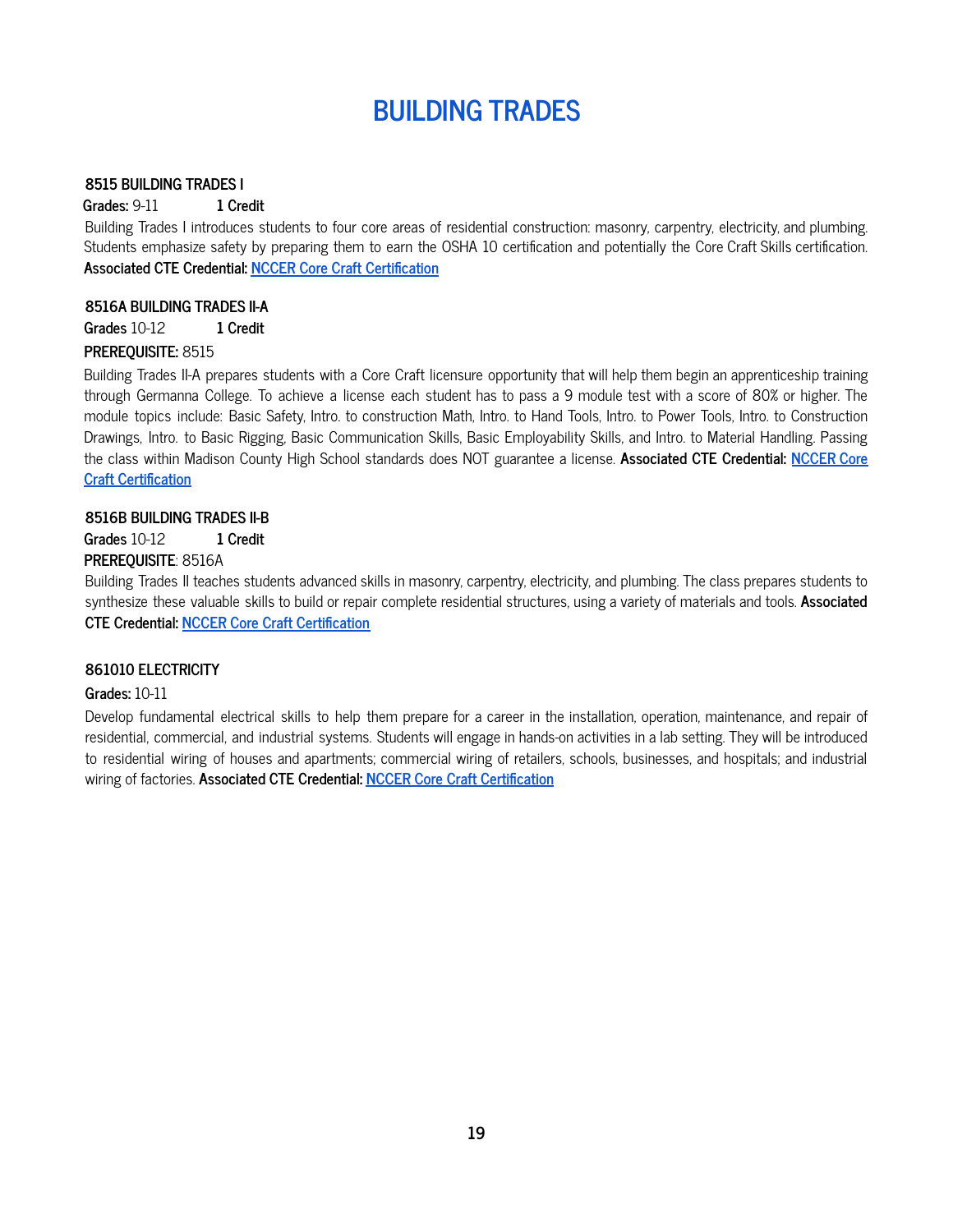# **BUSINESS, INFORMATION TECHNOLOGY & MARKETING**

#### **6612 COMPUTER INFORMATION SYSTEMS**

#### **Grades:** 9-12 **1 Credit**

Students apply problem-solving skills to real-life situations through word processing, spreadsheets, databases, multimedia presentations, and integrated software activities. Students work individually and in groups to explore computer concepts, operating systems, networks, telecommunications, and emerging technologies. Students will prepare for Microsoft Office Specialist (MOS) exam for PowerPoint to receive industry certification. **Associated CTE Credential: MOS PowerPoint**

#### **6670 INFORMATION TECHNOLOGY FUNDAMENTALS Highly Recommended for all 9th Grade Students**

#### **Grades:** 9-12 **1 Credit**

Information Technology Fundamentals introduces the essential technical and professional skills required for students to pursue programs leading to professional careers and information technology certifications. The course introduces skills related to digital technology, digital applications, maintaining, troubleshooting computers and networking fundamentals. Students also explore ethical issues related to computers and Internet technology and examine web page and game design. Students will prepare for IC3- The Internet Core Competency Certification is the worldwide benchmark to gauge a student's understanding of computer systems like hardware, software, firmware, networking, and computer literacy. **Associated CTE Credential: Internet & Computing Core Certification**

#### **6115 PRINCIPLES OF BUSINESS & MARKETING**

#### **Grades:** 9-12 **1 Credit**

Students discover the roles of business and marketing in the free enterprise system and the global economy. Basic financial concepts of banking, insurance, credit, inheritance, taxations, and investments are investigated to provide a strong background as students prepare to make sound decisions as consumers, wage earners, and citizens. The real-world impact of technology, effective communication, and interpersonal skills is evident throughout the course. **Associated CTE Credential: Workplace Readiness**

#### **6120 ECONOMICS AND PERSONAL FINANCE [EPF]**

#### **Grades:** 11-12 **1 Credit**

The topics of economics and personal finance teach that resources are limited; thus, people must make choices that may include substitutions or alternatives. Students learn the benefits of compound interest over time and that poor money management can lead to difficulty in obtaining credit. Students practice weighing costs and benefits of options when making choices about such things as careers, insurance, housing, investments, savings, automobiles and health care. Students develop thinking skills that include analyzing real-world situations, economic reasoning, decision making, and problem solving. **Associated CTE Credential: W!SE Financial Literacy**

#### **6613 ADVANCED COMPUTER INFORMATION SYSTEMS [Adv CIS]**

**Grades:** 10-12 **1 Credit**

#### **PREREQUISITE:** 6612

Students apply problem-solving skills to real-life situations through advanced integrated software applications, including printed, electronic, and Web publications. Students build upon basic knowledge in Microsoft Office programs –Word, Excel, PowerPoint and Access learning advanced techniques and preparing for MOS testing. Oral presentations are essential in this class and professionalism in projects is essential. Students work individually and in groups to explore advanced computer maintenance activities, programming, networking, emerging technology, and employability skills. Students work in MOS Practice Software preparing for MOS Certification. **Associated CTE Credential: MOS Word, MOS Excel**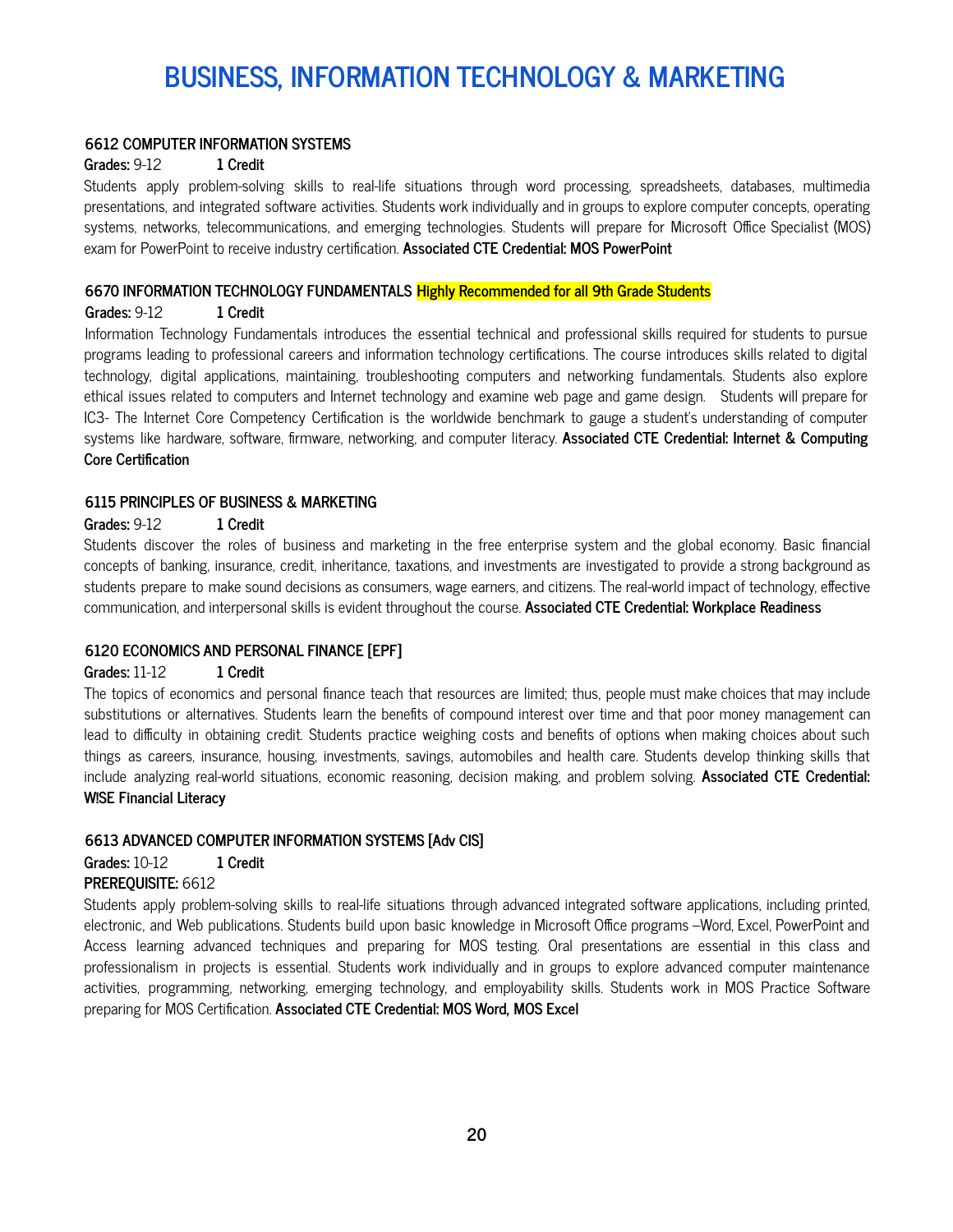#### **6631 ADVANCED DESIGN, MULTIMEDIA, AND WEB TECHNOLOGIES**

#### **Grades:** 10-12 **1 Credit**

### **PREREQUISITE:** 6612

Acquire advanced skills in design, multimedia, and web development by applying project management principles to create professional quality digital media projects. Work-based learning experiences allow students to apply layout and design techniques in real world situations. Students create portfolios that include a résumé, certifications earned, and a variety of print, multimedia, and website projects produced in the course. **Associated CTE Credential: Microsoft Technology Associates**

#### **6131 BUSINESS LAW**

#### **Grades:** 11-12 **1 Credit**

Students examine the foundations of the American legal system and learn the rights and responsibilities of citizens. Students gain practical knowledge and life skills by exploring economic and social concepts related to laws governing business and individuals. Focus areas include contracts, consumer protection, criminal law, tort law, international law, family/domestic law, employment law, and careers in the legal profession.

# **6135DE <sup>W</sup> DE INTRODUCTION TO BUSINESS [BUS100]**

# **Grades:** 11-12 **1 High School Credit** and **3 College Credits**: BUS100 Semester 1

**PREREQUISITE:** DE eligibility via GCC Multiple Measures Criteria or qualifying Virginia Placement Test scores

This course presents a broad introduction to the functioning of business enterprise within the U.S. economic framework, introducing economic systems, essential elements of business organization, production, human resource management, marketing, finance, and risk management while developing a business vocabulary. This course carries one (1) high school credit and three (3) semester hours of college credit. Payment will be required. (Business 100: Introduction to Business is offered in cooperation with Germanna Community College.) Please note, GCC grades below a C will not transfer to 4 year institutions.

# **9094DE <sup>W</sup> DE PRINCIPLES OF SUPERVISION [BUS111] & ADVANCED ENTREPRENEURSHIP**

#### **Grades:** 11-12 **1 High School Credit** and **3 College Credits**: BUS111 Semester 2

# **PREREQUISITE:** DE Intro to Business

Teaches the fundamentals of supervision, including the primary responsibilities of the supervisor. Introduces factors relating to the work of supervisor and subordinates. Covers aspects of leadership, job management, work improvement, training and orientation, performance evaluation, effective employee/supervisor relationships, and advanced strategies for entrepreneurship. Students will establish, market, and maintain a business. This course carries one (1) high school credit and three (3) semester hours of college credit. Payment will be required. (Business 100: Introduction to Business is offered in cooperation with Germanna Community College.) Please note, GCC grades below a C will not transfer to 4 year institutions.

#### **8120 MARKETING**

#### **Grades:** 10-12 **1 Credit**

Students examine activities in marketing and business important for success in marketing employment and postsecondary education. Students will learn how products are developed, branded, and sold to businesses and consumers. Students will analyze industry trends and gain hands-on experience in the marketing of goods, services, and ideas. Topics will include professionalism in the workplace, product planning and positioning, promotion, pricing, selling, economic issues, and the impact of technology on the marketplace. Marketing students will participate in the Simulated Workplace Program as student-employees of nextGEN Business Consulting, providing marketing and promotional plans to local companies and organizations. **Associated CTE Credential: NRF Retail Industry Fundamentals**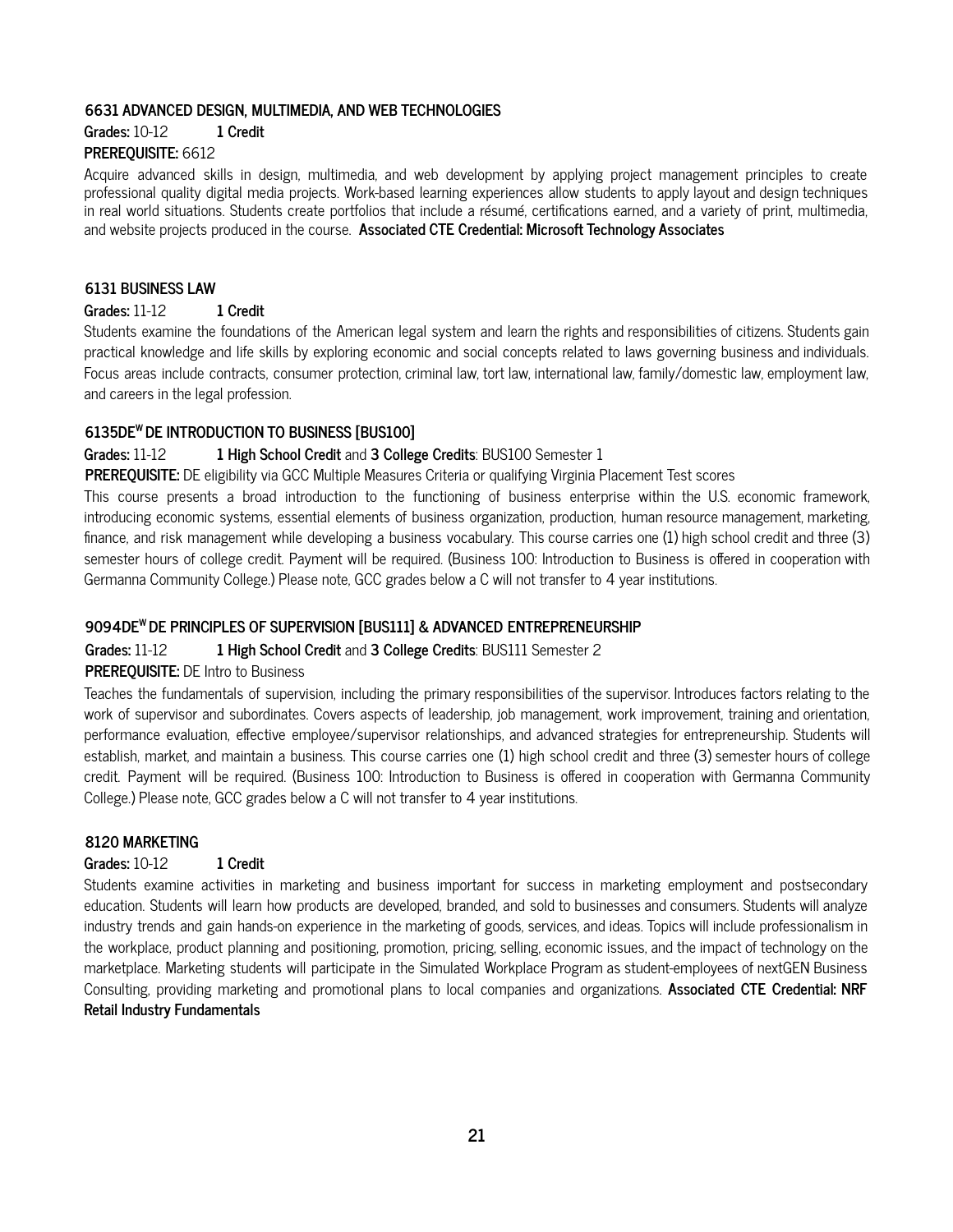#### **8130 ADVANCED MARKETING**

**Grades:** 11-12 **1 Credit**

# **PREREQUISITE**: 8120

Students build on knowledge gained in a prior Marketing course. Students participate in supervisory and management activities focusing on the marketing mix, purchasing, financing, human resources, global marketing, pricing, and emerging technologies. Students will prepare for advancement in marketing careers and postsecondary education. Advanced Marketing students will participate in the Simulated Workplace Program as student-managers of nextGEN Business Consulting, providing marketing and promotional plans to local companies and organizations. **Associated CTE Credential: NRF Customer Service and Sales**

# **815710 SPORTS & ENTERTAINMENT MARKETING**

# **Grades:** 10-12 **1 Credit**

Students develop a thorough understanding of fundamental marketing concepts and theories as they relate to the sports and entertainment industries. Students will investigate the components of customer service, branding, product development, pricing and distribution, business structures, sales processes, digital media, sponsorships and endorsements, as well as promotion needed for sports and entertainment events. The course explores career options and develops workplace readiness skills. **Associated CTE Credential: Workplace Readiness**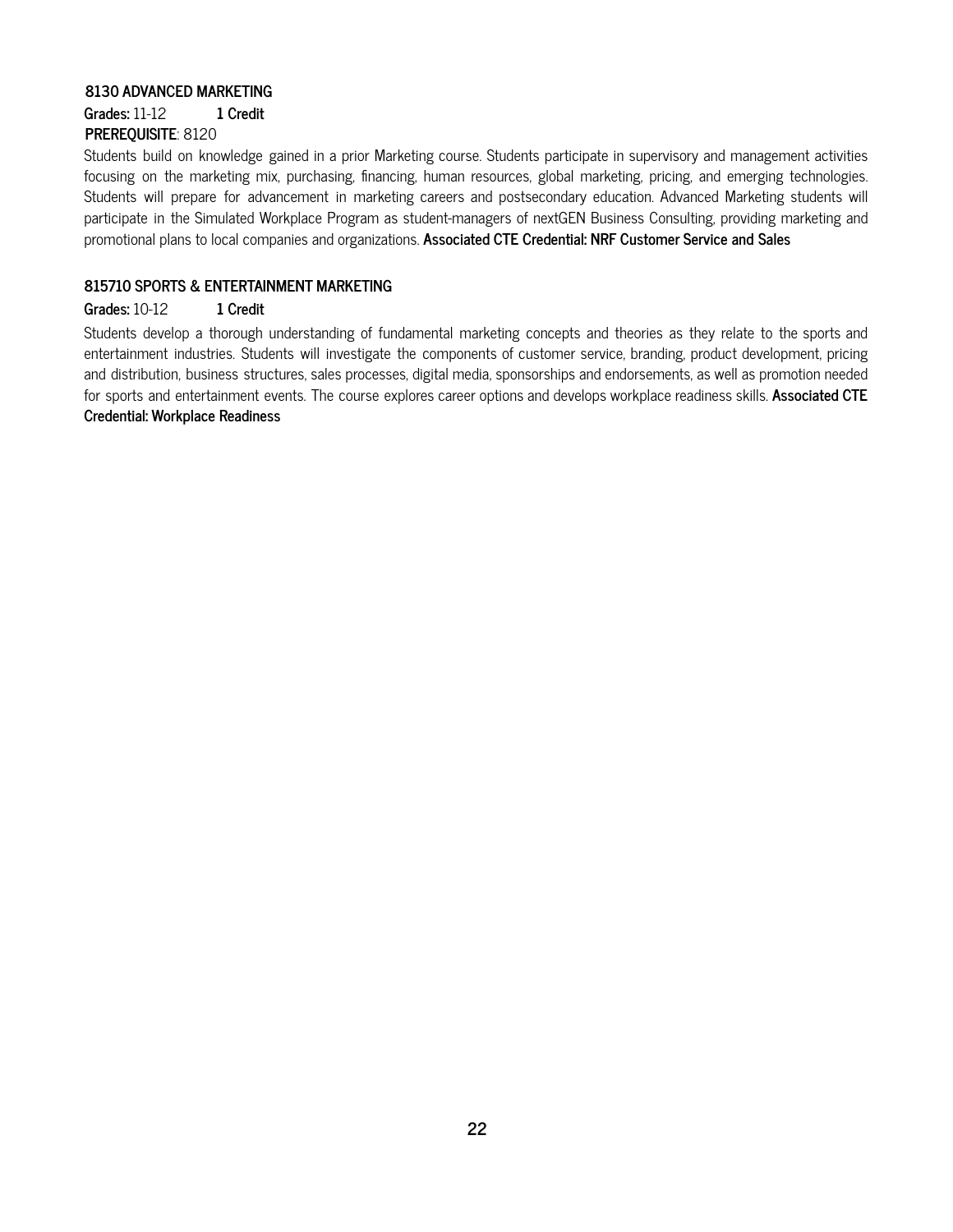# **ENGINEERING COURSES**

#### **8435 TECHNICAL DRAWING & DESIGN**

#### **Grades:** 9-12 **1 Credit**

In this foundation course, students learn the basic language of technical design while they design, sketch, and make technical drawings, illustrations, models, or prototypes of real design problems. Students develop spatial ability as they apply mathematical concepts to visual representations. **Associated CTE Credential: Workplace Readiness**

#### **8436 ENGINEERING DRAWING AND DESIGN**

**Grades:** 10-12 **1 Credit**

# **PREREQUISITE:** 8435

Students explore the engineering design process and use a graphic language for product design, technical illustration, assembly, patent, and structural drawings. They increase their understanding of drawing and the design process and techniques learned in the prerequisite course. Students use computers, calculators, and descriptive geometry and adhere to established standards to solve design problems. **Associated CTE Credential: Solid Works Associate**

#### **8437 ARCHITECTURAL DRAWING & DESIGN (Previously titled Architectural Drawing and Civil Engineering)**

**Grades:** 10-12 **1 Credit**

#### **PREREQUISITE:** 8436, Geometry, and Instructor Recommendation

This course provides an overview of the fields of Civil Engineering and Architecture while emphasizing the interrelationship and dependence of both fields on each other. Students use state-of-the-art software to solve real world problems and communicate solutions to hands-on projects and activities. This course covers topics such as: the roles of Civil Engineers, Architects, Project Planning, Site Planning, Building Design, and Project Documentation and Presentation. There is an opportunity to earn industry certification in an AutoDesk software suite at the end of the course. **Associated CTE Credential: AutoCad**

#### **8438 ADVANCED DRAWING AND DESIGN (3D MODELING)**

#### **Grades:** 10-12 **1 Credit**

#### **PREREQUISITE**: 8436, Geometry, and Instructor Recommendation

Students use a graphic language for product design and technical illustration. They increase their understanding of drawing techniques learned in the prerequisite courses. They research design-related fields while identifying the roles of advanced drawing and design in manufacturing and construction industry processes. They apply the design process, analyze design solutions, reverse engineer products, create 3D models using CADD, construct physical models, and create multimedia presentations of finished designs. A work portfolio based on a chosen graphic project is required. There is an opportunity to earn industry certification in an AutoDesk software suite at the end of the course. **Associated CTE Credential: AutoCad**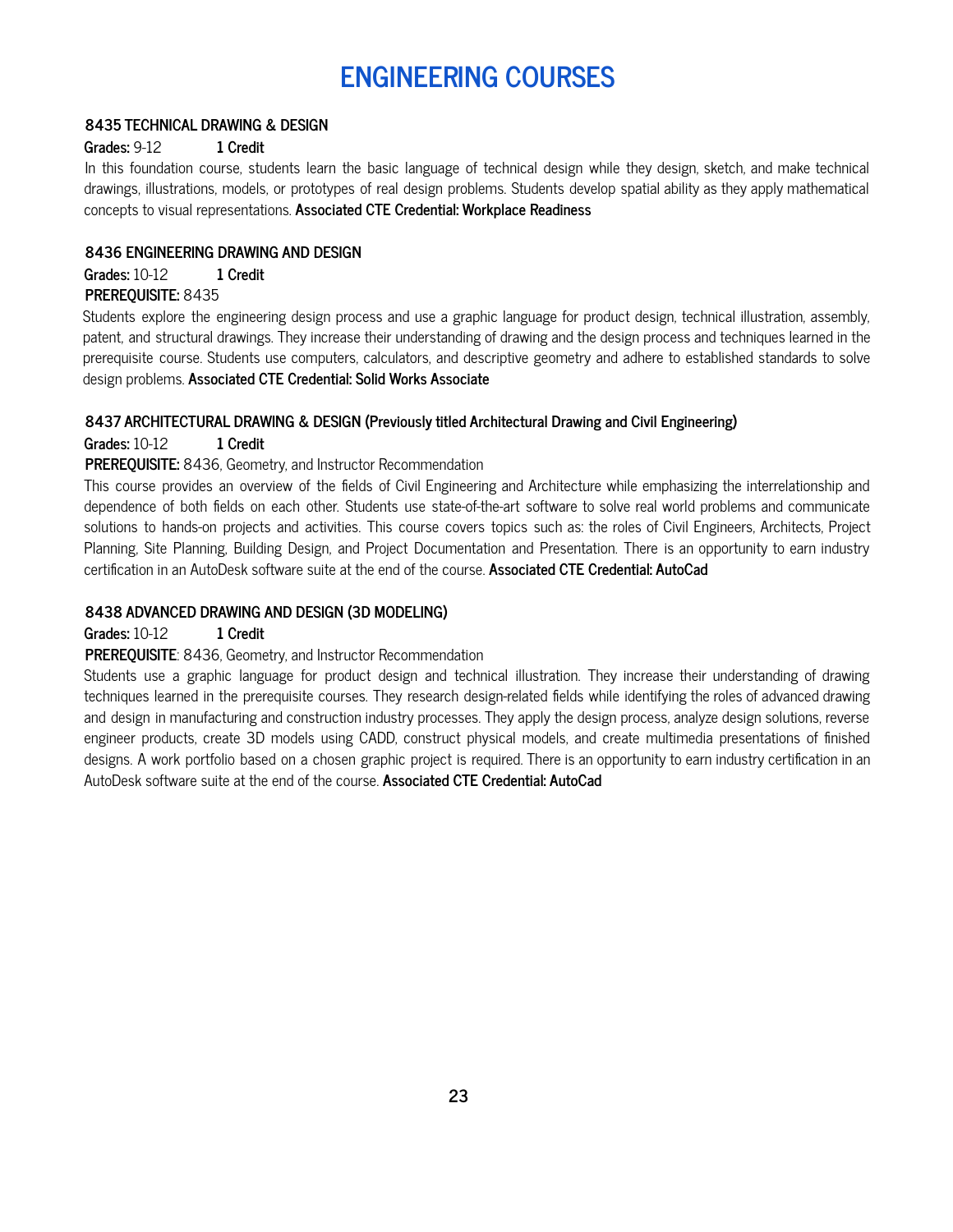# **FAMILY AND CONSUMER SCIENCE**

#### **8282 INTEGRATED LEADERSHIP**

#### **Grades:** 10-12 **1 Credit**

This course dives into career, community, and family Connections focuses on balancing the multiple demands of career, family, and personal life. The course teaches problem solving, conflict management, goal setting, stress management, and resource management in work and family. Interpersonal skills, needed to build strong relationships in the family and workplace, are also incorporated. Students taking this course should be a member of an extracurricular or co-curricular club or organization and/or hold a job to maximize the impact of the course competencies.

Student leaders are encouraged to consider this class in order to maximize their potential for becoming positive change agents in their current positions, and to prepare them for future leadership opportunities. **Associated CTE Credential: Workplace Readiness**

#### **8283 INTEGRATED LEADERSHIP II**

#### **Grades:** 10-12 **1 Credit**

#### **PREREQUISITE:** 8282 & Leadership Position in a School-Based Club or Organization

This course expands knowledge gained in Integrated Leadership I and dives into career, community, and family connections that focus on balancing the multiple demands of career, family, and personal life. The course teaches problem solving, conflict management, goal setting, stress management, and resource management in work and family. Interpersonal skills, needed to build strong relationships in the family and workplace, are also incorporated. Students select their own personal area of leadership to focus on and will complete a cumulative leadership project that showcases their skills and mastery of course competencies. Students taking this course should be a member of an extracurricular or co-curricular club or organization and/or hold a job to maximize the impact of the course competencies.

Student leaders are encouraged to consider this class in order to maximize their potential for becoming positive change agents in their current positions, and to prepare them for future leadership opportunities. **Associated CTE Credential: Professional Communication**

#### **8229 NUTRITION AND WELLNESS**

#### **Grades:** 10-12 **1 Credit**

Students enrolled in Nutrition and Wellness focus on making choices that promote wellness and good health; analyzing relationships between psychological and social needs and food choices; choosing foods that promote wellness; obtaining and storing food for self and family; preparing and serving nutritious meals and snacks; selecting and using equipment for food preparation; and identifying strategies to promote optimal nutrition and wellness of society. Critical thinking and practical problem solving opportunities within the area of nutrition and wellness are emphasized. Teacher highlights the basic skills of math, science, and communication when appropriate in the content. Students will have an opportunity to participate in a simulated workplace by operating a restaurant and becoming a part of a serving staff. **Associated CTE Credential: ServSafe**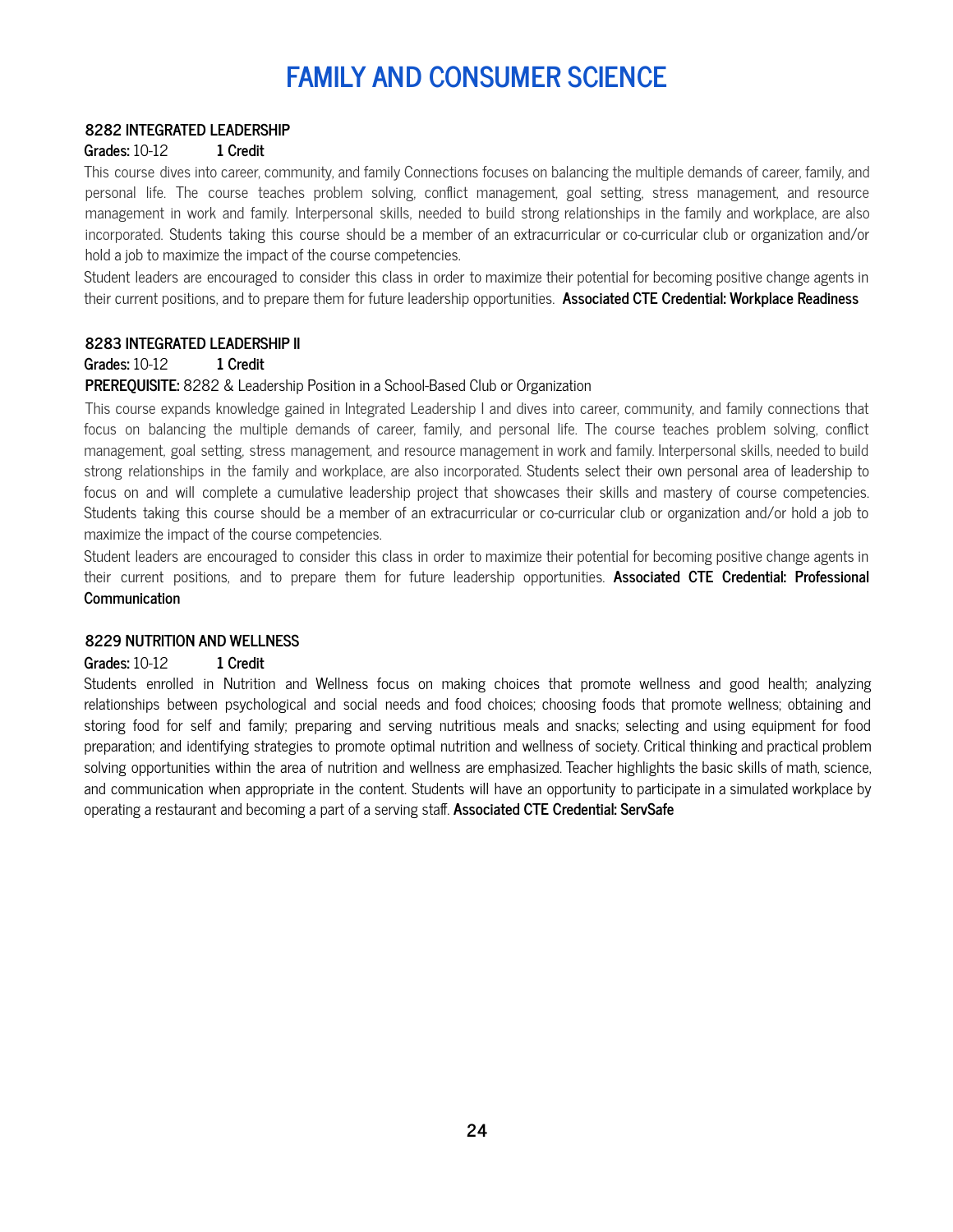# **MOUNTAINEER TEACHER CADET ACADEMY**

#### **9062DE <sup>W</sup> DE TEACHERS FOR TOMORROW I**

#### **Grades:** 11-12 **1 High School Credit** and **3 College Credits**: EDU200

**PREREQUISITE:** DE eligibility via GCC Multiple Measures Criteria or qualifying Virginia Placement Test scores

The Teachers for Tomorrow course introduces juniors and seniors to a career in teaching and public education. The primary elements of the curriculum components are the learner, the school, and the teacher and teaching. The components are intentionally broad in scope and provide a great deal of flexibility based on the career interest of the students. In addition to the fundamental curriculum components, all students are required to observe and participate in an internship. The internship may be done from preschool through 12th grade. Tuition is required. Students who complete Teachers for Tomorrow are eligible to test for ParaPro certification. This is a weighted class. Please note, GCC grades below a C will not transfer to 4 year institutions.

# **Associated CTE Credential: Para Pro Certification**

#### **9072DE <sup>W</sup> DE TEACHERS FOR TOMORROW II**

# **Grades:** 12 **1 High School Credit** and **3 College Credits**: EDU207

**PREREQUISITE:** 9072DE

Provides an overview of the physical, intellectual, cognitive, language, social, and emotional development of human beings from birth to adolescence. Emphasizes how hereditary and environmental influences impact the development of the whole child. Tuition is required. Please note, GCC grades below a C will not transfer to 4 year institutions. **Associated CTE Credential: Para Pro Certification**

#### **9070S SERVICE LEARNING**

#### **Grades:** 11-12 **1 Credit**

**PREREQUISITE:** Teacher approval, current year attendance will be evaluated

Service Learning will encourage students to practice community volunteerism during the school day. The objective is to instill a spirit of community involvement that will extend beyond high school into adult life. The Service Learning course is a program open to juniors and seniors interested in serving as tutors and student assistants within the school division or at selected community agencies. Consideration will also be given to students interested in a job that is similar to one within Madison County Public Schools where they have permission to assist an employee daily to gain a better understanding of the job demand and employment responsibilities. Students will be placed within a classroom or assigned to a Madison County Public School employee, and will engage in activities that relate to their placement to include the operation of a classroom. Students will prepare for certification in CPR/First Aid/AED.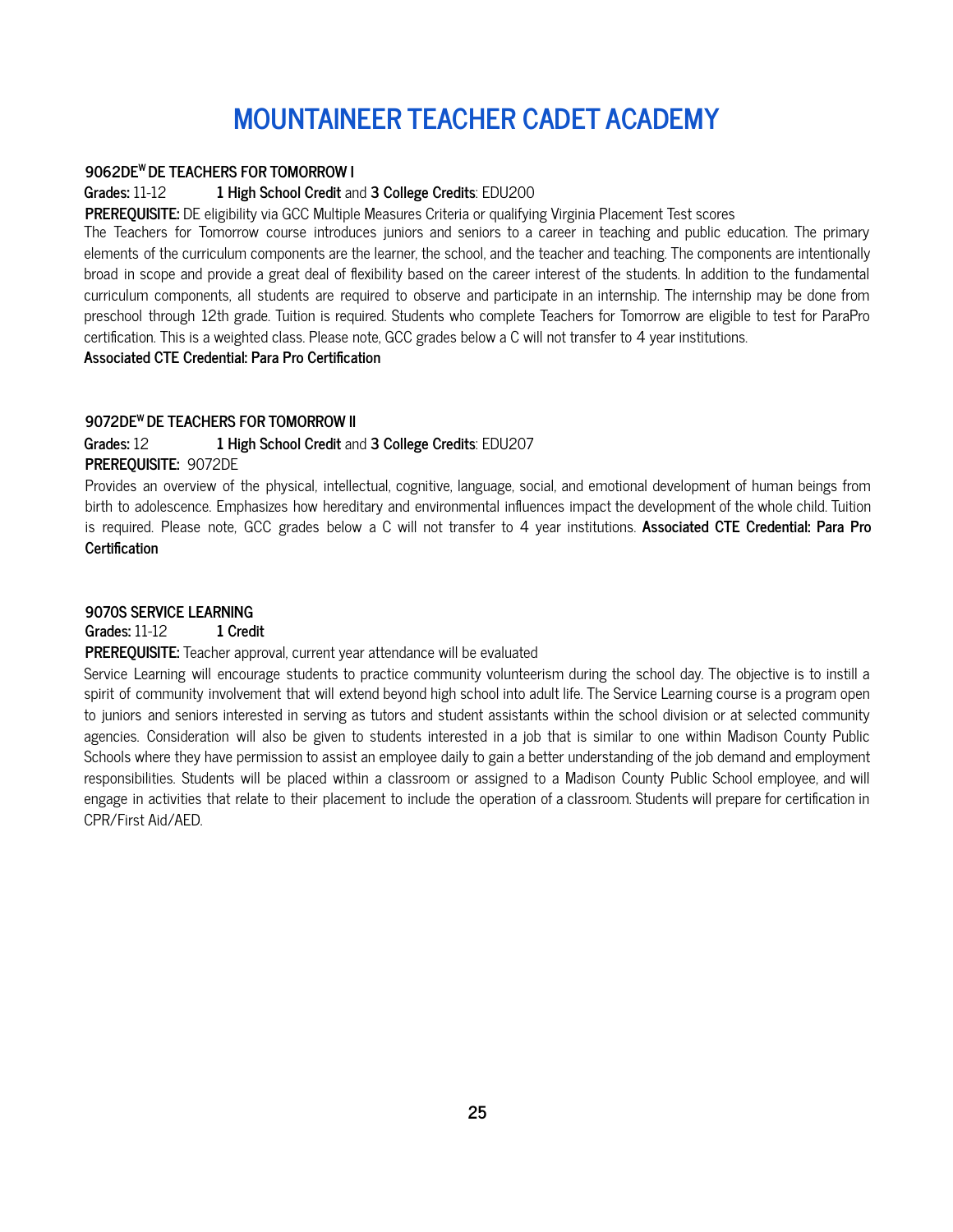# **HEALTH SCIENCES**

#### **8302 INTRODUCTION TO HEALTH AND MEDICAL SCIENCES I**

#### **Grades:** 10-12 **1 Credit**

This course introduces the student to a variety of health care careers and develops basic skills required in all health and medical sciences. It is designed to help students understand the key elements of the U.S. healthcare system and to learn basic health care terminology, anatomy and physiology for each body system, pathologies, diagnostic and clinical procedures, therapeutic interventions, and the fundamentals of traumatic and medical emergency care. Throughout the course, instruction emphasizes safety, cleanliness, asepsis, professionalism, accountability, and efficiency within the healthcare environment. Students also begin gaining job-seeking skills for entry into the health and medical sciences field. In addition, instruction may include the basics of medical laboratory procedures, pharmacology fundamentals, biotechnology concepts, CPR, First Aid, vital signs, and communication skills essential for providing quality patient care. Unique and fun learning experiences will include simulated medical scenarios. Students will prepare for certification in CPR/First Aid/AED.

#### **8360 NURSING ASSISTANT I [To be taken concurrently with Nursing Assistant II]**

#### **Grades:** 11-12 **1 Credit**

#### **Recommended Background:** Introduction to Health and Medical Sciences

Nurse Aide I, offered as an occupational preparation course beginning at the  $11<sup>th</sup>$ -grade level, emphasizes the study of nursing occupations as related to the health care system. Students study normal growth and development, simple body structure and function, and medical terminology and are introduced to microbes and disease. Students receive elementary skill training in patient-nursing assistant relationships; taking and recording of vital signs; cardiopulmonary resuscitation; and bathing, feeding, dressing, and transporting of patients in hospitals and nursing homes. Limited on-the-job instruction in nursing homes and hospitals is part of the course. This course can be used as an introduction to practical nursing or to prepare the student for Nurse Aide II so that all competences for a certified nursing assistant are met.

#### **8362 NURSING ASSISTANT II [To be taken concurrently with Nursing Assistant I]**

#### **Grades:** 11-12 **1 Credit**

Nurse Aide II is an occupational preparation course, emphasizing advanced skill training in areas such as catheter care, range of motion, bowel and bladder training, care of the dying, selected procedures for maternal and infant care, and admission and discharge procedures. Students learn diseases and body systems as related to advanced clinical care of the acute medical-surgical patient, the chronically ill, and the elderly. On-the-job instruction in a licensed nursing home is part of the course. Upon successful completion of the nurse aide program, the student is eligible to take the nurse aide certification exam that leads to employment as a certified nurse aide in hospitals and nursing homes. **Associated CTE Credential: CNA**

\*Students who plan to take Nursing I and II for CNA Certification must not be guilty of a barrier crime. More details on barrier crimes can be found at: http://www.vdh.state.va.us/OLC/Laws/documents/barrier\_crimes\_guide.pdf

#### **830310 PATIENT CARE TECHNICIAN EKG & Phlebotomy**

# **Grades:** 12 **1 Credit**

# **PREREQUISITE:** 8362

Patient Care Technician,, offered as an occupational course after the completion of Nursing Assistant at the 12<sup>th</sup> grade level, emphasizes the study of nursing occupations as related to the healthcare system. Students study normal growth and development, simple body structure and function, and medical terminology and are introduced to microbes and disease. Upon completion of the course, students will master skills performing ECGs, basic medical, lab and exam procedures, drawing blood, and providing basic patient care. Students will be eligible to take the National Certification exams to become a Certified Phlebotomy Technician, Certified EKG Technician, and Certified Patient Care Technician. **Associated CTE Credential: EKG Technician**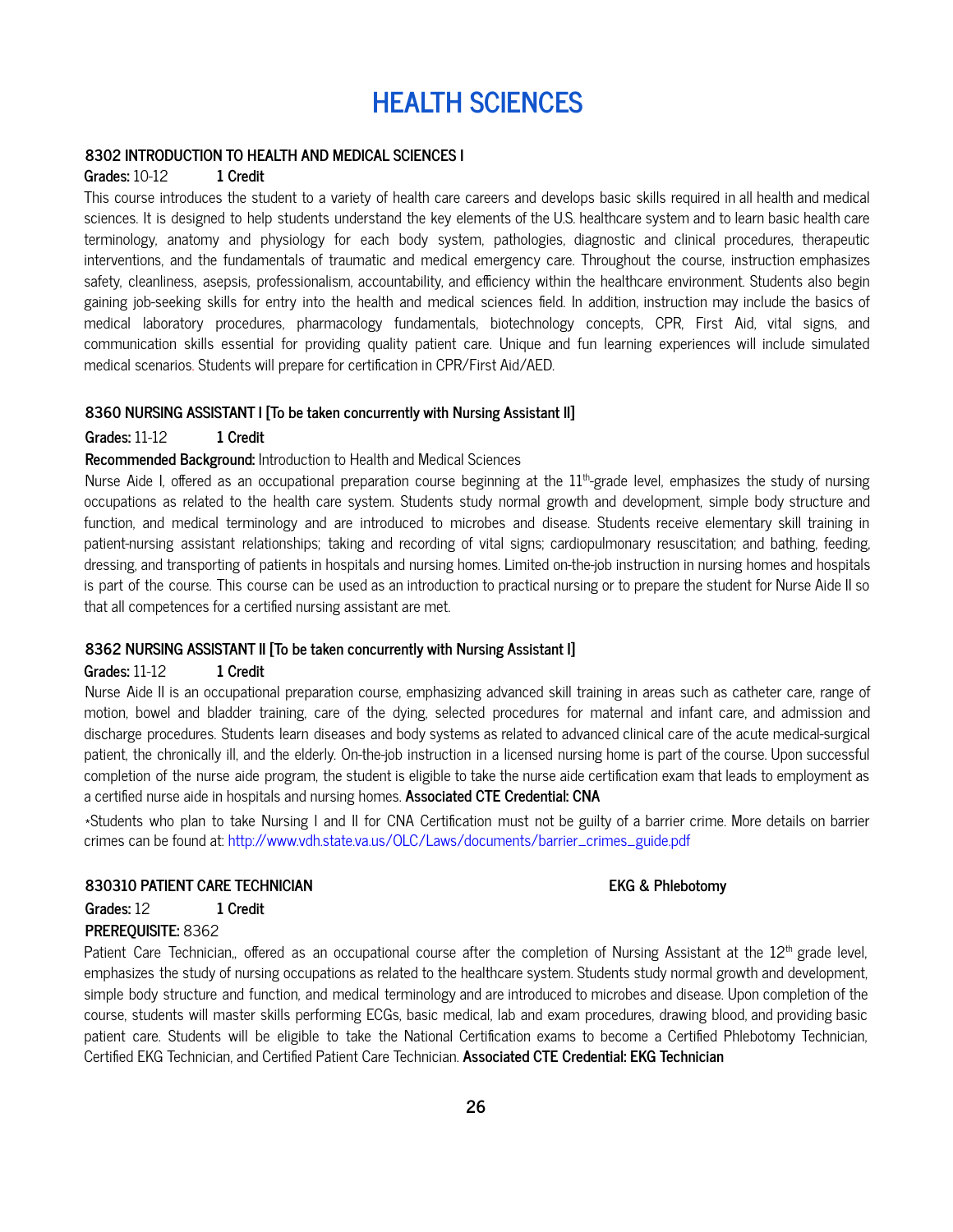#### **837010 SPORTS MEDICINE I**

#### **Grade Level:** 11-12 **1 Credit**

**Recommended Background:** Introduction to Health and Medical Sciences

Students are introduced to topics such as human anatomy and physiology, nutrition, biomechanics, medical terminology, injuries and illnesses, and legal and ethical issues in sports medicine. Students also examine prospective careers in the sports medicine field. Upon successful completion of this course, students may be eligible to pursue certification as a personal trainer. Students will prepare for certification in CPR/First Aid/AED.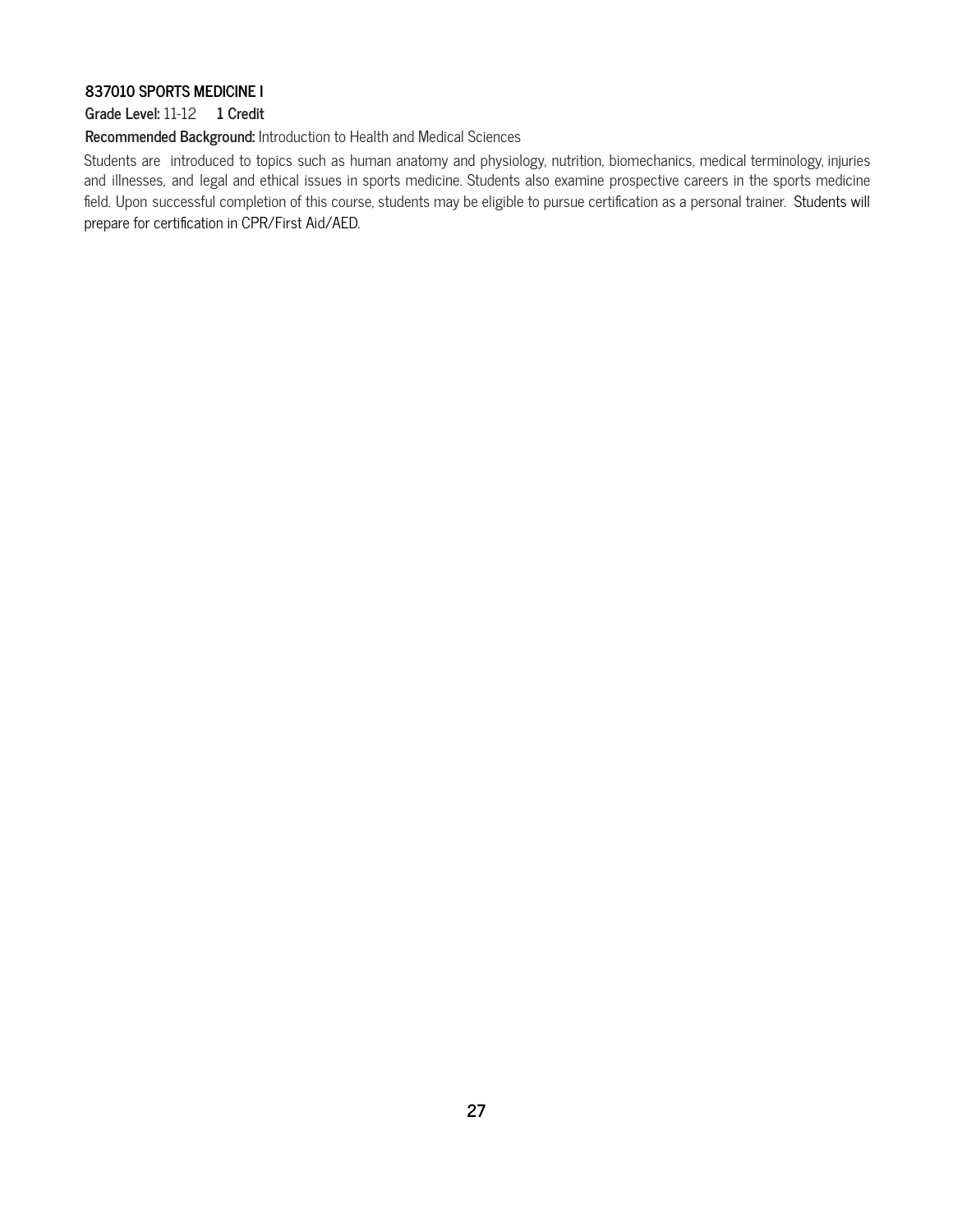

#### **1130A ENGLISH 9 ACADEMIC**

#### **Grade:** 9 **1 Credit**

English 9 covers the Virginia Standards of Learning at the 9th grade level. The curriculum features a study of select novels, short stories, dramatic prose, and nonfiction selections. Students compose a variety of forms with an emphasis on analysis and persuasion utilizing evidence from credible sources. Students will apply research techniques to analyze information gathered from diverse sources by identifying misconceptions, and possible bias citing both quoted and paraphrased information using MLA style with the creation of a research project This course also includes the continued development of grammar skills, vocabulary enrichment and reading strategies.

#### **1130H HW ENGLISH 9 HONORS**

#### **Grade:** 9 **1 Credit**

English 9 Honors covers the same Virginia Standards of Learning as the 9th-grade level English 9 Academic course. While the curriculum also features select novels, short stories, dramatic prose, and nonfiction selections, the literature choices are most often more complex and of a higher Lexile level than Academic English 9. Students in this course will apply research techniques to analyze information gathered from diverse sources by identifying misconceptions, and possible bias citing both quoted and paraphrased information using MLA style with the composition of a research paper. This course also includes the continued development of grammar skills, vocabulary enrichment, and analytical reading strategies. Honors courses exceed standard course requirements and are meant to prepare students for future honors courses, Advanced Placement, and Dual Enrollment courses. This course carries a .5 weighted credit.

#### **1140A ENGLISH 10 ACADEMIC**

# **Grade:** 10 **1 Credit**

#### **PREREQUISITE:** English 9

English 10 Academic covers the Virginia Standards of Learning at the 10th grade level. The curriculum includes the coverage of grammar as needed in relation to composition. Composition assignments will relate to various types of literature and will reflect the four types of writing. Students will study world literature thematically. In addition to selected short stories and poems, students will study drama and multiple novels or fiction. This course includes a major research project/paper.

### **1140H HW ENGLISH 10-HONORS**

**Grade:** 10 **1 Credit PREREQUISITE:** English 9

# English 10-Honors covers the Virginia Standards of Learning at the 10th grade level. The weighted course is a survey of multicultural world literature. The course will focus on poetry, the short story, drama and the novel. Course readings will include novels covered at a fast pace. Composition, an important component of this course, will focus on themes and interpretations of the literature studied. Writing will vary in purpose and audience. This class includes a major literary research paper.

#### **1150A ENGLISH 11 ACADEMIC**

**Grade:** 11 **1 Credit PREREQUISITE**: English 10

English 11 Academic covers the Virginia Standards of Learning at the 11th grade level. Students will concentrate on grammar skills as needed to improve composition, focusing on various styles of essay writing, including, but not limited to, the narrative essay, the persuasive essay and technical writing. The study of American literature will be chronological and thematic with an emphasis on non-fiction. Students will focus on skills needed to pass both the End-of-Course Standards of Learning Test in Writing and Reading with an emphasis on strategies for vocabulary development, persuasive writing and reading comprehension.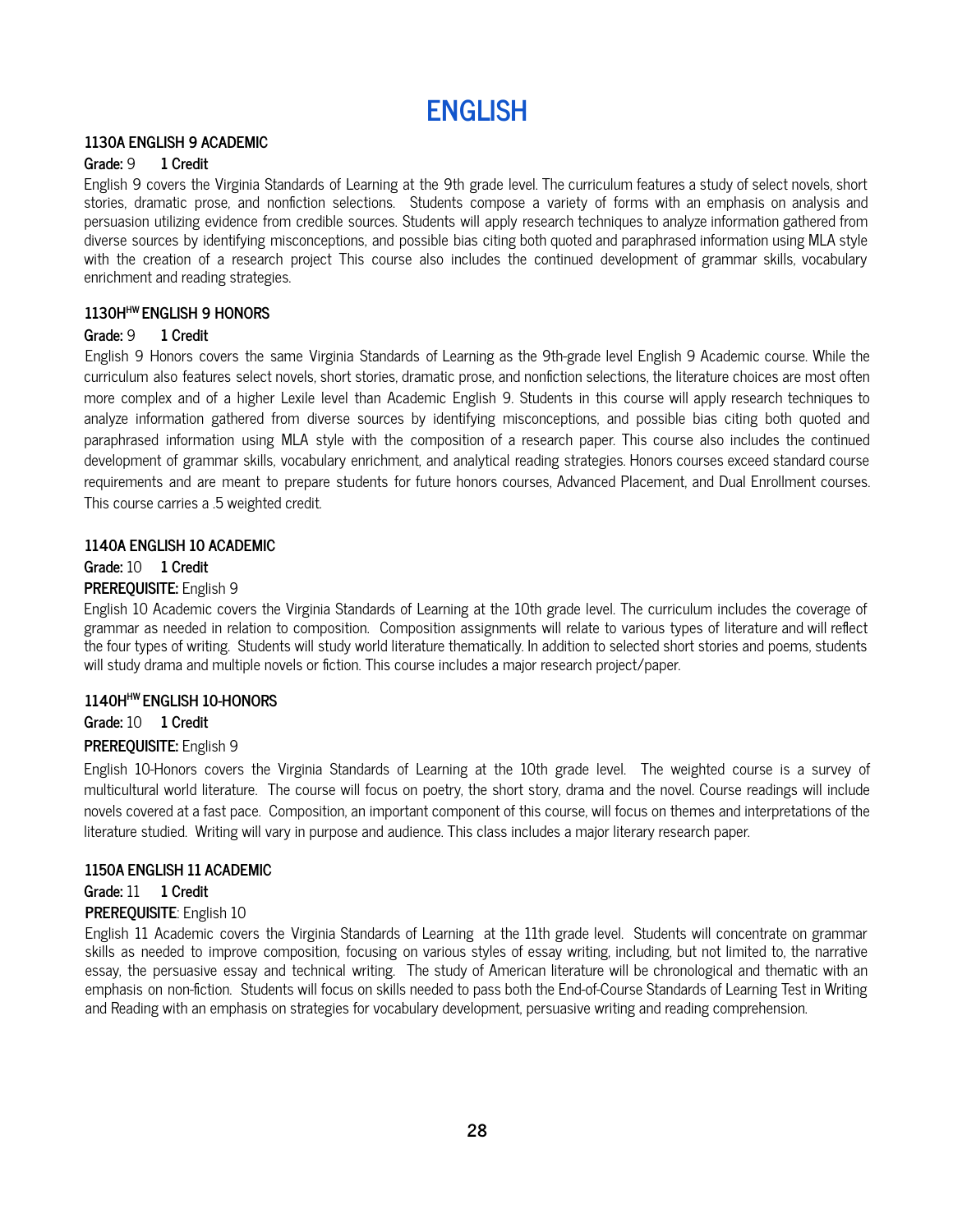### **1150DE <sup>W</sup>/1160DE <sup>W</sup> ENGLISH 11 DE/ENGLISH 12 DE 111/112**

# **Grade:** 11-12 **1 High School Credit** and **6 College Credits**: ENG 111 & ENG 112

**PREREQUISITE:** DE eligibility via GCC Multiple Measures Criteria or qualifying Virginia Placement Test scores

ENG 111 Introduces students to critical thinking and the fundamentals of academic writing. Through the writing process, students refine topics; develop and support ideas; investigate, evaluate, and incorporate appropriate resources; edit for effective style and usage; and determine appropriate approaches for a variety of contexts, audiences, and purposes. Writing activities will include exposition and argumentation with at least one researched essay. ENG 112 Continues to develop college writing with increased emphasis on critical essays, argumentation, and research, developing these competencies through the examination of a range of texts about the human experience. Requires students to locate, evaluate, integrate, and document sources and effectively edit for style and usage. Successful completion of ENG 111 is required to move on to ENG 112. Please note that GCC grades below a C will not transfer to 4 year institutions.

#### **1160A ENGLISH 12 ACADEMIC**

**Grade:** 12 **1 Credit**

# **PREREQUISITE:** English 11

English 12 Academic covers the Virginia Standards of Learning at the 12th grade level. This course is a chronological study of British literature. Course readings will include poetry, drama, short stories and novels. Emphasis will be on improving language through usage in speaking and writing. Grammar will be reviewed as needed. Composition will be related primarily to the literature studied. Students will be required to complete a major research paper or project.

# **1162DE <sup>W</sup> ENGLISH 12 DE 245/246**

# **Grade:** 12 **1 High School Credit** and **6 College Credits:** ENG 245 & ENG 246

#### **PREREQUISITE:** English 11 DE 111/112

ENG 245 Examines major writers of American literary history. Involves critical reading and writing. ENG 246 covers major English works from the Anglo-Saxons to the present, emphasizing ideas and characteristics of the British literary tradition. Involves critical reading and writing. Successful completion of ENG 245 is required to move on to ENG 246. Please note that GCC grades below a C will not transfer to 4 year institutions.

#### **1171 CREATIVE WRITING**

#### **Grades:** 9-12 **1 Credit**

Creative Writing is an elective course for tenth through twelfth grade students who enjoy writing and want to develop their skills. Students will write in many genres, using a variety of techniques and for a range of purposes and audiences. Students will produce polished writing in fiction, non-fiction, and poetry. Students will study contemporary authors and the composing processes of professional writers. Students will create a portfolio of their writing and submit multiple works for publication. Students will contribute to the content and production of Scream, the MCHS literary magazine, and the MAHI (the School Yearbook)

#### **118010 YEARBOOK PRODUCTION I**

**Grades:** 10-12 **1 Credit**

#### **Recommended Background:** C of higher in previous English course

This course offers students an introduction to the basic elements of visual communication and the print world. This class will focus on basic skills to create our printed yearbook. This includes the basics of photography, camera usage, and compositional skills. We will also focus on layout and page design. Writing assignments will include interviewing techniques, caption writing, and printed story methods, including polls, surveys, feature stories, and headline construction. In addition, we will focus on ethics in journalism, including libel, copyright, and proper use of trademarked materials.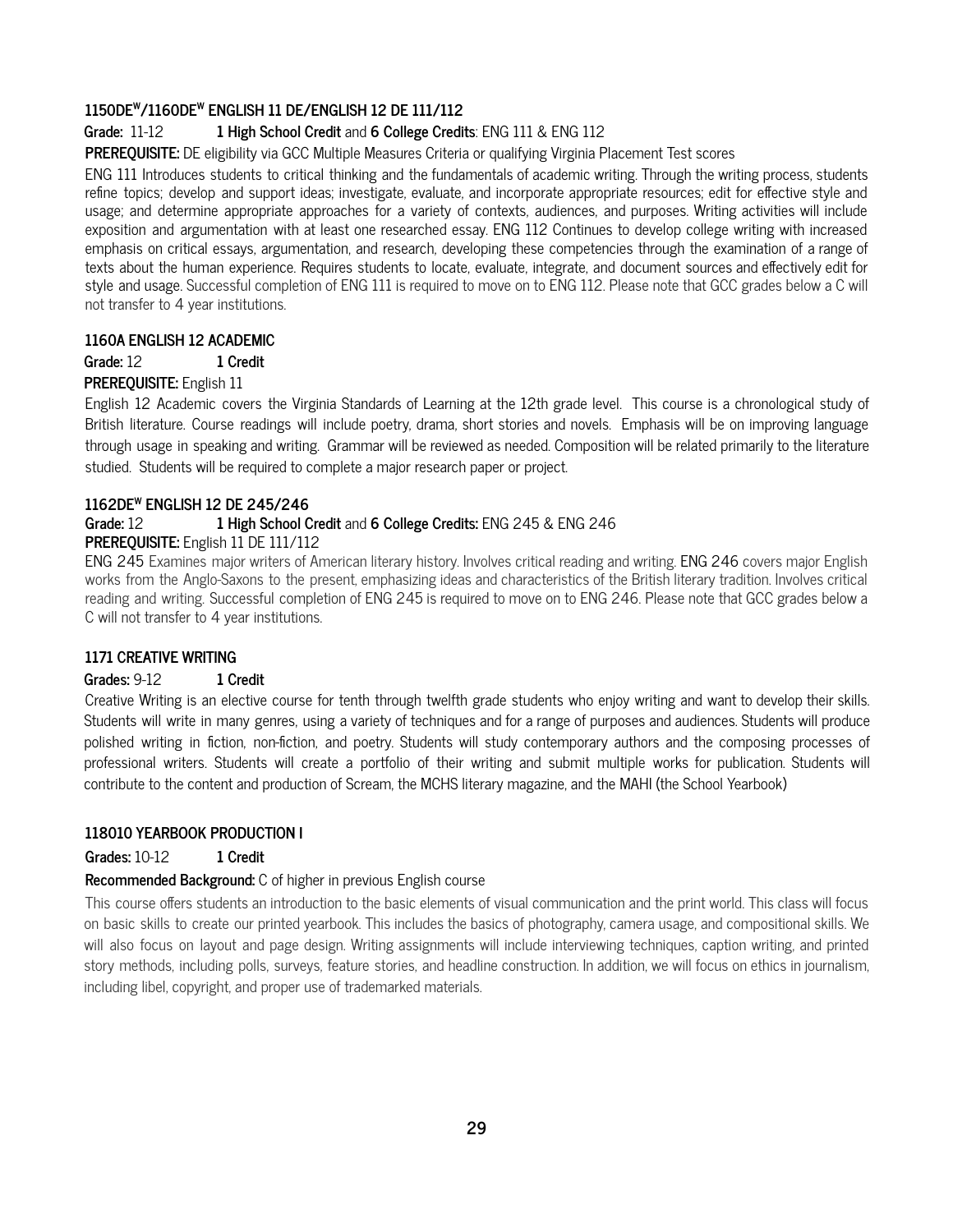# **118110 YEARBOOK PRODUCTION II**

**Grades:** 11-12 **1 Credit**

# **PREREQUISITE:** Yearbook Production I

This course offers continuation on school development and encourages more enhanced skills that can lead and guide the yearbook development process. This includes the use of photography, camera usage, and compositional skills to tell the story of our school year at Madison County High School. Writing assignments will include interviewing techniques, caption writing, and printed story methods, including polls, surveys, feature stories, and headline construction. In addition, we will focus on ethics in journalism, including libel, copyright, and proper use of trademarked materials.

# **118210 HW YEARBOOK LEADERSHIP**

**Grades:** 12 **1 Credit**

#### **PREREQUISITE:** Teacher Recommendation

Students in Yearbook Leadership will be assigned editorial roles for the current version of the yearbook and serve as a student leader among peers in developing the process, systems and year long operational deadlines for the final delivery of the yearbook. These students will partner with the teacher of this course to create a simulated workplace environment of a journalistic production business. These students will be required to show mastery for the techniques and skills covered in Yearbook Production I and Yearbook Production II.

#### **5710 ESL I**

#### **Grades:** 9-12 **1 Credit**

This course is designed to provide instruction to speakers of other languages who are classified as less than independent in English. The main goal of the program is the acquisition of English communication skills.

#### **5720 ESL II**

# **Grades:** 9-12 **1 Credit**

This course is designed to provide instruction to speakers of other languages who are classified as less than independent in English. The main goal of the program is the acquisition of intermediate English communication skills.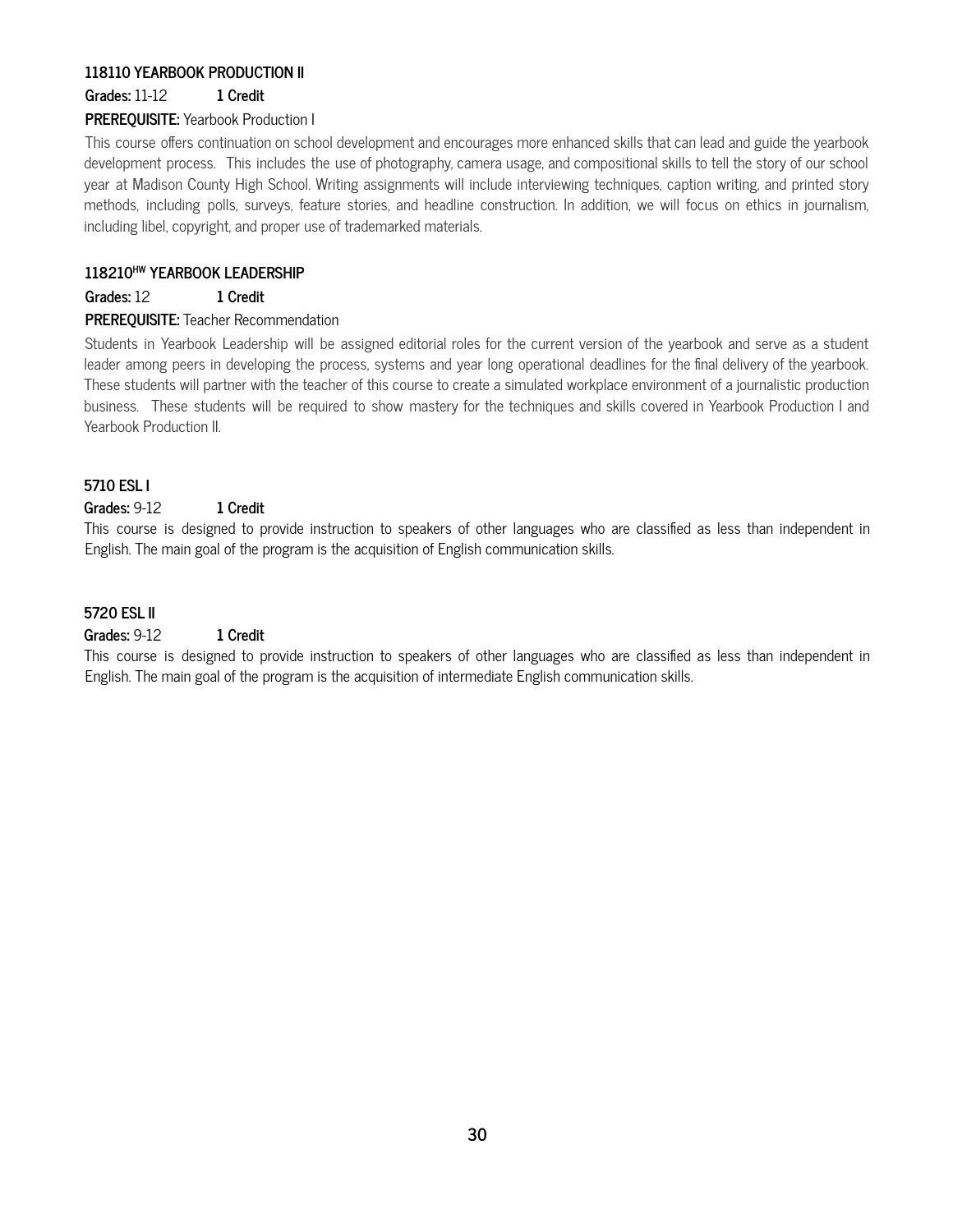# **HEALTH AND PHYSICAL EDUCATION**

#### **7300 HEALTH AND PHYSICAL EDUCATION I**

#### **Grade:** 9 **1 Credit**

This course will help students develop an understanding of health concepts, behaviors, and promote ways to enhance one's health. Topics within the curriculum include: disease prevention, consumer health, environmental health, First Aid, personal and family survival, drugs, alcohol, tobacco, and Family Life. The physical education program offers students opportunities to participate in badminton, ping pong, volleyball, basketball, football, soccer, softball, as well as a course-long emphasis on cardiovascular and muscular fitness. The Virginia Wellness tests are administered during this course.

#### **7405 HEALTH, PHYSICAL EDUCATION & DRIVER EDUCATION II**

#### **Grades**: 10-12 **1 Credit**

#### **Recommended Background:** Health and Physical Education I

This course will provide students with 36 + hours of classroom training in Driver's Education as required for students to obtain their Driver's License. The Physical Education offerings include activities that promote lifelong fitness activities such as pickleball, badminton, recreational games, and ultimate. The course also has a strong emphasis on personal fitness and uses state based fitness assessments as a way of having each student set personal fitness goals.Students in grade ten demonstrate comprehensive health and wellness knowledge and skills. The student will advocate for personal health and well-being and promote health-enhancing behaviors for others. \*Students must be 15 years and 6 months old to be eligible for a learner's permit. Students must have a learner's permit for 9 months and be 16.5 years old to be eligible for a driver's license. When the student successfully completes the classroom phase and has secured a learner's permit, then he or she may take behind-the-wheel driver instruction. Students must sign up with the teacher for driving time. There is a fee for behind-the-wheel driver instruction.

#### **7638 ADVANCED PHYSICAL EDUCATION: LIFETIME ACTIVITIES**

**Grades**: 10-12 **1 Credit**

**PREREQUISITE:** Health & Physical Education I

**Recommended Background**: Health & Physical Education II

This course is designed for students to develop specific skills for activities that lead to a lifetime of fitness. Activities will include, but are not limited to, fly fishing, table tennis, hiking, bowling, personal fitness. Emphasis will be placed on the development of skills and knowledge development to play at the recreational level.

#### **7640 ADVANCED PHYSICAL EDUCATION: PERSONAL FITNESS (Previously titled Strength and Conditioning)**

**Grades**: 10-12 **1 Credit**

# **PREREQUISITE:** Health and Physical Education I

#### **Recommended Background**: Health & Physical Education II

Personal Fitness is an elective physical education course that focuses on fitness, strength training, physical conditioning, and lifetime health concepts, activities and knowledge to promote health and wellness. This course is structured to develop individualized knowledge of weight training and physical conditioning for the beginning student and the advanced student. The course requires mastery of training principles and thorough understanding of fitness center safety rules prior to participation in weight room laboratory experiences. The course content is presented so that teachers may select strategies and instructional techniques designed to improve muscular strength and endurance, flexibility, and cardiorespiratory endurance. Students will gain the necessary information and skills to plan and implement a personal fitness and conditioning program that includes skill- and health-related fitness components to achieve and maintain a health-enhancing level of physical fitness for a lifetime. Various training models will be presented that allow flexibility of instruction among diverse student needs. Students will continue to implement and modify personal fitness and conditioning programs.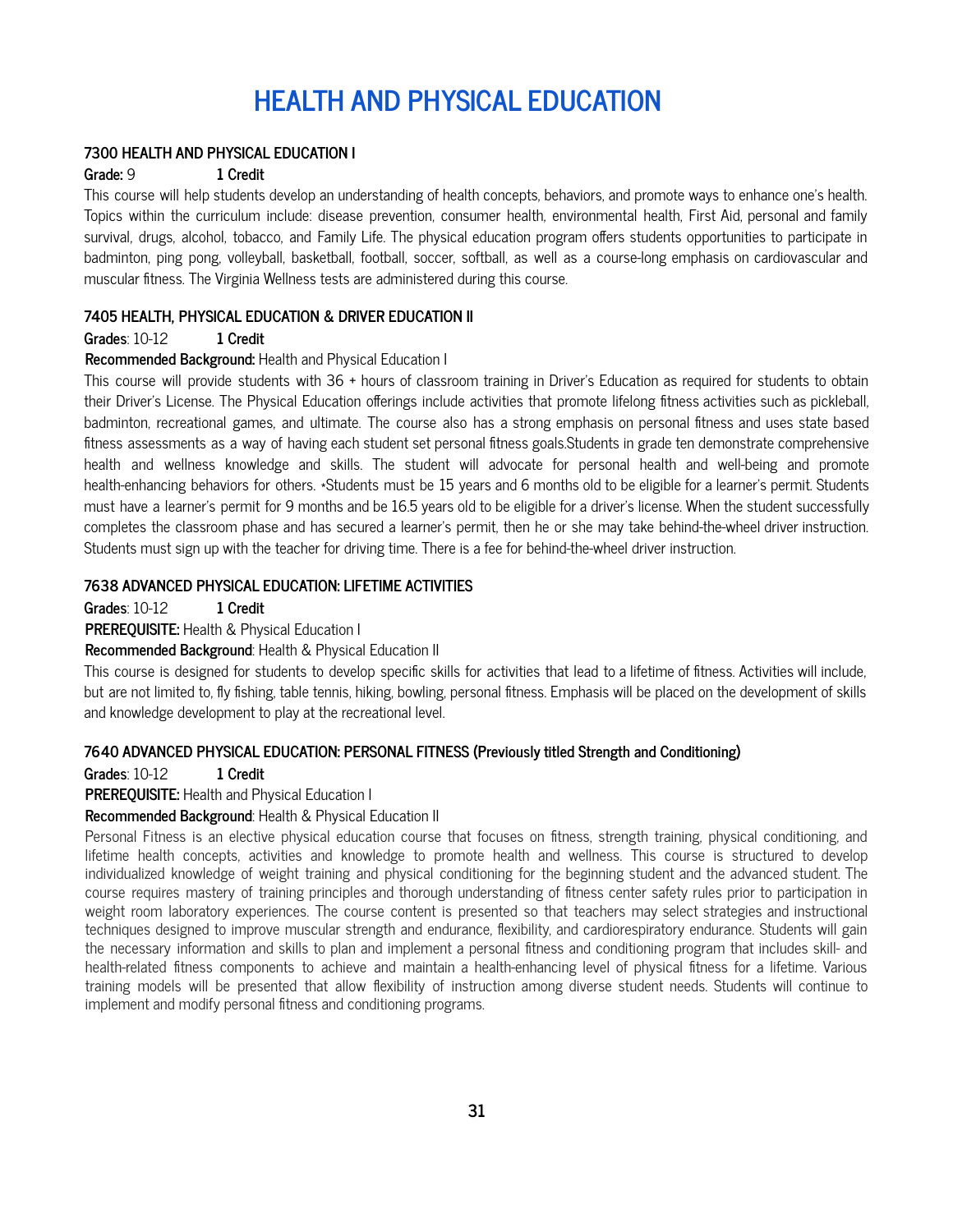# **MATHEMATICS**

#### **3130 ALGEBRA I**

### **Grades:** 7-12 **1 Credit**

This is the fundamental course for any study of advanced mathematics. The topics include the real number system, sets, polynomials, equations, functions, problem-solving, graphing, exponents and radicals. This course will involve extensive use of the graphing calculator.

# **3131-32 ALGEBRA I (Year-long)**

3131 – Algebra I Part I

3132 – Algebra I Part II

# **Grades:** 7-12 **1 Math Credit** and **1 Elective credit**

This is the fundamental course for any study of advanced mathematics. The topics include the real number system, sets, polynomials, equations, functions, problem-solving, graphing, exponents and radicals. This course will involve extensive use of the graphing calculator.

# **3143 GEOMETRY**

**Grades:** 7-12 **1 Credit PREREQUISITE**: Algebra I

# **Recommended background**: Pass Algebra I SOL, Teacher Recommendation

Topics include congruency, parallelism, perpendicularity, similarity as applied to polygons, and 2-D and 3-D figures. Students will also study right triangle trigonometry, transformations, circles, and constructions. Writing proofs will be an integral part of the course. The semester course will be faster paced than the year-long course.

# **3144-45 GEOMETRY (Year-long)**

3144 – Geometry Part I 3145 - Geometry Part II **Grades:** 9-12 **1 MATH Credit** and **1 ELECTIVE Credit**

# **PREREQUISITE:** Algebra I

Topics will include congruency, parallelism, perpendicularity, similarity as applied to polygons, and 2-D and 3-D figures. Students will also study right triangles, trigonometry, transformations, circles, constructions, deductive reasoning and conditional statements. A study of proofs will be included.

# **3134A ALGEBRA FUNCTIONS AND DATA ANALYSIS [AFDA]**

**Grades:** 10-12 **1 Credit**

# **PREREQUISITE:** Algebra I

Algebra, Functions and Data Analysis is a course for students who find math challenging and who need to sharpen their algebra skills before taking Algebra II. Algebra, Functions and Data Analysis will focus on real-world problems through the use of mathematical modeling and data analysis. Students will study about functions, probability, experimental design, and data analysis and explore many advanced algebra topics. Data will be generated by practical applications in the areas of science, business, and finance.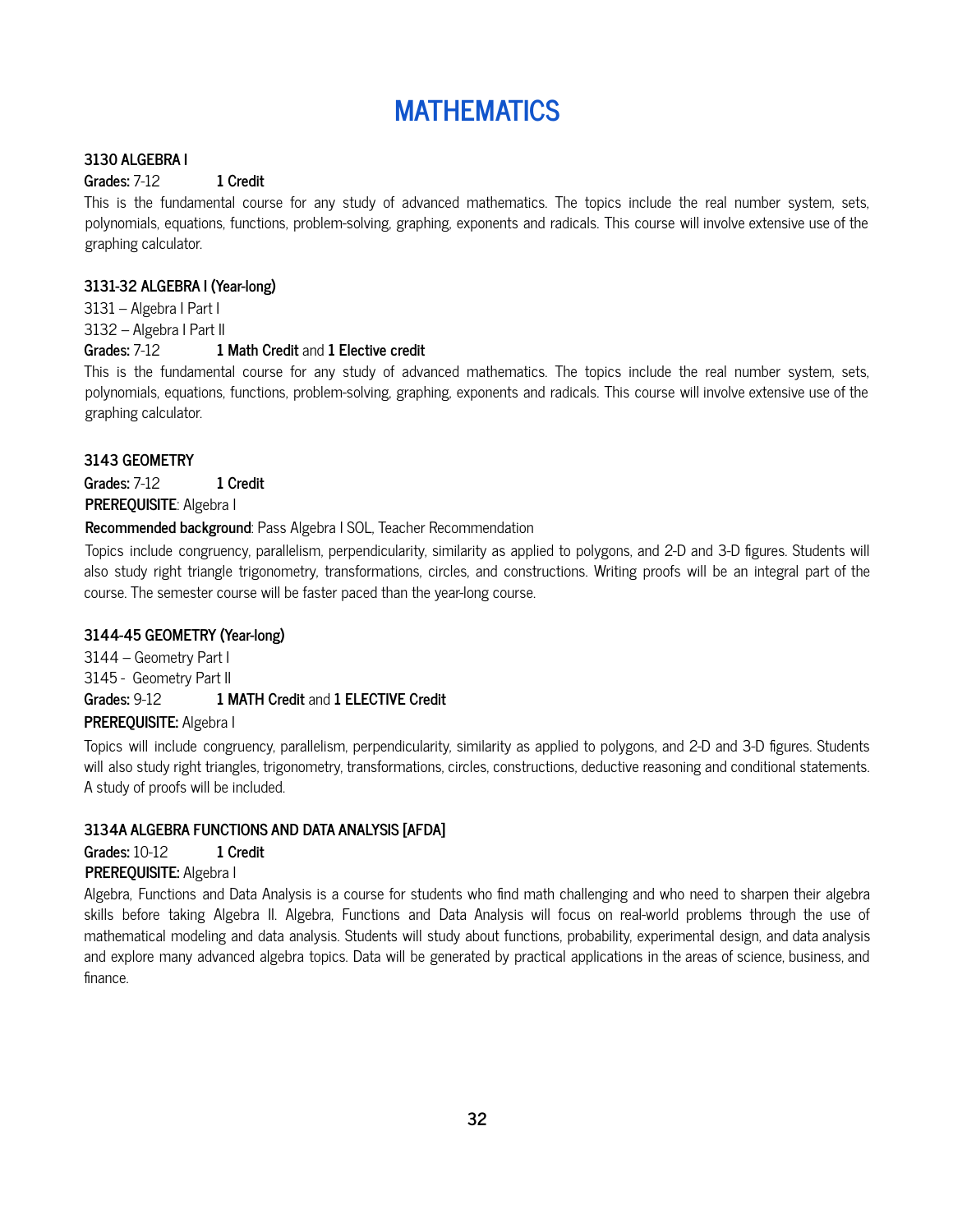#### **3135 ALGEBRA II**

**Grades:** 9-12 **1 Credit**

# **PREREQUISITE:** Geometry

**Recommended background:** Pass Alg I SOL, Algebra I C or above and/or teacher recommendation

In this course, a thorough treatment of advanced algebraic concepts will be covered through the study of functions, "families of functions," equations, inequalities, systems of equations and inequalities, polynomials, rational and radical equations, complex numbers, and sequences and series, and statistics. Emphasis will be placed on practical applications, modeling, and statistical analysis throughout the course of study. Oral and written communication concerning the language of algebra, logic of procedures, and interpretation of results will also permeate the course. This course will take a theoretical approach.

#### **3137 PROBABILITY AND STATISTICS**

# **Grades**: 9-12 **1 Credit**

#### **Prerequisite:** Algebra II or AFDA

In this course, students will build upon the probability and statistics skills developed in Algebra II or AFDA. Topics will include data collection and analysis, the normal distribution, probabilities of events, correlation and regression. Data Sets will be selected bases upon student interest, relevance to careers, and practical application. Students will upload data for analysis, create graphical displays, and export results using an online statistics application.

# **3150 HW TRIGONOMETRY**

**Grades:** 10-12 **1 Credit**

# **PREREQUISITE**: Algebra II

**Recommended background:** Pass Algebra II SOL, Algebra II B- or above, and/or teacher recommendation

This is an advanced functions course that follows Algebra II. This course is a prerequisite for Math Analysis, Pre-Calculus. The course begins with a detailed study of trigonometry and the use and application of trig functions. Other topics include exponential and logarithmic functions, equations and modeling.

### **3156 COMPUTER MATH**

#### **Grade:** 10-12 **1 Credit**

#### **PREREQUISITE:** Algebra I

This is a semester course designed to provide students with experiences in using computer programming techniques and skills to solve problems that can be set up as mathematical models. CTE completers earning a standard diploma who successfully complete the standards for this course may earn credit toward meeting the mathematics graduation requirement. This course may also be taken as an elective for students interested in programming. Programming concepts, problem-solving strategies, and mathematical applications will be integrated throughout the course. Students will use Alice 3.0 programming language for the course.

#### **3162 HW MATHEMATICAL ANALYSIS**

**Grades:** 10-12 **1 Credit**

**PREREQUISITE:** Trigonometry

**Recommended Background**: C+ or above in Trigonometry and/or Teacher Recommendation

This course will extend the study of trigonometry. Topics to be explored will include sequences and series, conics, polar graphing, vectors, matrices, parametric equations, complex numbers, and an introduction to limits. Emphasis will be on problem solving. Designed for chemistry, engineering, mathematics, physics and technology.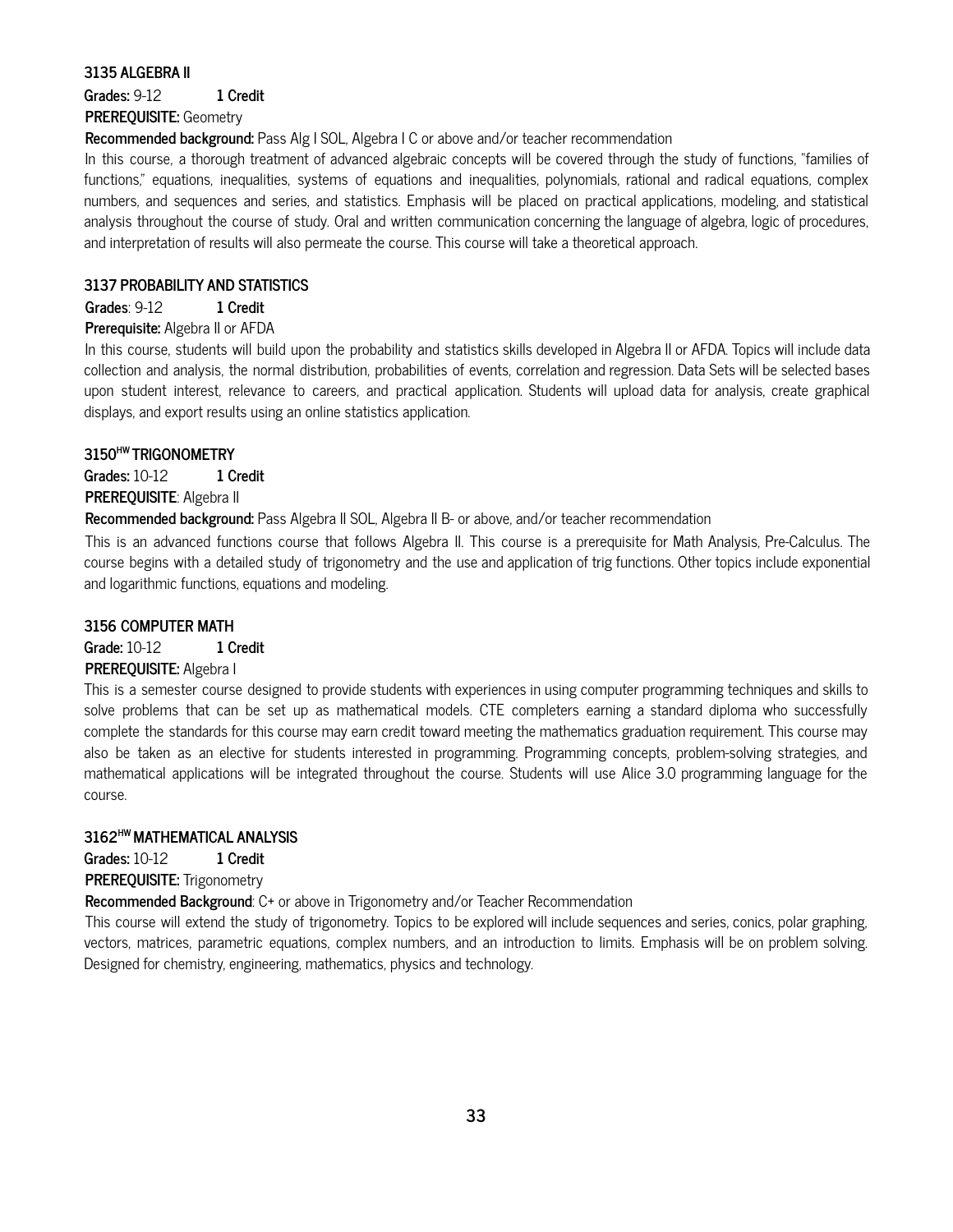# **3162DE <sup>W</sup> DE PRE-CALCULUS [MTH 161-162]**

#### **Grades:** 11-12 **1 High School Credit** and **6 College Credits**: MTH161-162

**PREREQUISITE:** Trigonometry or Math Analysis and DE eligibility via GCC Multiple Measures Criteria or qualifying Virginia Placement Test scores

#### **Recommended Background:** Trigonometry or Math Analysis with a C or better

Presents college algebra, analytic geometry, trigonometry, and algebraic exponential, and logarithmic functions. This weighted course carries one (1) weighted high school credit and six (6) semester hours of college credit. Payment will be required. Please note, a grade of C or better in MTH 161 is required by GCC to move on to MTH 162.

### **3233DE <sup>W</sup> DE COLLEGE STATISTICS [MTH 245]**

#### **Grades:** 11–12 **1 High School Credit** and **3 College Credits**: MTH245

**PREREQUISITE:** DE Precalculus with a grade of a C or better (per GCC)

This course presents an overview of statistics, including descriptive statistics, elementary probability, probability distribution, estimation, hypothesis testing, and correlation and regression. Lecture 3 hours per week. Note MTH 245 is recommended for students who will regularly apply statistics within their major/career (biology, business, environmental science, liberal arts, and social sciences). This weighted courses carried one (1) weighted high school credit and 3 semester hours of college credit. Payment will be required. Please note, GCC grades below a C will not transfer to 4 year institutions.

# **3231DE <sup>W</sup> DE CALCULUS WITH ANALYTIC GEOMETRY I [MTH 263]**

# **Grades:** 12 **1 High School Credit** and **4 College Credits**: MTH263

#### **PREREQUISITE:** DE Precalculus with a grade of a C or better (per GCC)

Presents analytic geometry and the calculus of algebraic and transcendental functions including the study of limits, derivatives, differentials, and introduction to integration along with their applications. Designed for chemistry, engineering, mathematics, physics, and technology. This weighted course carries one (1) weighted high school credit and four (4) semester hours of college credit. Payment will be required. Please note, GCC grades below a C will not transfer to 4 year institutions.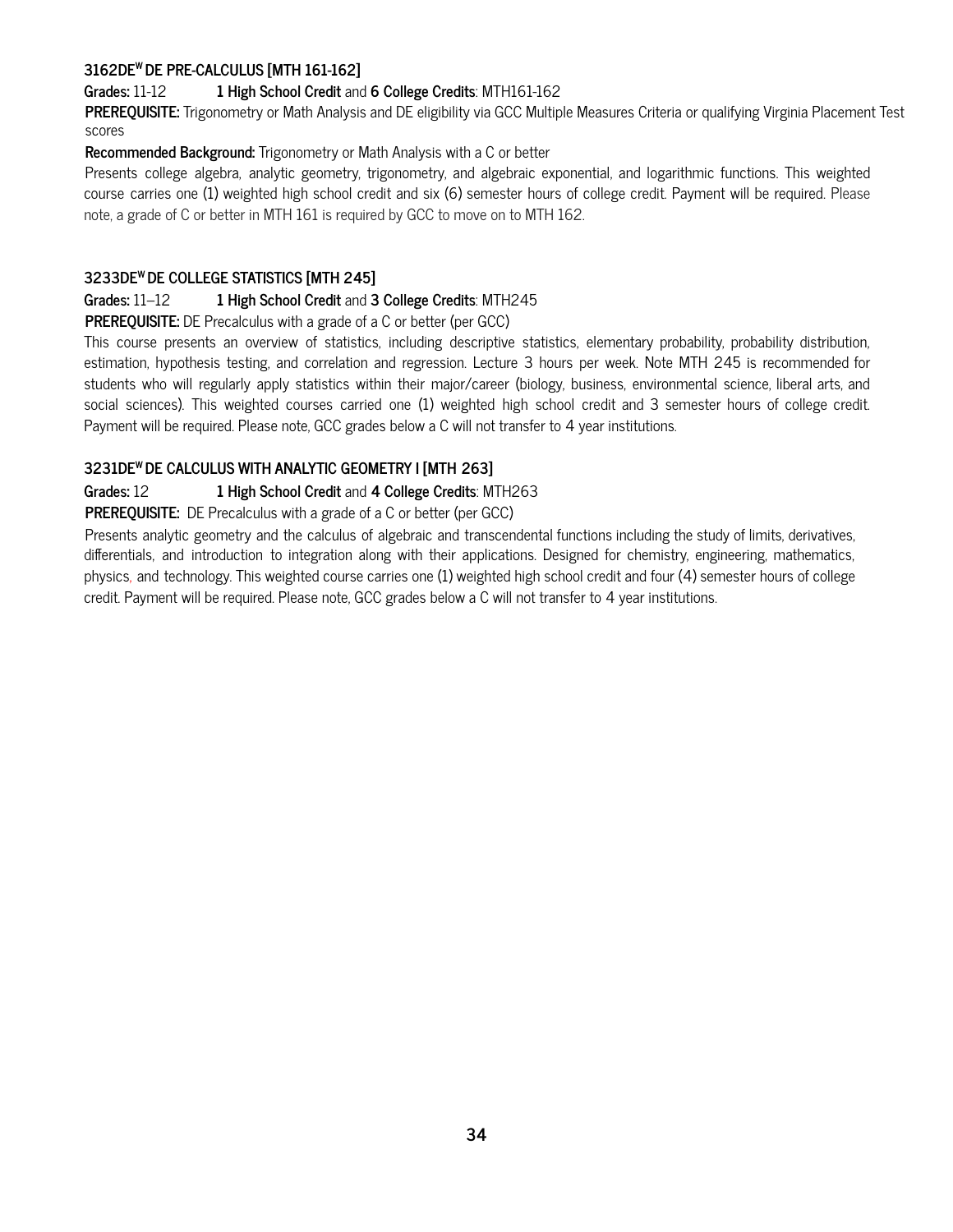# **MUSIC**

#### **9234S ADV BAND (Marching Band)** [Semester 1]

#### **Grades:** 9-12 **1 Credit**

**PREREQUISITE for wind and percussion players:** Rising 9th grade students must have been enrolled in middle school band and demonstrated proficiency on their instrument by the end of their 8th grade year, OR enrolled in a high school band class during the previous school year.

#### **Recommended Background for color guard:** Dance experience is beneficial, but not required.

The Advanced Band course takes place during the Fall Semester. The course primarily focuses on Marching Band for the duration of the semester, but switches gears to prepare for a Winter Concert stage performance after the marching competition season ends. This is a co-curricular course, meaning there is a large portion of the course that takes place outside of the school day. Attendance at all rehearsals and performances are mandatory and graded.

#### **9232S SYMPHONIC BAND** [Semester 2]

#### **Grades:** 9-12 **1 Credit**

**PREREQUISITE:** Rising 9th grade students must have been enrolled in middle school band and demonstrated proficiency on their instrument by the end of their 8th grade year, OR enrolled in a high school band class during the previous school year.

The Symphonic Band course is for wind players only, and is the counterpart to the Advanced Band- Percussion course. This course focuses on concert stage performances for the semester. This is a co-curricular course, meaning there is a portion of the course that takes place outside of the school day. Attendance at all rehearsals and performances are mandatory and graded.

#### **9289S CONCERT CHOIR**

#### **Grades:** 9-12 **1 Credit**

**Recommended background**: Previous enrollment in choir at the middle school or high school level.

This course is for students interested in developing vocal techniques for good vocal production. Students will sing music written in two or more parts. Attendance at all performances and rehearsals, both during school and out of school time, is mandatory and graded in the gradebook. Many different musical styles will be studied and performed. Students are urged to stay for two semesters. Students may repeat this class for credit, with teacher approval.

#### **9222 JAZZ IMPROVISATION**

**Grades:** 10-12 **1 Credit**

#### **PREREQUISITE:** Teacher recommendation

This course is for students who wish to learn about jazz improvisation on their instrument or a secondary instrument. Students enrolled in this class must supply their own instrument with the exception of the piano. Students enrolled in this class must supply their own instrument with the exception of the piano and drums.

#### **9234SP ADVANCED BAND-PERCUSSION** [Semester 2]

#### **Grades:** 9-12 **1 Credit**

**Prerequisite:** Rising 9th grade students must have been enrolled in middle school band and demonstrated proficiency on their instrument by the end of their 8th grade year, OR enrolled in a high school band class during the previous school year.

The Advanced Band- Percussion course is for percussionists only, and is the counterpart to the Symphonic Band course. This course focuses on concert stage performances for the semester, including both concert band and percussion ensemble. This is a co-curricular course, meaning there is a portion of the course that takes place outside of the school day. Attendance at all rehearsals and performances are mandatory and graded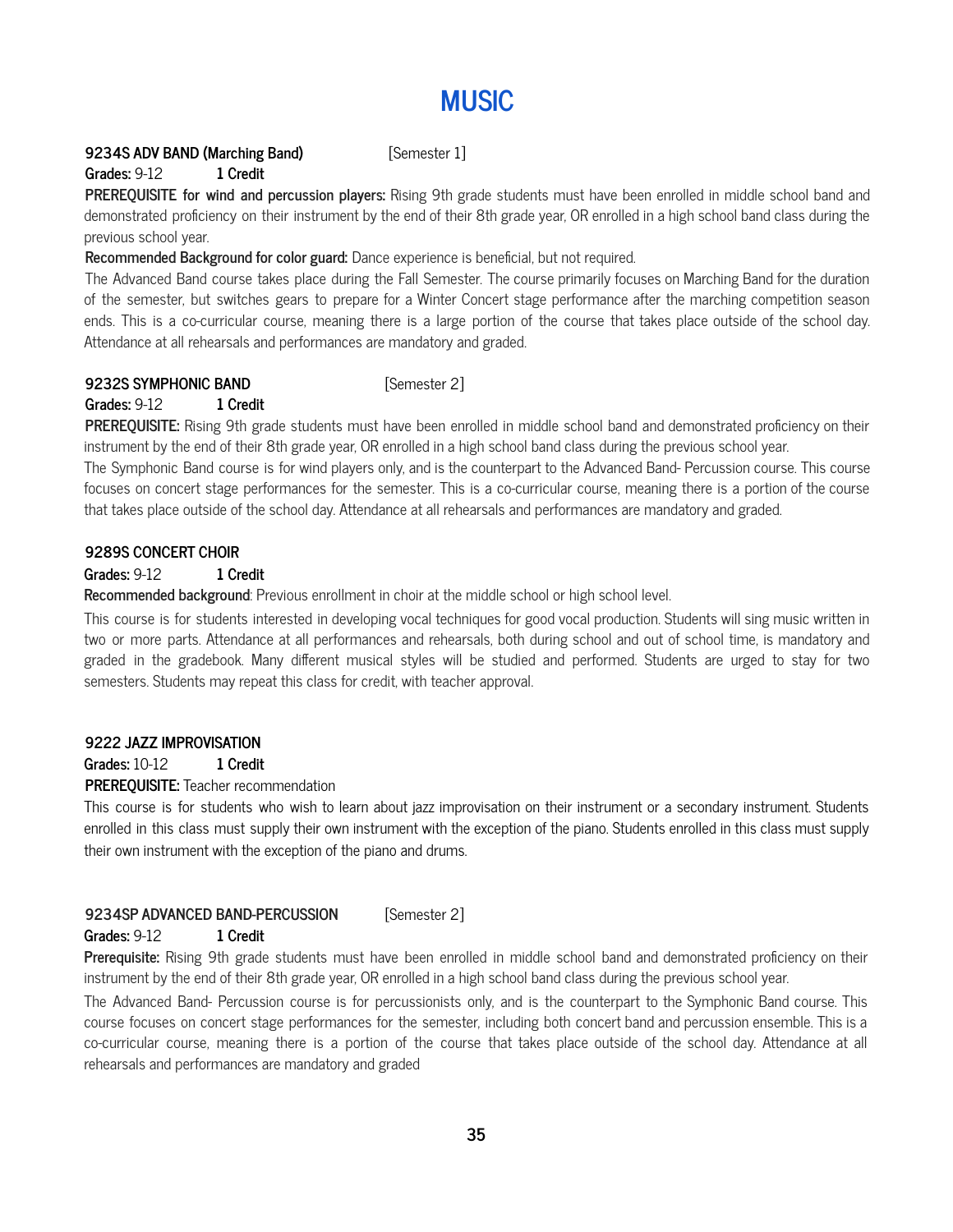# **SCIENCE**

#### **4210A EARTH SCIENCE ACADEMIC**

#### **Grades:** 9-12 **1 Credit**

Earth Science includes astronomy (the universe, galaxies, stars, the solar system, and the moon), geology, (mapping, rocks and minerals, soils, volcanoes, earthquakes, and other earth processes), meteorology (atmospheric studies, climate, weather, and the water cycle), and oceanography (sea floor topography, sea water, ocean currents, and the wetlands). Current environmental issues are investigated. Demonstrations and laboratory exercises are used to enhance the learning of the topics being considered. Opportunities for field trips and study of additional topics are available.

#### **4310A BIOLOGY I ACADEMIC**

#### **Grades:** 9-12 **1 Credit**

Biology is the study of living things. Topics studied include basic ecology, chemistry, the cell, homeostasis, photosynthesis, DNA and RNA, mitosis and meiosis, sexual and asexual reproduction, heredity, taxonomy, microorganisms, infectious diseases, the human body, the effects of foreign substances on the human body, and evolution. A number of laboratory experiments are performed and will require students to work cooperatively and collaboratively with other students.

#### ◆ **Alternatives to animal dissection techniques within each relevant curriculum will be provided**.

#### **4310H HW BIOLOGY I HONORS**

#### **Grades:** 9-12 **1 Credit**

Biology is the study of living things. Topics studied include basic ecology, chemistry, the cell, homeostasis, photosynthesis, DNA and RNA, mitosis and meiosis, sexual and asexual reproduction, heredity, taxonomy, microorganisms, infectious diseases, the human body, the effects of foreign substances on the human body, and evolution. The course will go beyond the SOL requirements and challenge students to extend beyond the curriculum. Projects will be heavily incorporated into student work and will require students to do work outside of class. A number of laboratory experiments, case studies, and scientific journal readings are performed and will require students to work cooperatively and collaboratively with other students.

◆ **Alternatives to animal dissection techniques within each relevant curriculum will be provided**.

#### **4330 HW ANATOMY & PHYSIOLOGY (Previously titled Biology II: Anatomy & Physiology)**

#### **Grades:** 11-12 **1 Credit**

#### **PREREQUISITE:** Biology Credit

The course will include microbiology, advanced genetics; human anatomy and physiology; human diseases; and a more in-depth view of the public health of our community, state, nation and world, and how each affects a given individual. Guest speakers may be used to give students insight into jobs related to the subject matter considered, and how relevant these topics are to everyday life. The class is heavily based on projects and an independent learning environment, meant to challenge students. A number of laboratory experiments are performed and will require students to work cooperatively and collaboratively with other students. Students have the following options for a final exam: comparative anatomy dissection or a cumulative final. As of the 2021-2022 school year, this is an approved BRVGS Local Partner course (remains half-weighted)

◆ **Alternatives to animal dissection techniques within each relevant curriculum will be provided**.

#### **4410 CHEMISTRY I**

#### **Grades:** 10-12 **1 Credit**

#### **PREREQUISITE:** Biology; Algebra II or enrolled in Algebra II

Chemistry I is a course for students in which the following topics are investigated in some depth: atomic structure, chemical bonding, the mole, formulas and equations, the gas laws, solutions, acids and bases, chemical reactions, and stoichiometry. Algebra-based calculations are integrated into the study of most of these topics. Both open ended laboratory experiments and standard verification-type laboratory experiments are performed by small groups of students.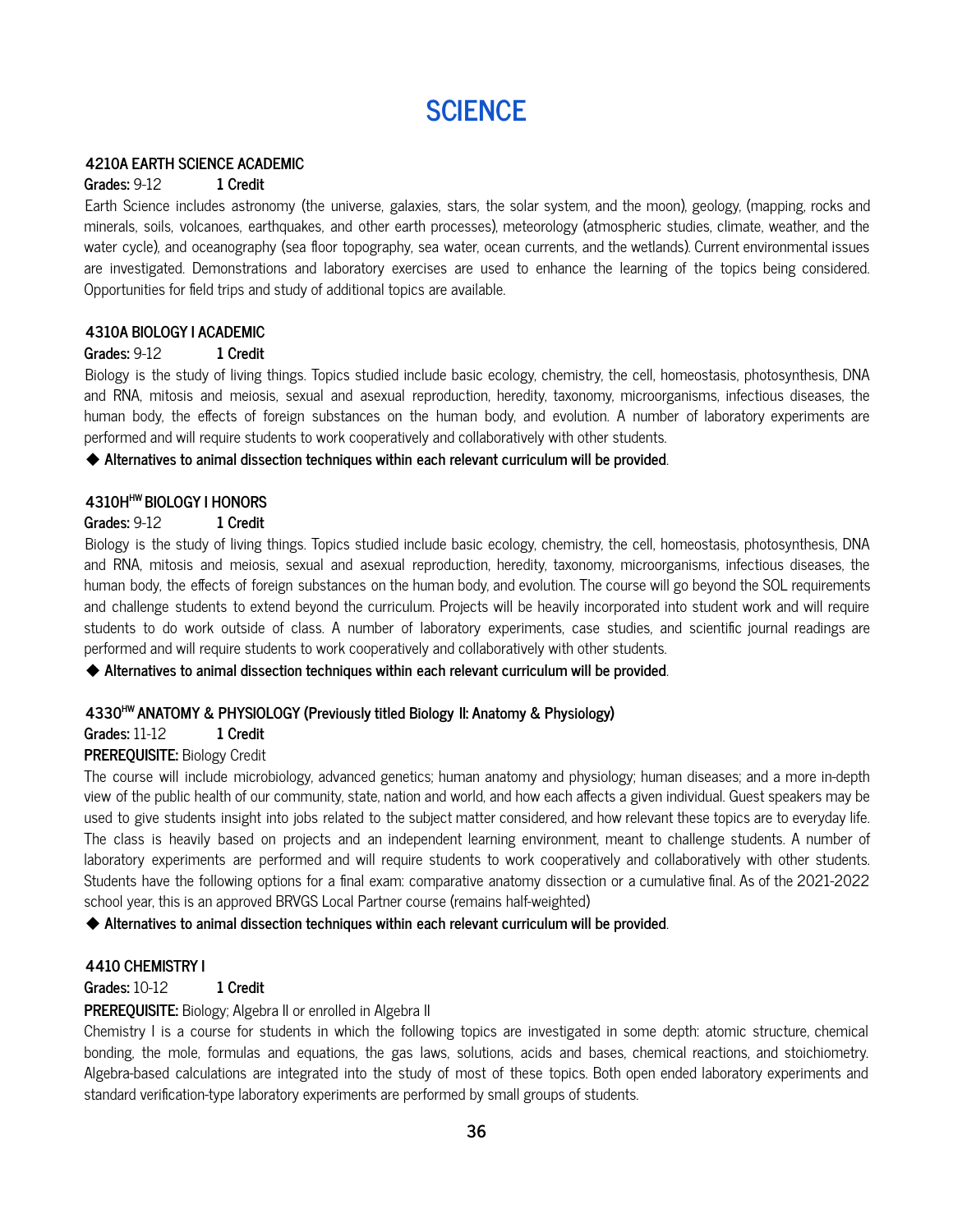# **4422DE <sup>W</sup> CHEMISTRY DE 111**

#### **Grades:** 11-12 **1 High School Credit** and **4 College Credits**

**PREREQUISITE:** Chemistry and DE eligibility via GCC Multiple Measures Criteria or qualifying Virginia Placement Test scores

Emphasizes experimental and theoretical aspects of inorganic, organic, and biological chemistry. Discusses general chemistry concepts as they apply within our society and environment. Please note, a grade of C or better in CHM 111 is required by GCC to move on to CHM 112. As of the 2022-2023 school year, this is an approved BRVGS Local Partner course.

#### **4220ES ENVIRONMENTAL GEOSYSTEMS (Previously titled Environmental Science)**

**Grades:** 11-12 **1 Credit**

#### **PREREQUISITE:** Earth Science and Biology

An interdisciplinary lab science, with emphasis on the study of human interactions with the Earth. This course covers current issues in geology, water science, climate science and ecology. Topics include water resources, populations, ecosystems, dynamics of communities, and emerging sciences behind sustainable products and resources.

# **4510 HW PHYSICS**

**Grade:** 11-12 **1 Credit**

#### **PREREQUISITE:** Algebra II

This course teaches fundamental principles of physics, covering mechanics, thermodynamics, wave phenomena, electricity and magnetism, and selected topics in modern physics. This is a weighted course.

#### **423010 Earth Science II: Geology**

**Grades:** 11-12 **1 Credit**

#### **PREREQUISITE:** Earth Science and Biology

This is an in-depth course dealing with the physical and historical aspects of the Earth. Emphasis will be placed on geological processes, earth resources, and features that govern the Earth. Extensive laboratory experiences and occasional field excursions are provided to enhance the students understanding and application of the course material.

# **4230DE <sup>W</sup> EARTH SCIENCE II: GEOLOGY DE 105**

#### **Grades:** 11-12 **1 High School Credit** and **4 College Credits**

**PREREQUISITE:** Chemistry and DE eligibility via GCC Multiple Measures Criteria or qualifying Virginia Placement Test scores Students will investigate the composition and structure of the earth and modifying agents and processes. Investigates the formation of minerals and rocks, weathering, erosion, earthquakes, and crustal deformation, with an emphasis on the resources and materials used by society.

#### **461010 SCIENTIFIC RESEARCH & DESIGN**

#### **Grades:** 10-12 **1 Credit (Elective)**

Scientific Research and Design is a project-based learning course. In this course, students will learn about the nature of science, methods of scientific inquiry, and the application of scientific information in society. Students will complete independent and collaborative research projects wherein they will design and execute experiments, and present their findings using a variety of media.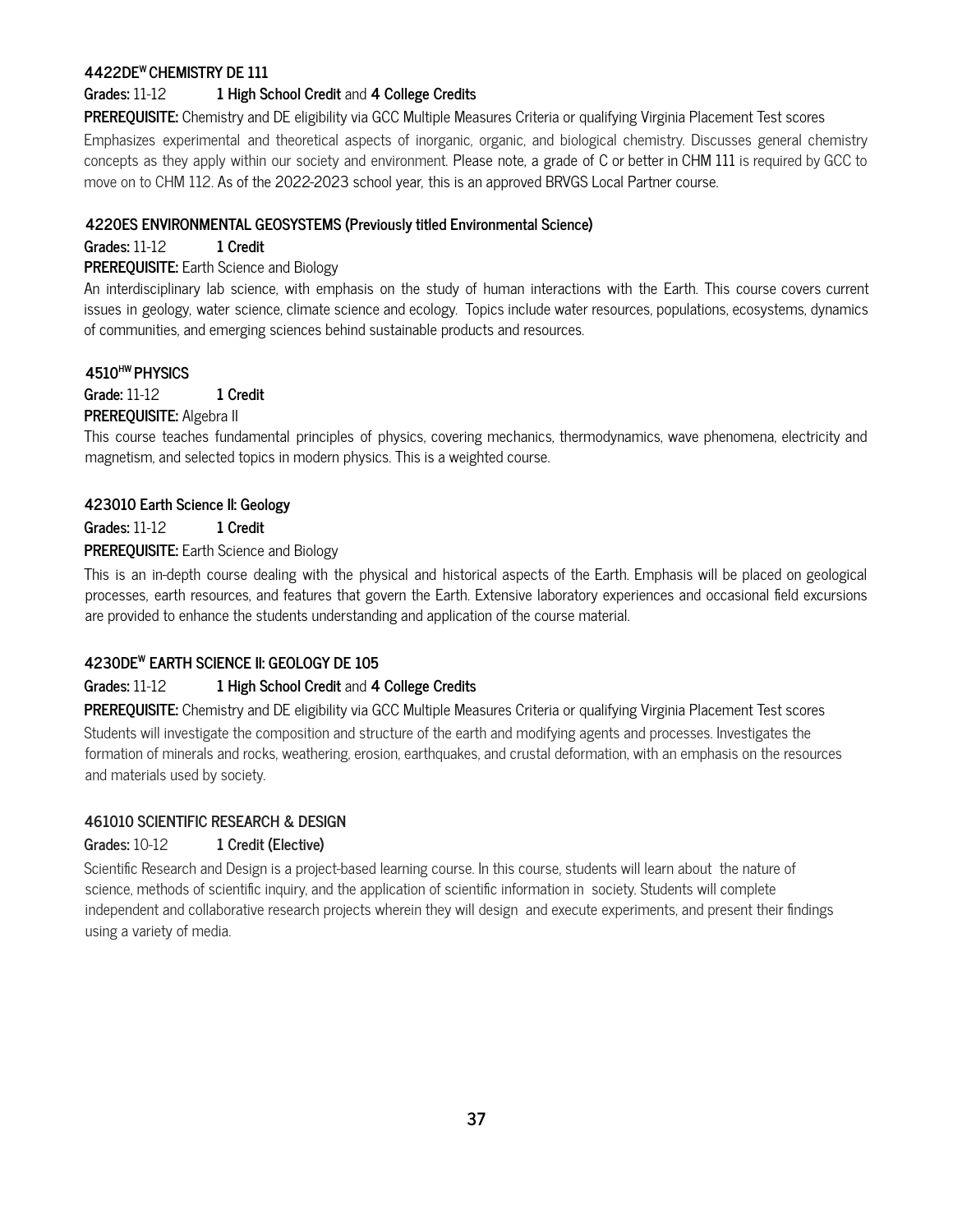# **SOCIAL STUDIES**

# **2215A WORLD GEOGRAPHY/WORLD HISTORY I**

#### **Grades:** 9 **1 Credit**

This course focuses on the world's people, places, and environments with historical emphasis on ancient times until about 1500 A.D.

#### **2215H HW WORLD GEOGRAPHY/WORLD HISTORY I HONORS**

#### **Grades:** 9 **1 Credit**

This honors course focuses on the world's people, places, and environments with historical emphasis on ancient times until about 1500 A.D.(C.E.) The fast-paced course places an emphasis on reading primary and secondary sources and writing as well as a greater depth of content and understanding. This is a rigorous history course designed for highly motivated students and will provide the students with the knowledge and skills to be successful in future honors and dual enrollment social studies classes. Students should expect frequent homework. The course carries a .5 weighted credit.

### **2216 HW WORLD GEOGRAPHY/WORLD HISTORY II HONORS**

#### **Grades:** 10-12 **1 Credit**

#### **Recommended Background:** Pass World History I SOL Test

This course covers geography and history from 1500 A.D. to the present with emphasis on Western Europe. The fast-paced course places an emphasis on reading primary and secondary sources and writing as well as a greater depth of content and understanding. This is a rigorous history course designed for highly motivated students and will provide the students with the knowledge and skills to be successful in future honors and dual enrollment social studies classes. Students should expect frequent homework. The course carries a .5 weighted credit.

#### **2360A VIRGINIA/US HISTORY ACADEMIC**

**Grade:** 11 **1 Credit**

This course covers the development of American ideals and institutions through the study of major events, eras, and personalities of Virginia and United States history from the Age of Discovery to the present.

#### **2996D <sup>W</sup> DUAL ENROLLMENT: VIRGINIA/US HISTORY [**HIS 121/122]

#### **Grades:** 11-12 **1 High School Credit** and **6 College Credits**

**PREREQUISITE**: DE eligibility via GCC Multiple Measures Criteria or qualifying Virginia Placement Test scores

This college course surveys United States history from its beginning to the present. This honors course meets the Virginia/United States history graduation requirement. This weighted course carries one (1) weighted high school credit and six (6) semester hours of college credit. Payment will be required. Successful completion of HIS 121 is required to move on to HIS 122. Please note that GCC grades below a C will not transfer to 4 year institutions.

# **2440A VIRGINIA/US GOVERNMENT ACADEMIC**

#### **Grade:** 12 **1 Credit**

In this course the principles of American democracy are examined. Some of the major topics studied are the three branches of government, the US Constitution and other significant documents, civil rights and liberties, state and local governments, American public policy and comparative government.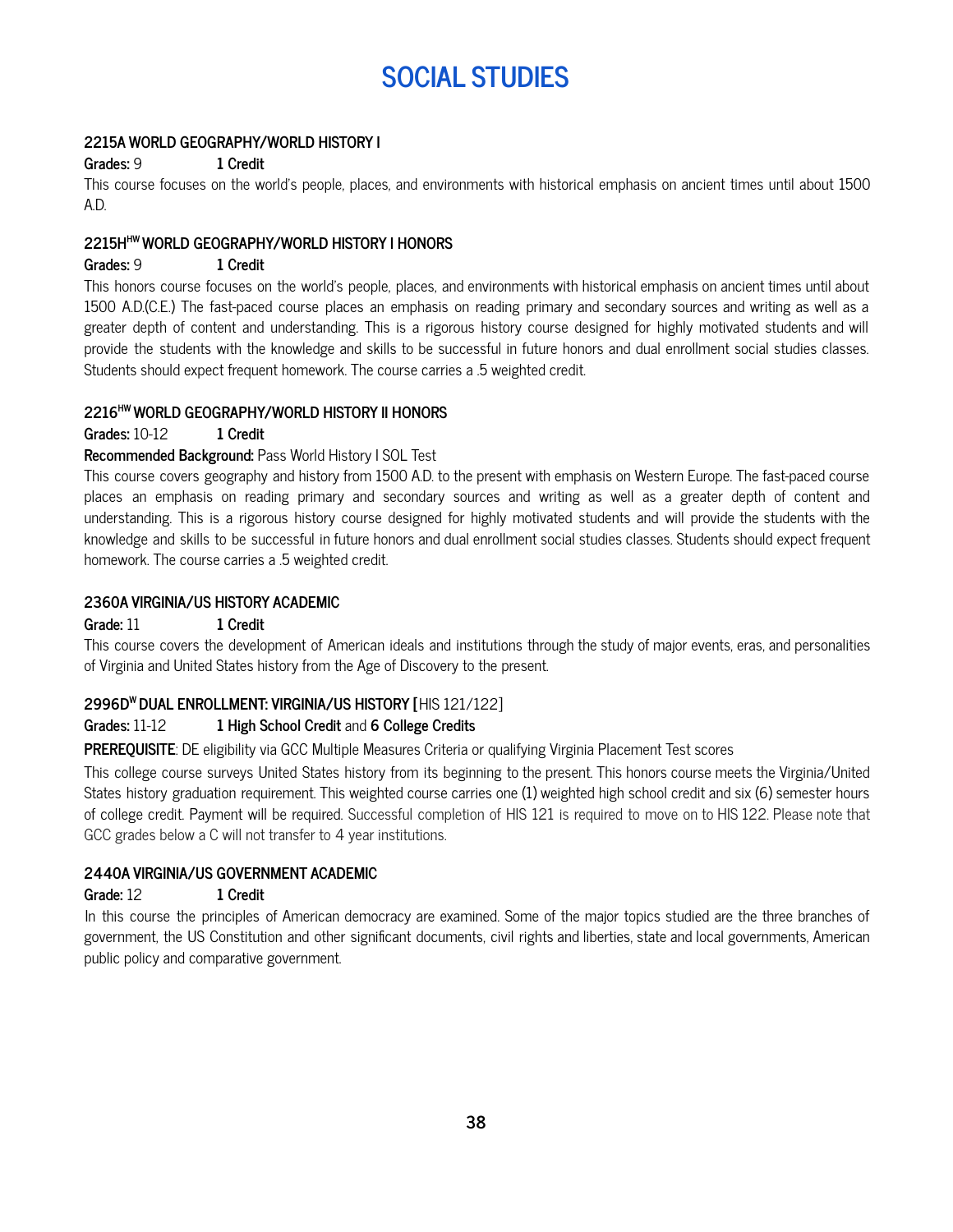### **244540 <sup>W</sup> ADVANCED PLACEMENT U.S. GOVERNMENT AND POLITICS**

**Grade:** 12 **1 Credit**

**PREREQUISITE**: DE U.S. History

#### **Recommended Background::** B or higher in DE U.S. History

The AP U.S. Government and Politics course provides a college-level, nonpartisan introduction to key political concepts, ideas, institutions, policies, interactions, roles, and behaviors that characterize the constitutional system and political culture of the United States. Students will study U.S. foundational documents, Supreme Court decisions, and other texts and visuals to gain an understanding of the relationships and interactions among political institutions, processes, and behaviors. They will also engage in practices that require them to read and interpret data, make comparisons and applications, and develop evidence-based arguments. The goal of this course is to prepare students for the end of the year Advanced Placement Test which could earn the student college credit for the course.

#### **2900 PSYCHOLOGY**

#### **Grades** 11-12 **1 Credit**

The course is designed for students interested in the psychological perspective. Basic theories, research techniques, and detailed psychological methods are examined. Students will engage in a variety of activities and experiments to gain an understanding of psychology concepts.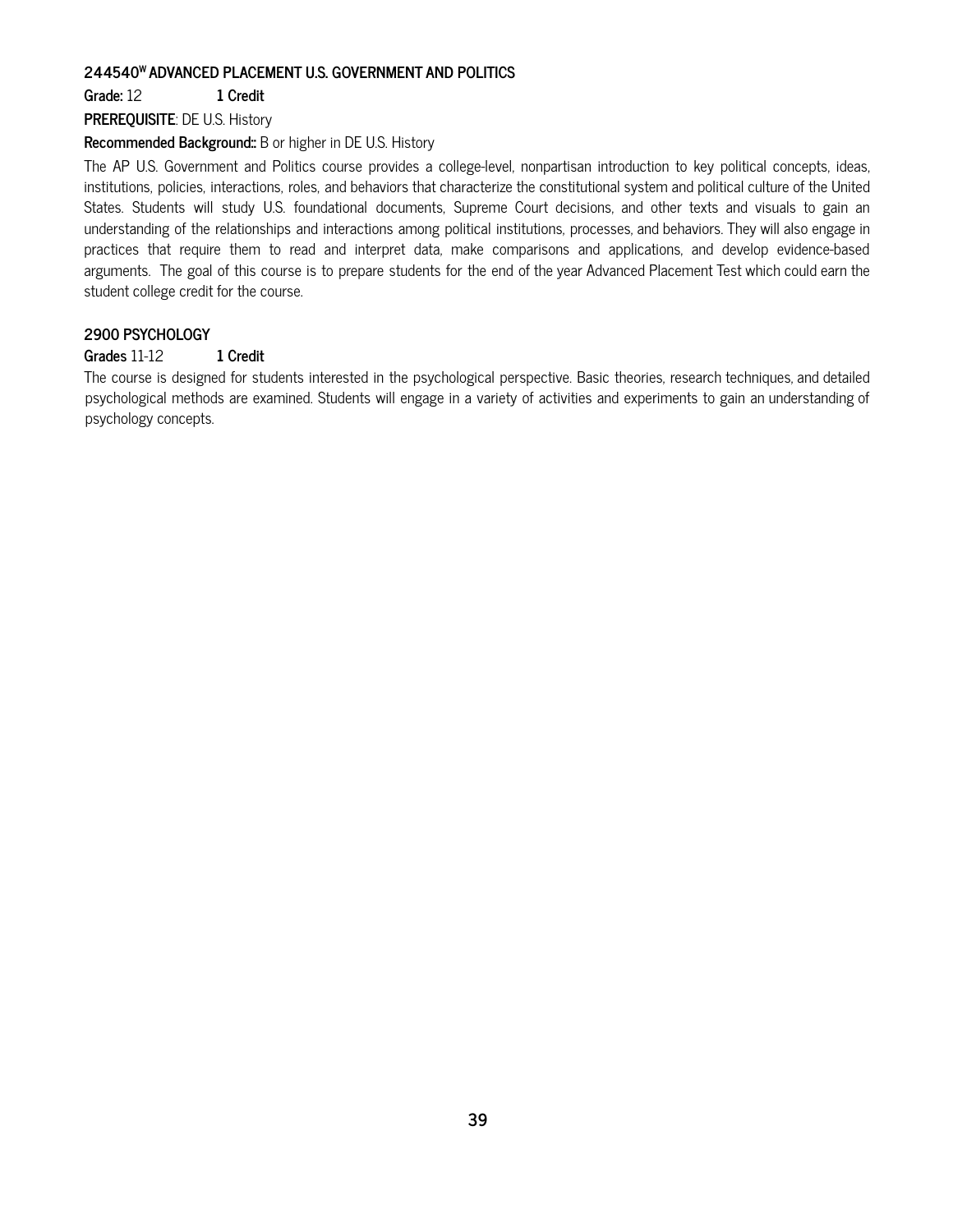# **WORLD LANGUAGES**

# **5110 FRENCH I**

#### **Grades:** 9-12 **1 Credit**

This beginner course will focus on high frequency words and phrases used in the language in order to maximize the students' ability to communicate and understand quickly. In this introductory course, the primary objective is French comprehension (reading and listening) while also helping students develop their French production (writing and speaking) naturally. Additionally, students will enhance their communication in French by studying, in French, particular cultural aspects of the French speaking world.

#### **5120 FRENCH II**

**Grades:** 9-12 **1 Credit**

# **PREREQUISITE:** French I

Students in French II will continue to acquire structure of basic language patterns, high frequency structures, and vocabulary. As students develop in their acquisition and mastery of French, there is still a heavy focus on reading and listening in French. However, in this second year of instruction, students will demonstrate their skills more frequently in speaking and writing. Students will continue to study the culture and customs of the French-speaking world.

# **5130 FRENCH III**

**Grades:** 9 -12 **1 Credit**

# **PREREQUISITE:** French II

French III students continue to acquire language like in earlier levels. Reading, listening, writing, and speaking all receive emphasis as students now increase their efforts in expanding their skill set. French III student abilities will continue to evolve and students will produce more language in writing and speaking. The customs and culture of French-speaking countries and people will continue to be a focus of this class.

# **5140 HW/5150 HW/5560 HW FRENCH IV/V/VI**

**Grades:** 11-12 **1 Credit**

**PREREQUISITE:** French III/IV/V

#### **Recommended background**: B- or higher in French III

French IV students will continue to acquire more complex language through comprehensible listening, reading, conversation, and discussion. At this level, students will engage in more spontaneous conversation and continue to develop and improve their skills in all four modes of communication (reading, listening, speaking, and writing). Students will also continue to learn in the target language about historical events, current issues, culture, and customs of French- speaking countries and people. This is a half-weighted class and is required for membership in the national French honor society, La Société Honoraire de Français.

#### **5510 SPANISH I**

# **Grades:** 9-12 **1 Credit**

This beginner course will focus on high frequency words and phrases used in the language in order to maximize the students' ability to communicate and understand quickly. In this introductory course, the primary objective is Spanish comprehension (reading and listening) while also helping students develop their Spanish production (writing and speaking) naturally. Additionally, students will enhance their communication in Spanish by studying, in Spanish, particular cultural aspects of the Spanish speaking world.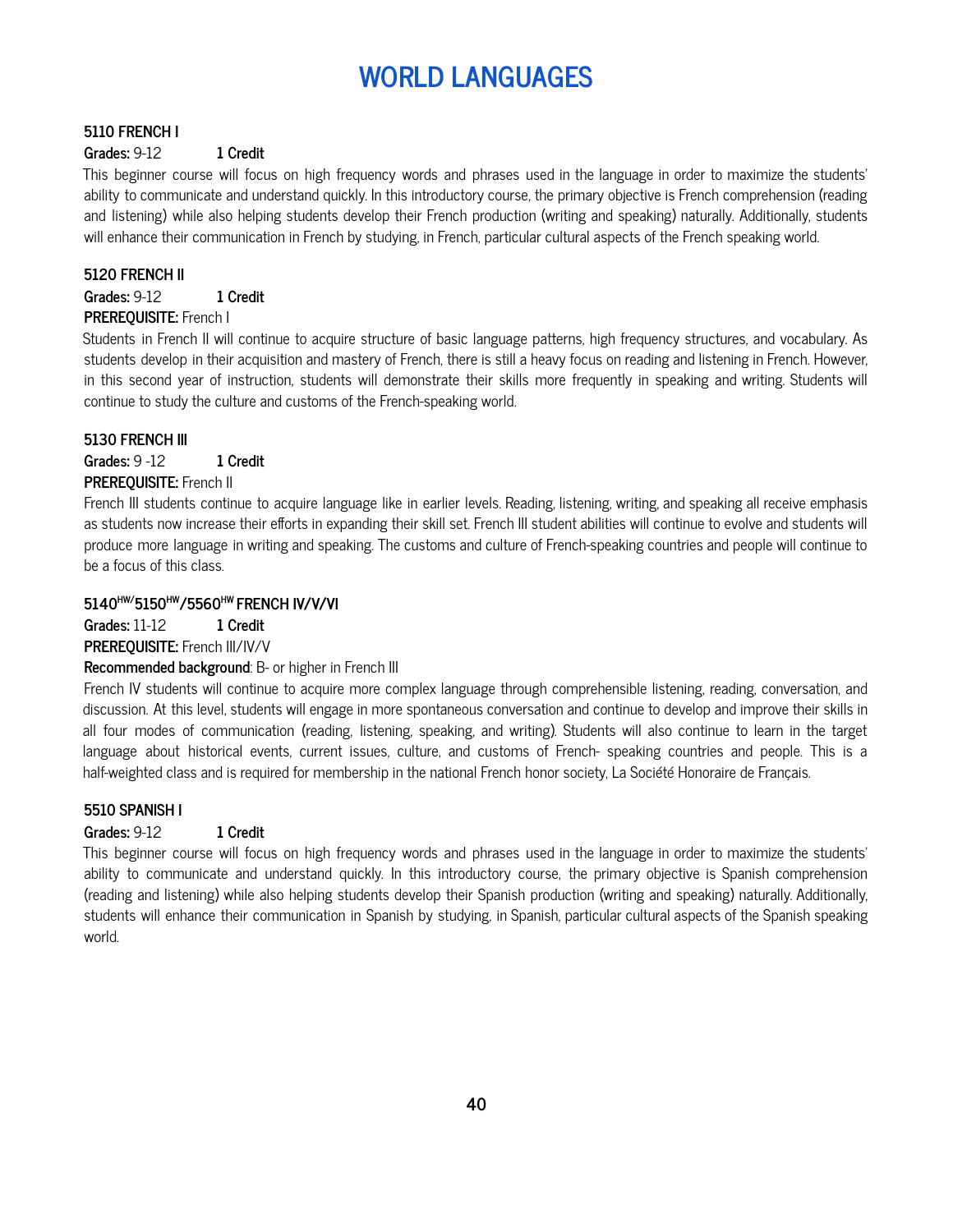# **5520 SPANISH II Grades:** 9-12 **1 Credit PREREQUISITE:** Spanish I

Students in Spanish II will continue to acquire structure of basic language patterns, high frequency structures, and vocabulary. As students develop in their acquisition and mastery of Spanish, there is still a heavy focus on reading and listening in Spanish. However, in this second year of instruction, students will demonstrate their skills more frequently in speaking and writing. Students will continue to study the culture and customs of the Spanish-speaking world.

#### **5530 SPANISH III**

# **Grades:** 10-12 **1 Credit**

#### **PREREQUISITE**: Spanish II

Spanish III students continue to acquire language like in earlier levels. Reading, listening, writing, and speaking all receive emphasis as students now increase their efforts in expanding their skill set. Spanish III student abilities will continue to evolve and students will produce more language in writing and speaking. The customs and culture of Spanish-speaking countries and people will continue to be a focus of this class.

# **5540 HW/5550 HW/5560 HW SPANISH IV/V/VI**

**Grades:** 11-12 **1 Credit**

**PREREQUISITE:** Spanish III/IV/V

#### **Recommended background**: B- or higher in Spanish III

Spanish IV students will continue to acquire more complex language through comprehensible listening, reading, conversation, and discussion. At this level, students will engage in more spontaneous conversation and continue to develop and improve their skills in all four modes of communication (reading, listening, speaking, and writing). Students will also learn in the target language about historical events, current issues, culture, and customs of Spanish-speaking countries and people. This is a half-weighted class and is required for membership in the national Spanish honor society, La Sociedad Honoraria Hispánica.